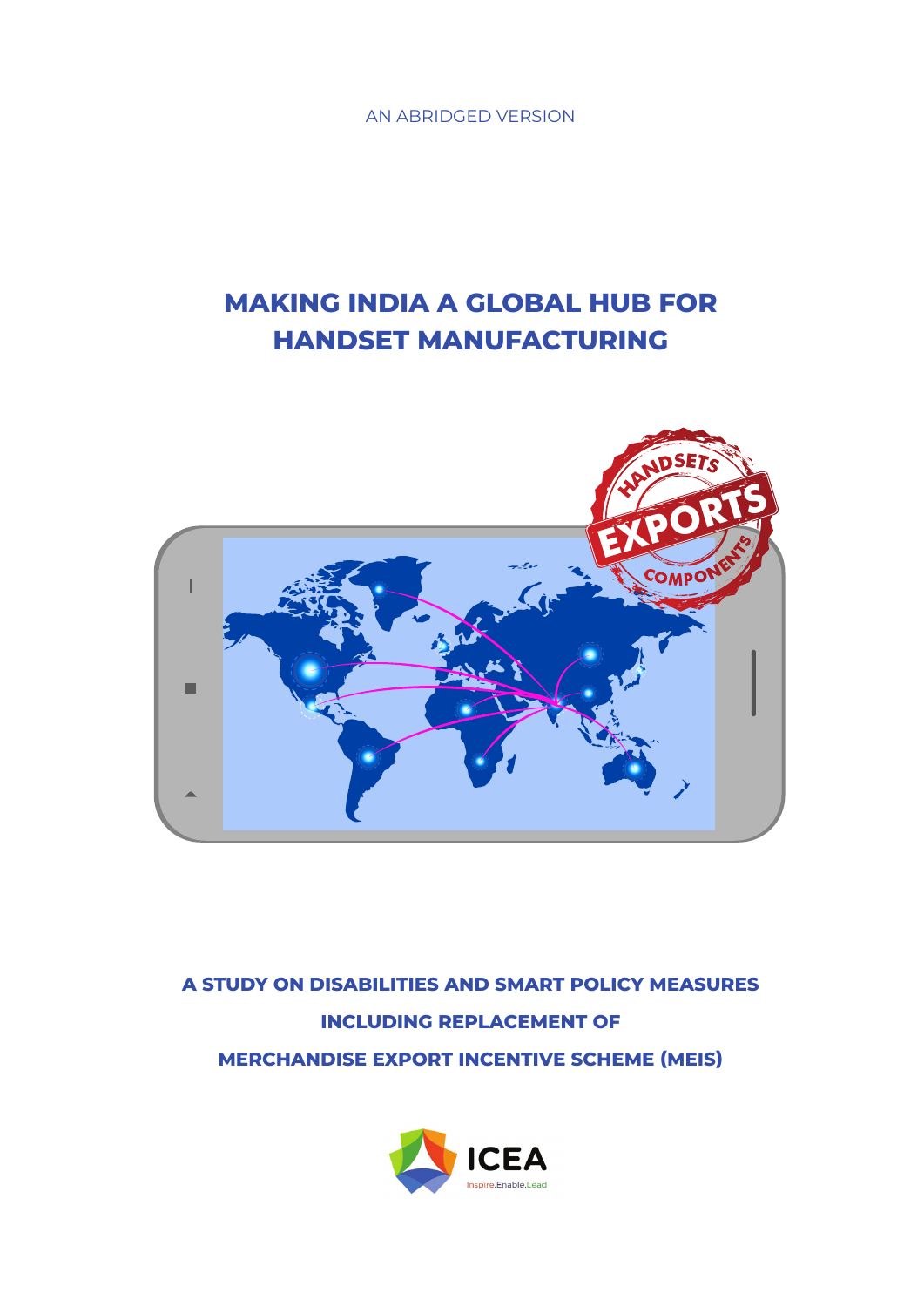# **TABLE OF CONTENTS**

CHAPTER 1/ **EXECUTIVE SUMMARY** /3

CHAPTER 2/ **CONTRIBUTION OF MOBILE PHONES TO INDIA** /8

CHAPTER 3/ **SUPPORT SCHEMES PROVIDED BY INDIA** /12

CHAPTER 4/ **THE WTO CHALLENGE** /17

CHAPTER 5/ **SURVEY AND FINDINGS** /21

CHAPTER 6/ **INDIA VERSUS COMPETING COUNTRIES** /24

CHAPTER 7/ **POLICY RECOMMENDATIONS** /31

**CONCLUSION** /36 **ANNEXURES** /38 **BIBLIOGRAPHY** /39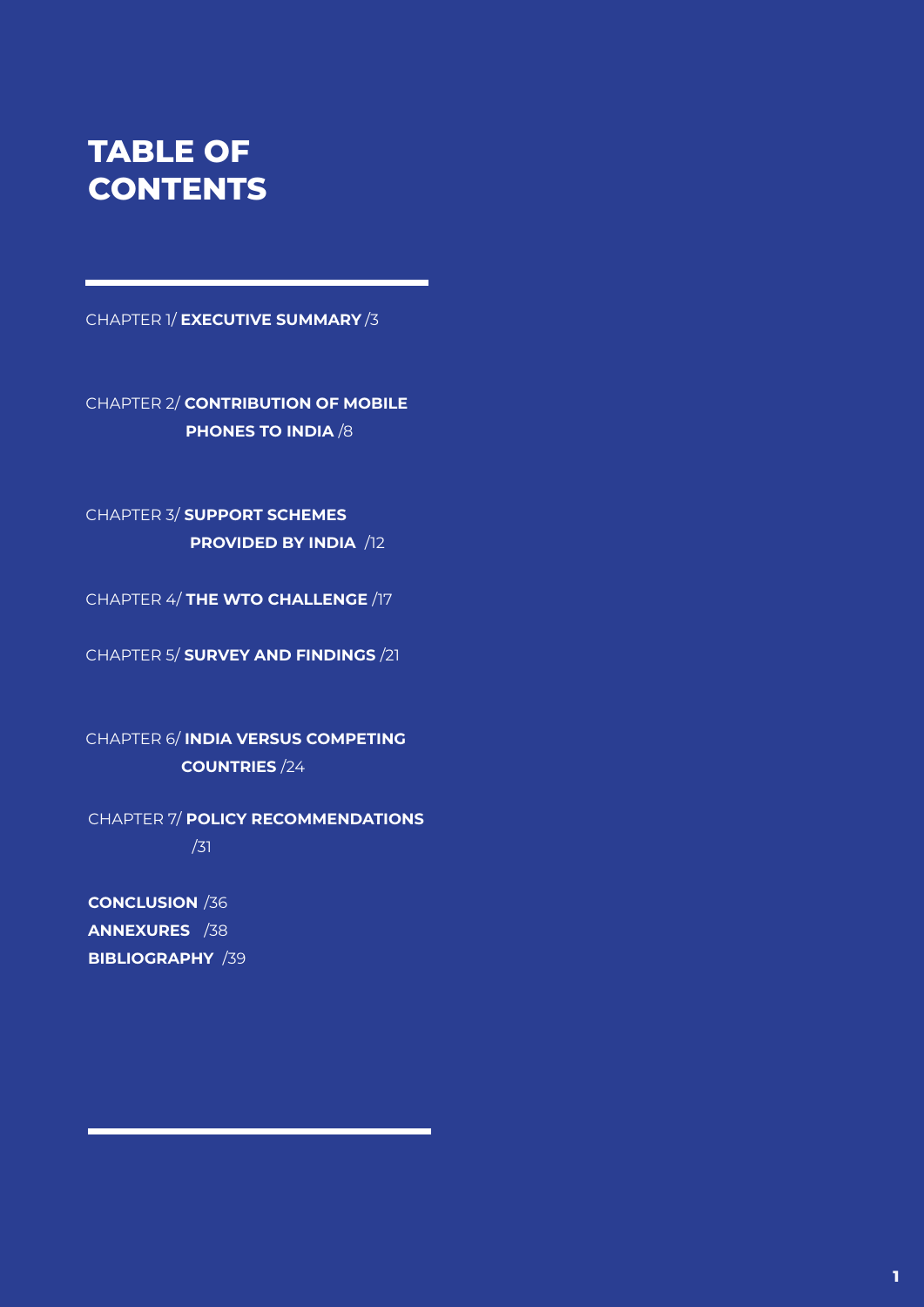CREDITS.: BASED ON THE REPORT BY IKDHVAJ ADVISERS LLP ON 'REPLACING MEIS WITH SMART SUPPORT MEASURES FOR THE MOBILE PHONE INDUSTRY'

۰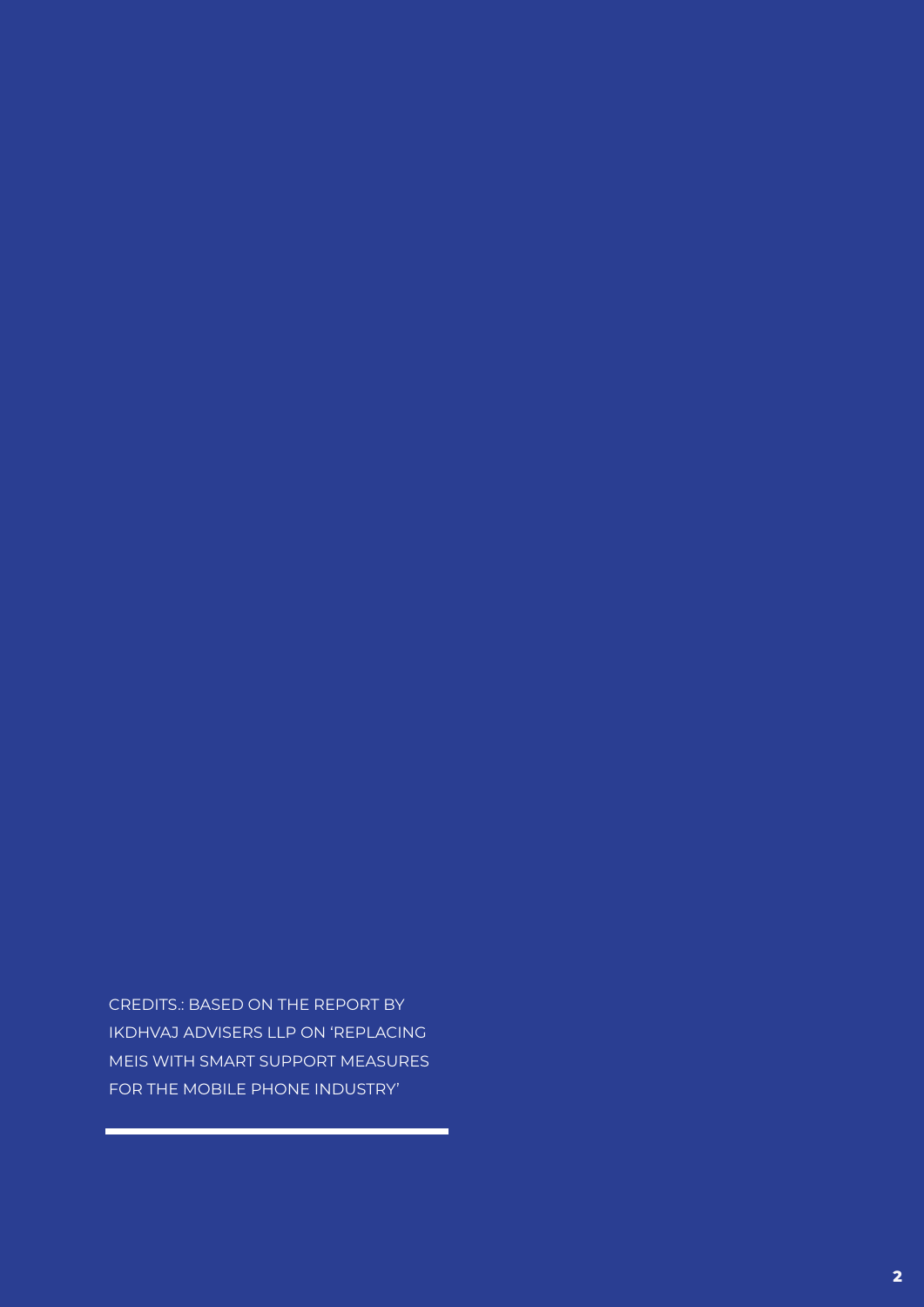# CHAPTER 1/ **EXECUTIVE SUMMARY**

# **1.1 IMPORTANCE OF THE MOBILE HANDSETS INDUSTRY FOR INDIA**

Electronics and System Design Manufacturing (ESDM) is of strategic importance and a high priority area for India because of its ever-expanding influence on various facets of modern living, as well as its potential to generate sizeable direct and indirect employment. The Indian electronics market is growing at a fast pace and is expected to reach \$150-175 billion by 2025 from a level of \$69.6 billion in 2018.

Mobile phones account for about \$26 billion of the electronics industry in India and represent the largest market segment in it. With the imminent transition to 5G technology and the growing popularisation of the Internet of Things (IoT), an estimated 25 billion "things" would be connected worldwide through IoT devices by 2025. This is going to further stimulate the usage of smartphones and the use of the device is going to grow in India from its current level of half a billion to 1.1 billion by 2025. If a significant portion of these phones are not produced in India, the domestic demand would imply a huge import requirement.

# **1.2 MOBILE MANUFACTURING IN INDIA**

Mobile manufacturing in India started with Nokia, Samsung, Motorola, LG and Sony Ericsson in the mid-2000s and grew steadily between 2008-2012, reaching over 155 million handsets per annum. Nearly 70% of the mobile phones valued at Rs. 12,000 crore were exported in 2012. However, due to a freeze on assets as a consequence of a tax dispute, Nokia stopped production in 2014. As a result, the component ecosystem that Nokia had built in India, had to shut down. In 2014, India's production dipped to just 58 million units, with marginal exports.

In a bid to rebuild the mobile phone industry, Government of India (GoI) implemented certain subsidy schemes and an import substitution strategy Phased Manufacturing Programme (PMP) in 2015. PMP created differential duty dispensation for mobile manufacturers in India (Pre-GST). This created a positive arbitrage of 8-9% for mobile phone manufacturers based in India. Later in 2017, post GST, basic custom duty at the rate of 10% was imposed on mobile phones and this created a positive arbitrage of 10% for mobile phones manufactured in India. Current rate of basic custom duty on mobile phones is 20%.

The PMP is based on the assumption that levying customs duties will encourage manufacturers to shift base to India, increase the domestic value addition and discourage imports. The aim is to ensure that the mobile phone, its assemblies and components are manufactured in India.

Coupled with capex subsidy under the Modified Special Incentive Package Scheme(M-SIPS), Merchandise Export Scheme of India (MEIS) and support from state governments, the mobile phone manufacturing activity in India has gained pace. There are 268 factories - manufacturing mobile phones, chargers, battery packs, wired headsets and other components and generating 7 lakh jobs.

In 2017-18, India produced 225 million mobile phones (valued at Rs. 1,32,000 crore) and emerged as the second largest mobile manufacturer globally, pushing Vietnam down to the third place. In 2018-19, India manufactured 290 million mobile phones (valued at Rs.1,81,200 crore). Though these are impressive production levels, India's domestic demand is high and exports very small compared to the major exporters in the world. India has the potential for becoming both a major producer and exporter of mobile phones in the world, provided appropriate policies are implemented for achieving this potential.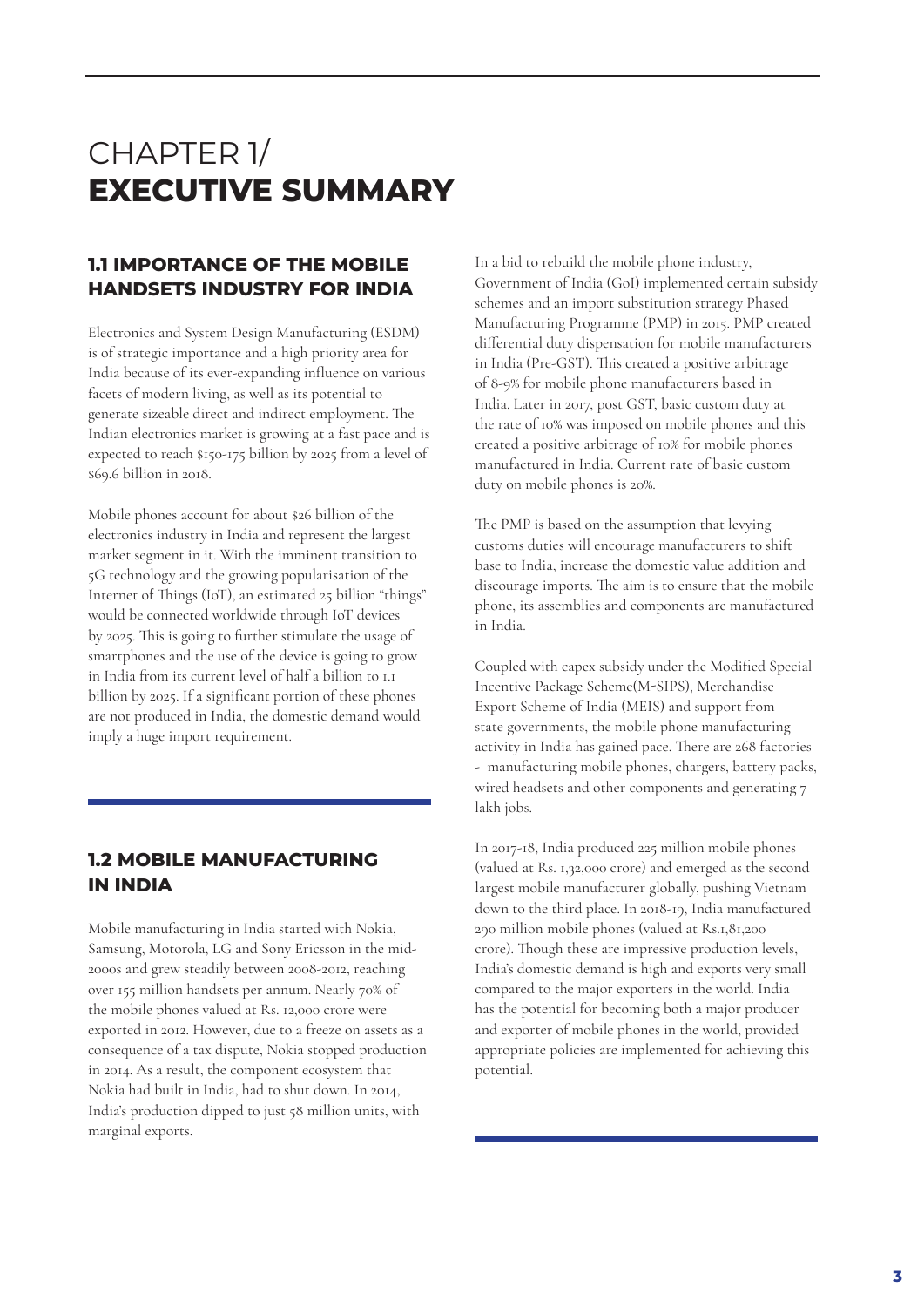# **1.3 MOBILE PHONE MANUFACTURING IN THE WORLD**

In 2018-19, the global mobile phone market was about \$495 billion and it is projected to touch \$648 billion by 2025. It is expected that the global market would consist of 80% smartphones in 2025, and feature phones would be only 20%. India will mirror this trend.

The global mobile handset space is dominated by 5 companies - Samsung, Apple, Huawei, Oppo and Vivo. Together they hold 83% of the market. The manufacturing for these five companies is based out of 2 countries - China (including Hong Kong) and Vietnam.

In turn, these large companies have an ecosystem (Global Value Chain (GVC)) of suppliers who supply components and allied services. It is estimated that the GVCs supply nearly 80-85% of the components to the 5 lead firms. Thus, the GVCs are dependent on these 5 large companies for business and will follow the leading brands so that the integrity and speed of the supply chain remains intact. It is obvious that the industry is consolidated, and any new entrant will have an uphill task to penetrate the market. The global firms thus have the ability to increase the scope and depth of India's ecosystem for mobile phones, parts and components.

# **1.4 AMBITIOUS TARGETS OF NATIONAL POLICY ON ELECTRONICS, 2019**

The "National Policy on Electronics 2019" (NPE 2019), the successor to the "National Policy on Electronics 2012", lays special emphasis on promoting the growth of mobile manufacturing. The ambitious target set for 2025 encompasses producing 1 billion mobile handsets in India worth \$190 billion, of which 400 million phones valued at \$80 billion would be sold domestically and 600 million mobile phones worth \$110 billion would be exported.1

\$190 billion of mobile phones would translate into a 29% global market share for India. By 2025, "National Policy on Electronics 2019" hopes to achieve 3.4 times  $(1000/290)$  the volume and 7.6 times  $(190/25)$  the value and 69 times (110/1.6) the value of exports achieved in 2018-19.

Achieving these targets will not be feasible unless India has a coordinated work plan between the government and the private sector, including large lead firms who can help build an ecosystem for component/assembly manufacture in India along with R&D, and higher domestic value addition.

# **1.5 LIMITATIONS ON DOMESTIC VALUE ADDITION**

A common trend visible across geographies is that 100% value addition for a mobile phone does not take place in a single country. Even in the case of Vietnam and China, value addition in mobile phones (smartphones & feature phones) is 23% and 35% respectively. Value addition in China is 50% for smartphones and 90% for feature phones.

The results of the PMP, focused on increasing domestic value addition, have begun to plateau. In spite of tariff intervention, manufacturing operations of 5 assemblies/ components i.e. Mechanics, Die cut parts, Mic & Receiver, Camera module, Connectors could not be started.

The PMP-2019 for two assemblies, i.e. Display Assembly, Touch Panel/Cover Glass Assembly was deferred as it was understood that India should not increase the cost base of the domestic industry and make it less competitive since the focus was and is shifting to exports of CBUs.

PMP cannot trigger large-scale shift of component manufacturing to India as it is a function of scale of production and the requisite skills and operational conditions to produce complex technological parts and components. The domestic market in India is not big enough for the component manufacturers to shift base to India . While the initial phases of PMP focused on relatively less complex products, now the products covered by PMP are not easy to produce within the country. As a result, it is difficult for the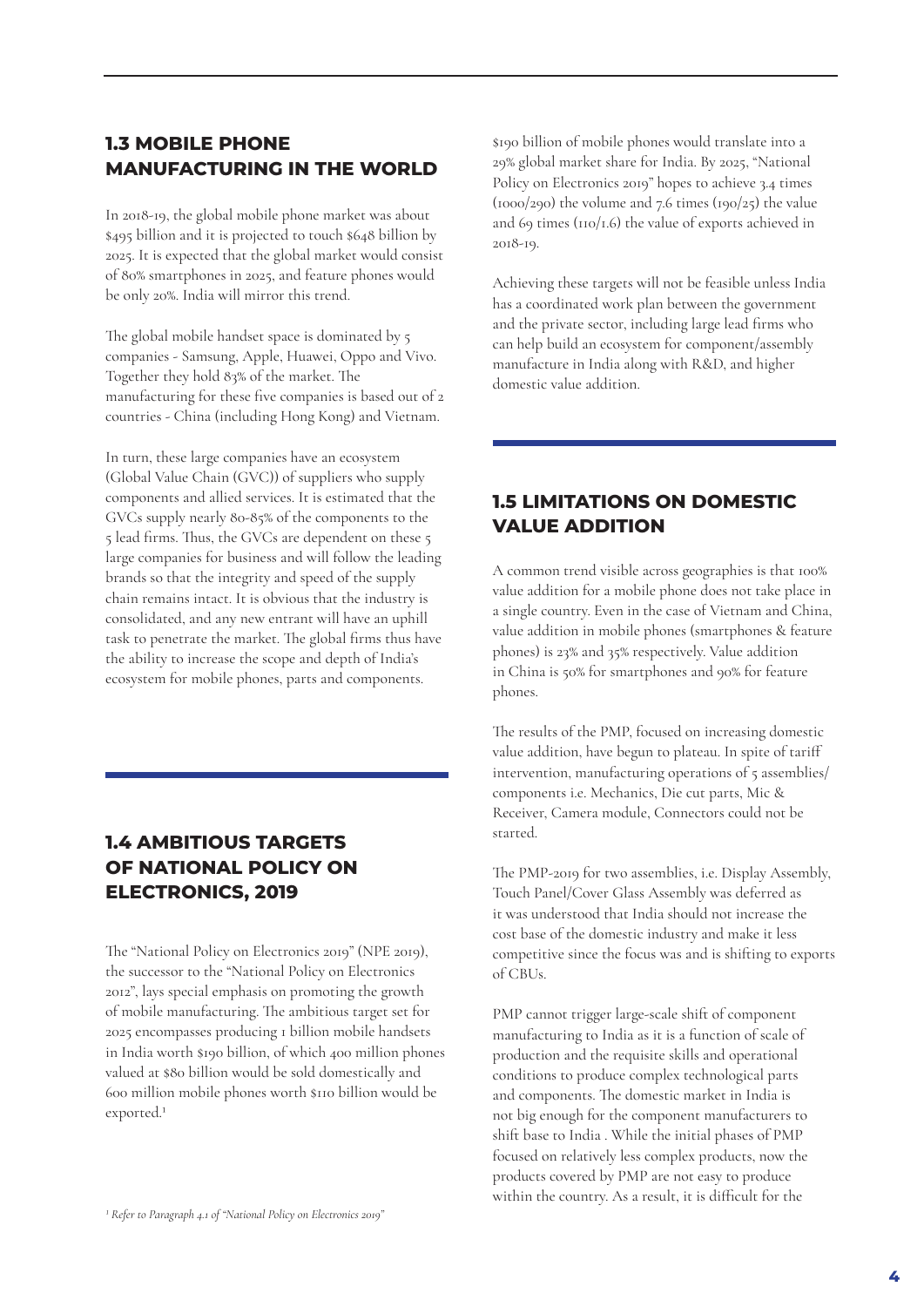strategy of import substitution aimed at increasing value addition to succeed. In this situation, an import substitution strategy cannot arrest the rising import bill of components required for the strong domestic demand for mobile phones. Inability to produce the parts and components would delay the progress of the industry, make production of mobile phones expensive and noncompetitive. It is pertinent to note that China's imports of electronics has risen to USD 400 billion, which has positioned it optimally in the global supply chain. This import supports export of over USD 600 billion and a domestic industry of USD 350 billion. And hence, India should focus on large exports which in turn will naturally shift capacity for components and sub-assemblies to India, ultimately leading to enhancement of local value addition and gradual reduction in net foreign exchange flow.

### **1.6 STRATEGY SHIFT NEEDED**

In 2018-2019, with a value addition of 18%, domestic production of USD (USD) 26 billion, exports of USD 1.66 billion, net foreign exchange outflow was around USD 12.50 billion due to the import of parts and components. For the huge increase in domestic production and demand, net foreign exchange outflows would continue unless exports and domestic value added are increased. If exports are 130% of the domestic production and value addition is 35%, then net foreign exchange earnings could become positive. Hence, the focus of government policy should be on export promotion and not on import substitution through greater value addition; even the increase in domestic value addition requires large additional investment and production, with access to a global demand much larger than India's domestic demand.

China (61%) and Vietnam (11%) together account for about 72% of global mobile phone exports. The manufacturing operations of the lead firms (i.e. global large firms that control global value chains) are also based in China & Vietnam. Thus, for India to gain an appreciable share of exports, a substantial part of the manufacturing operations of the lead firms must shift to India. For this to happen, India needs to position itself as an attractive manufacturing and exporting hub, by offering suitable incentives and improving ease of doing business.

This strategy would yield significant positive results through achievement of economies of scale, technological upgradation spurred by large global firms, and a strong push to domestic capacity building. For this, an ecosystem involving both domestic and global firms will need to be nurtured.

### **1.7 CHALLENGES IMPEDING GROWTH**

The industry is facing several key challenges:

- 1. Major delays in getting approvals
- 2. Approved financial incentives are not disbursed on time or delayed inordinately
- 3. Poor implementation of policies adversely affects the credibility of the announced schemes
- 4. Erratic and polluted power supply leads to additional costs and disrupts the business cycle
- 5. Inadequate government incentives & support compared to China and Vietnam
- 6. Vietnam and China match/exceed the new reduced corporate income tax rates introduced by the India with effect from October 1, 2019. Therefore, no big advantage.
- 7. Inverted GST structure (GST on components of mobile phones is @ 18% and on mobile phones 12%). As a result, the capital is blocked for a couple of months leading to cash flow issues & cost overrun.
- 8. Rigid and archaic labour laws
- 9. Ease of doing business is low
- 10. Frequent policy changes
- 11. Delay in customs clearance at ports/airports
- 12. Inadequate infrastructure
- 13. Inadequate trade facilitation
- 14. Lack of trained manpower & inadequate reimbursement of training costs
- 15. High cost of capital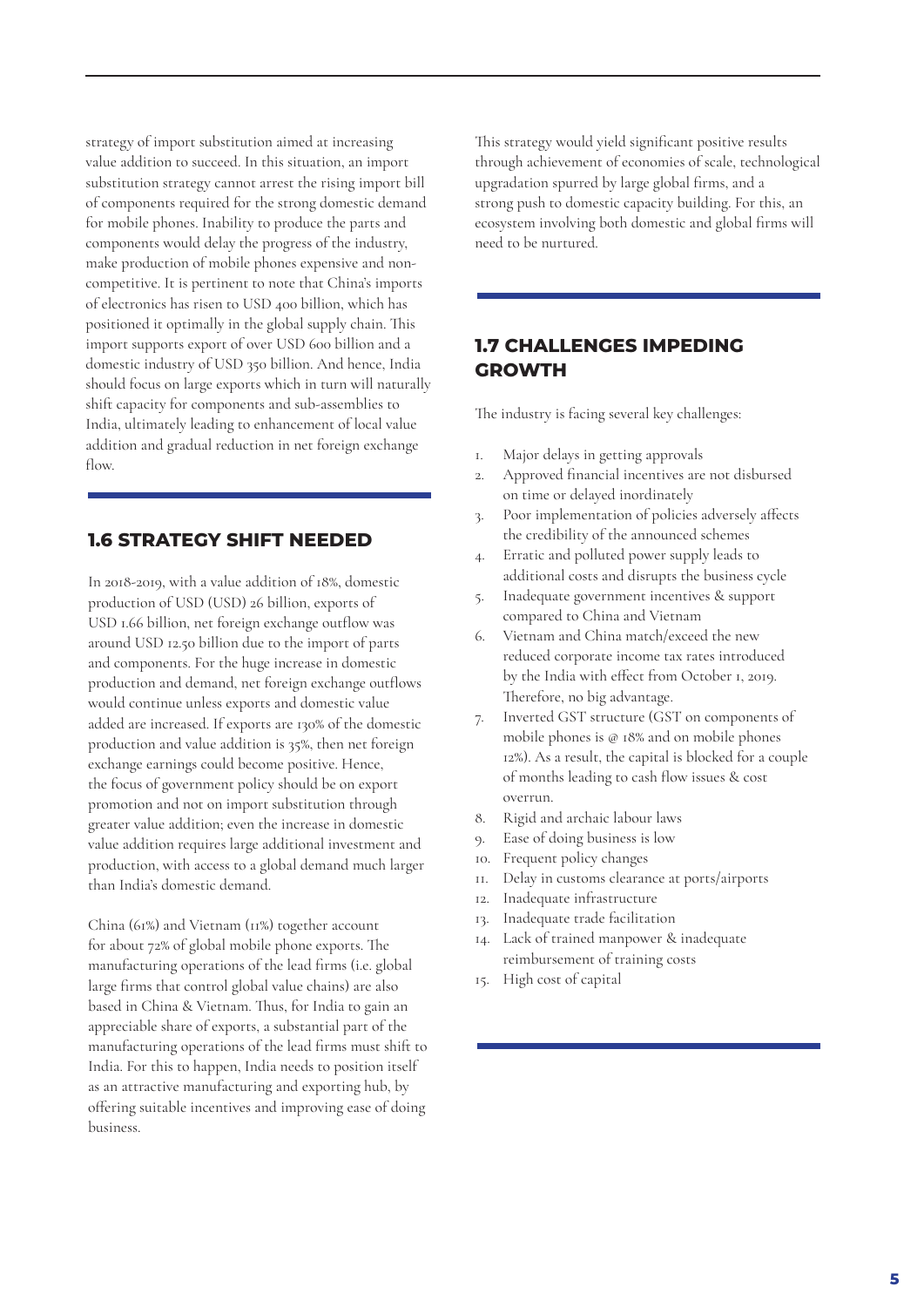# **1.8 HIGHLY CONDUCIVE INVESTMENT ENVIRONMENTS OF VIETNAM & CHINA**

Considering the scale of investments, the technology requirements and the imperative of creating an ecosystem to cater to the domestic demand and exports, the importance of attracting investments, especially from global firms, assumes special significance.

Indian Cellular and Electronics Association (ICEA) has identified ten major factors (with different individual weights), that influence investment decisions. A qualitative comparison of India, Vietnam and China based on these factors has been made. The assessment reveals that Vietnam is 1.7 times more attractive for investors, while China is twice as attractive compared to India.

#### **1.8.1 SUPPORT POLICIES OF CHINA & VIETNAM CREATE DISABILITY FOR MANUFACTURES IN INDIA**

China & Vietnam offer incentives and support policies to investors which makes manufacturing competitive at the global level:

- 1. Making available quality infrastructure and skills
- 2. Low charges for use of the infrastructure made available
- 3. Subsidies for reducing costs and improving competitiveness
- 4. Improving the ecosystem for the development of the supply chain in the domestic market
- 5. Ease of doing business (aim to reduce costs and time taken for operations)
- 6. Focus on attracting lead firms in Global Value Chains, with additional incentives
- 7. Stability of policy, with periodic reviews to revise the incentive and facilitation schemes as required

The incentives and support measures are aimed mainly at reducing operational time and costs, and increasing retained profits, leading to higher competitiveness. The cumulative impact all of these incentives and support schemes in Vietnam and China vis a vis India has been estimated. It reveals that the cost reduction or competitiveness gains for investors ranges from 9.4% to 12.6% for Vietnam and 19.2% to 21.7% for China.

In addition to creating a strong export base, these policies also aim to enabling creation of large domestic firms, particularly in China. In India, this would be eminently possible particularly for the entry level smart phones, provided appropriate policy/incentivization support is made available.

#### **1.8.2 INCENTIVE/SUPPORT SCHEMES PROVIDED BY GOVERNMENT OF INDIA**

The Indian government has been aware of some if not all these disabilities faced by Indian firms. It has also laid down a framework for providing support schemes for the mobile phone manufacturing industry first in "National Policy on Electronics 2012" which was followed up and expanded in "National Policy on Electronics 2019". The major incentives and support schemes for the sector are as follows:

- 1. Merchandise Export Incentive Scheme (MEIS)
- 2. Modified Special Incentive Package Scheme (M-SIPS)
- 3. Export Promotion Capital Goods Scheme (EPCG Scheme)
- 4. Export Oriented Units (EOU) Scheme
- 5. Duty Exemption/Remission Schemes
- 6. Duty draw back
- 7. Electronic Manufacturing Clusters (EMCs)
- 8. Electronics Development Fund and Skill Development Programme

Apart from the central government schemes listed above, some state governments also provide their individual package of incentives to attract investments.

#### **1.8.3 UNCERTAIN INVESTMENT ENVIRONMENT IN INDIA**

The following Indian export subsidy measures were challenged by the US in the World Trade Organisation (WTO):

- 1. Merchandise Exports from India Scheme
- 2. Exports Promotion Capital Goods Scheme
- 3. Duty Free Imports for Exporters Programme
- 4. Export Oriented Units Scheme and sector specific schemes, including the Electronics Hardware Technology Parks Scheme (EHTPs)
- 5. Special Economic Zones (SEZs)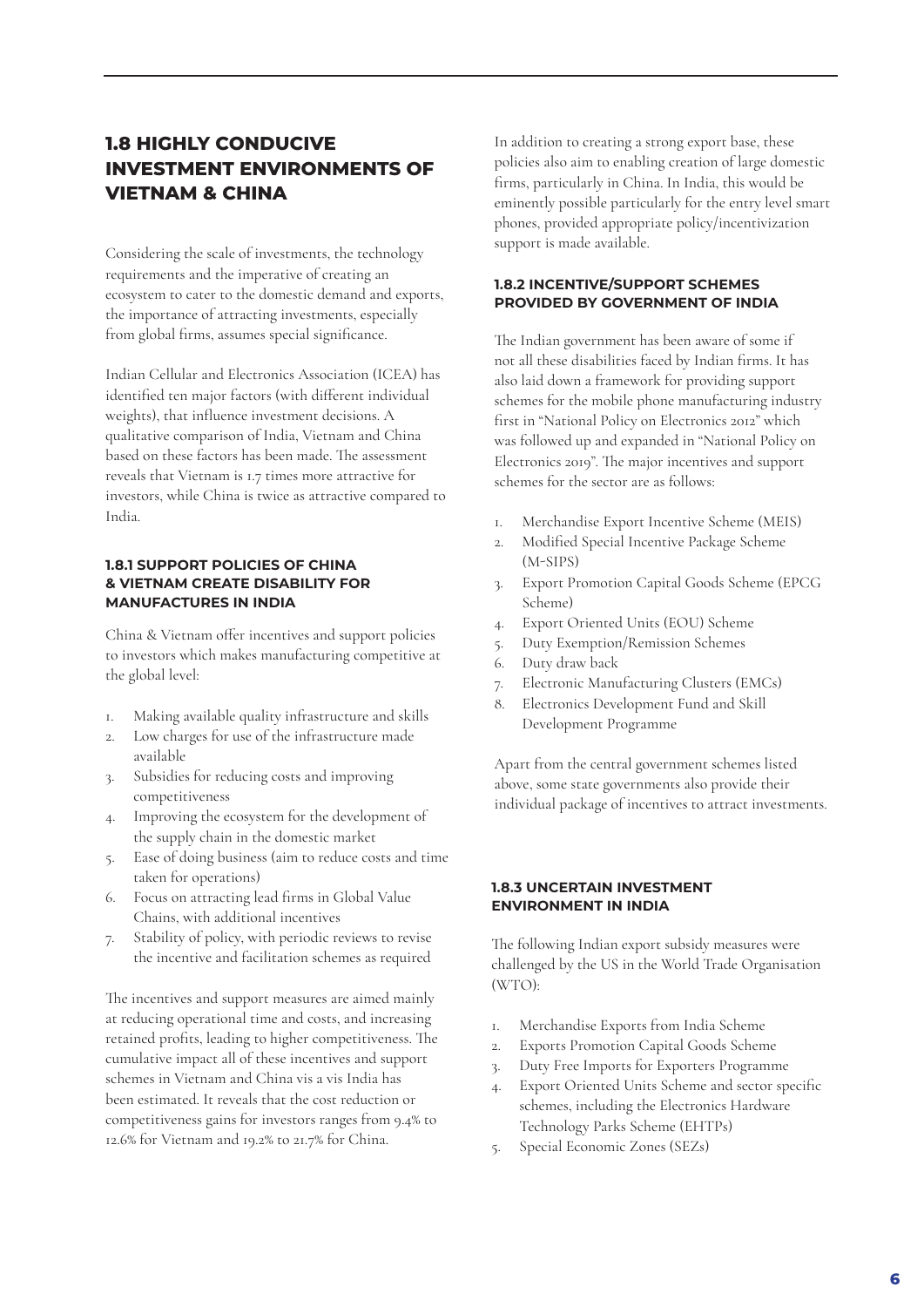MEIS forms the backbone of India's current export promotion strategy, with direct benefits ranging from 2% to 5% of export earnings. The other schemes also offer benefits but these schemes are not attractive as MEIS.

The challenge at WTO has created uncertainty in the investment environment and companies are deferring the decision to invest in India till there is clarity on the continuation/ replacement of the above schemes. Needless to add the GoI needs to resolve this on top priority.

The WTO in its panel report has held the five subsidy schemes to be inconsistent with the Subsidies and Countervailing Measures (SCM) Agreement, on account of being prohibited subsides that are contingent upon export performance. In view of the same, the WTO has stipulated time periods for withdrawing these schemes-90 days for DFIS, 120 days for MEIS,EPCG,EHTP and 180 days for SEZ scheme.

# **1.9 MINIMUM SUPPORT REQUIRED TO ATTRACT GLOBAL INVESTMENT IN INDIA**

Taking account of the disabilities faced by India, the support schemes implemented by China and Vietnam, the concerns and suggestion of Indian industry, the study has concluded that an incentive of 8-10% of the turnover would be adequate to attract global scale investment that would achieve the production and export objectives of NPE 2019 , and create a vibrant ecosystem for mobile phone production in India.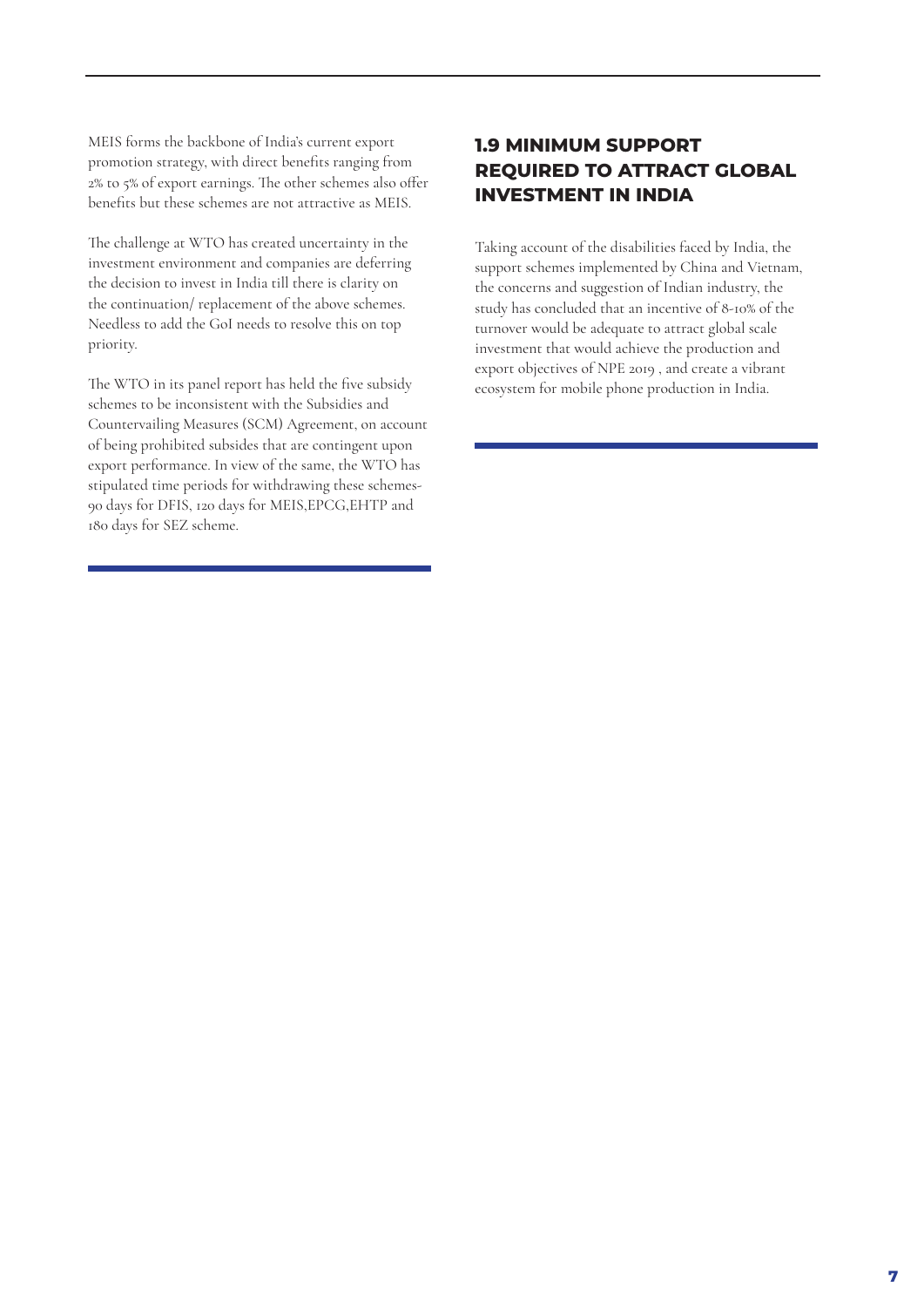# CHAPTER 2/ **CONTRIBUTION OF MOBILE PHONES TO INDIA**

The ESDM sector is critical for India's growth, and for innovation and disruption across multiple segments of the industrial sector. The Indian electronics market is one of the largest in the world and is expected to reach a turnover of USD400 billion in 2025, up from USD 69.6 billion in 2012. The market was projected to grow at a Compounded Annual Growth Rate (CAGR) of 29.4% during the period 2015-2020.<sup>2</sup> While the growth rate has been lower than expected it has still achieved double digit growth rates, in comparison to the worldwide manufacturing growth rate of 2% for this sector. India aims to achieve a target for electronics, to the tune of 25% of GDP for the year 2025, which will position India as one of the top 5 manufacturing hubs and employers in the world. The growing customer base and the increased penetration in the consumer durables segment has provided an excellent scope for the growth of the Indian electronics sector. Moreover, greater digitisation combined with increased broadband penetration in the country would open up newer avenues for companies in the electronics industry.3 The average output multiplier of this sector ranges between 2.11 and 2.25. This implies that for every 1% increase in output in this sector, there is a resultant increase in the overall output in the economy by over twice as much.4

Electronic components and products are widely used in sectors like lighting, automotive, communications, etc. making them agents of change for the economy as a whole, and enabling the creation of products that enhance efficiency. Mobile devices account for about 27% of the Electronic Products industry in India; it is also a sector specifically emphasised in NPE 2019 . Other segments of ESDM are represented in figure 2.1:

#### **2.1 ESDM SECTOR FIGURE 2.1: THE EDSM SECTOR**



Import of mobile phones and components is observed to be one of the top imports globally. A study on the imports of the top 10 importing nations in the world has elucidated that while electronics broadly constitute the top 3 ranks in products imported, it is mostly mobile phones and their components (including a few others) that fare either rank 1 or 2 of these imported products. This is elaborated in Table 2.1, which shows the huge global market for mobile phones, which will continue to grow5. Thus, this sector has a major potential in terms of both the technological impact as well as major export opportunities.

*3 Refer to Pg 16 & 23 of GSMA, 2018*

*<sup>2</sup> IBEF, 2019.*

*<sup>4</sup> Shastri, 2005.*

*<sup>5</sup> GST Rate & HSN Code for Electrical Parts & Electronics: Chapter 85: Electrical machinery and equipment and parts thereof; sound recorders and reproducers, television image and sound recorders and reproducers, and parts and accessories of such articles; HS 8517: Telephone sets, incl. telephones for cellular networks or for other wireless networks; other apparatus for the transmission or reception of voice, images or other data, incl. apparatus for communication in a wired or wireless network [such as a local or wide area network]; parts thereof; HS 851712: Telephones for cellular networks "mobile telephones" or for other wireless networks*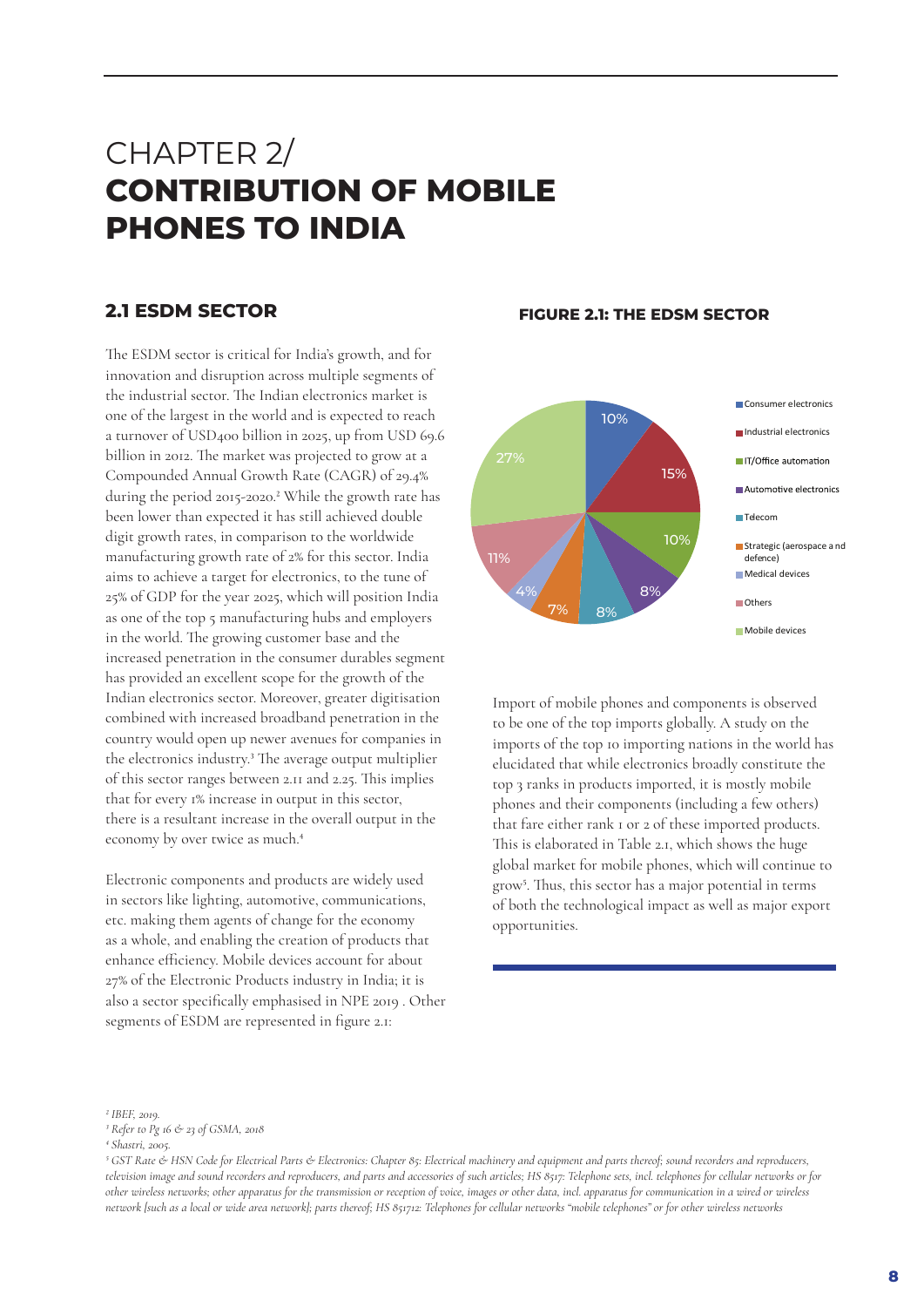# **TABLE 2.1.**

RANKING OF MOBILE PHONES IN IMPORTS OF TOP 10 IMPORTING NATIONS

| <b>COUNTRY</b>   | <b>RANKING FOR HS 85</b> | <b>RANKING FOR HS 8517* WITHIN</b><br><b>HS 85</b> |
|------------------|--------------------------|----------------------------------------------------|
| <b>USA</b>       | $\mathbbm{1}$            | $\mathbb{I}$                                       |
| <b>GERMANY</b>   | $\overline{2}$           | $\mathbbm{1}$                                      |
| <b>JAPAN</b>     | $\mathbb{R}$             | $\mathbbm{1}$                                      |
| UNITED KINGDOM   | $\overline{3}$           | $\mathbf{1}$                                       |
| FRANCE           | $\overline{3}$           | $\mathbbm{1}$                                      |
| NETHERLANDS      | $\overline{2}$           | $\mathbbm{1}$                                      |
| <b>ITALY</b>     | $\overline{3}$           | $\mathbb{I}$                                       |
| <b>CHINA</b>     | $\mathbb{R}$             | $\overline{2}$                                     |
| <b>HONG KONG</b> | $\mathbb T$              | $\overline{2}$                                     |
| SOUTH KOREA      | $\mathbbm{1}$            | $\overline{2}$                                     |

*\*HS 8517 includes- telephonic sets, incl.telephones for cellular networks or for other wireless networks; other apparatus for the transmission or reception of voice, images or other data, incl. apparatus for communication in a wired or wireless network [such as a local or wide area network]; parts thereof Source: ITC Trade Map*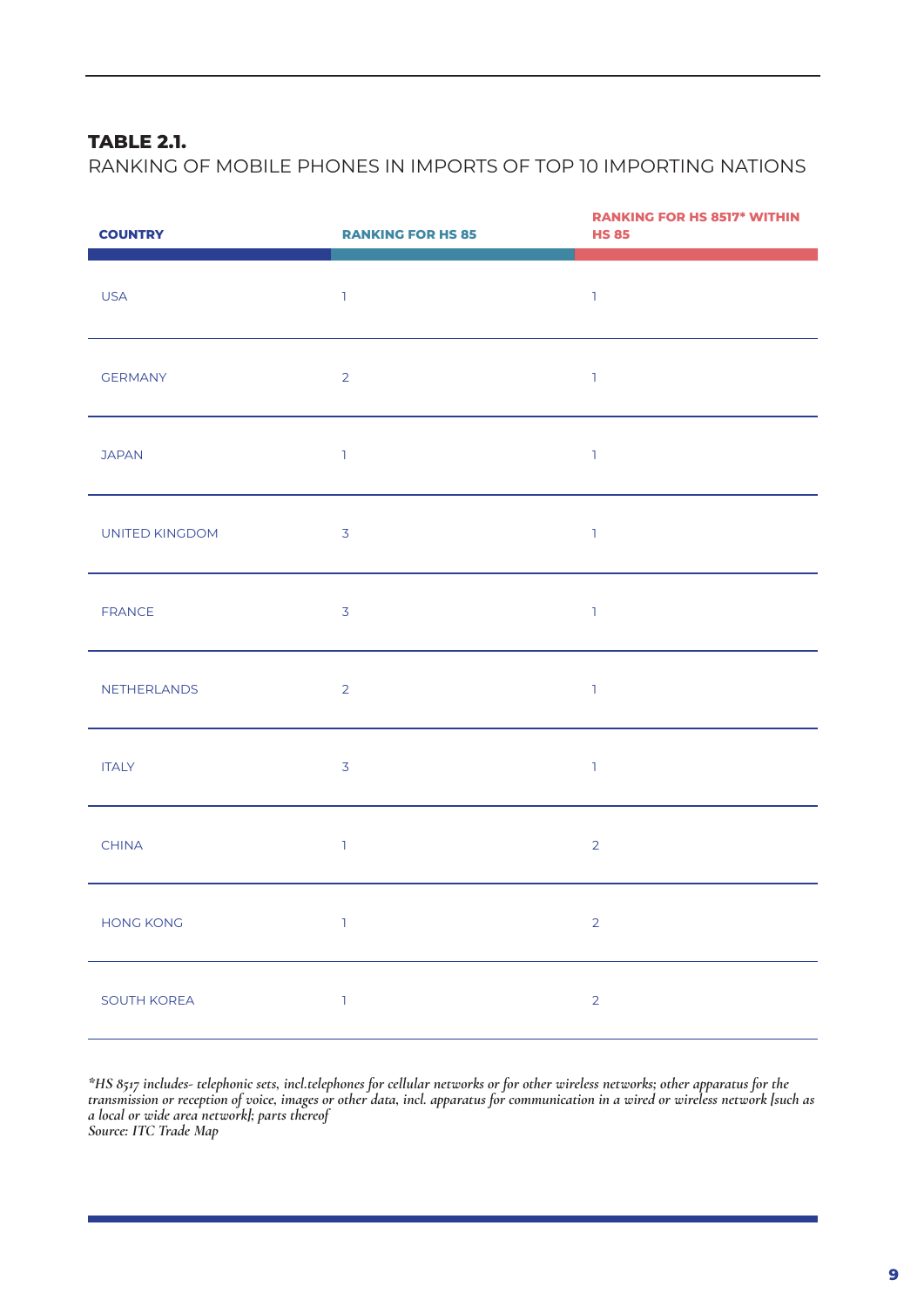# **2.2 MOBILE MANUFACTURING SECTOR IN INDIA**

India's mobile manufacturing began in the mid-2000s with Nokia. The tax exemptions offered through SEZs in India attracted Nokia, which set up a large plant at Sriperumbudur in Tamil Nadu. Manufacturing grew between 2008 and 2012 in India, reaching over 155 million handsets, of which nearly 70% were exported. However, Nokia closed production in October 2014, due to a government freeze on assets in response to a tax dispute. Various component manufacturing facilities set up to support Nokia's manufacturing activity consequently shut down. The lack of policies to attract other smartphone manufacturers led to the collapse of India's mobile manufacturing. In 2014, production dipped to a meagre 58 million units with marginal exports.

Since 2014, the tide has begun to turn and India is rebuilding its mobile manufacturing base. India has attracted an investment of roughly USD 1 billion (including fixed and working capital investment)and produced 225 million mobile handsets worth USD 20 billion in 2017-18, compared to 60 million worth USD 2.99 billion in 2014-15 6. The industry is expected to maintain this growth momentum. In the Financial Year (FY) 2018-2019, mobile handset manufacturing in India was nearly 290 million.7 Of these, 149 million (49.3%) were expected to be Smartphones, 55 million (18.2%) Smart Feature phones and the remaining 98 million (32.5%) Feature phones.8 This rapid growth in the mobile handset market and production base is expected to continue for at least the next six years i.e. till 2025. In 2025, the global market is expected to be around USD 648 billion and India hopes to occupy approximately 18% of that market.9 The use of 5G and IoT will lead to a vibrant app economy with new content and functionalities. It is estimated that about three quarters of the global internet base will comprise of mobile phones; and that 25 billion "things" would be connected through IoT devices by 2025. This growth stimulus will also result in augmentation of the smartphone connections. India is expected to have 800 million smartphones by 2025, an increase of almost 450 million from the present period.

# **2.3 BUILDING THE MOBILE PHONE MANUFACTURING INDUSTRY: SHIFTING FOCUS FROM IMPORT SUBSTITUTION TO BUILDING IMPORT COMPETITIVENESS**

In an attempt to rebuild the collapsed mobile phone industry, and make India a manufacturing hub for mobile phones, the GoI implemented an import substitution strategy named Phased Manufacturing Programme (PMP) in 2015. To ensure that a large part of the supply chain of mobile manufacturing sets up base in India and the value addition happens in India, this plan introduced a differential duty dispensation for mobile manufacturers and created an arbitrage of about 9-10% in India (pre Goods & Services Tax (GST)). In 2017, post GST, basic customs duty at 10% was imposed on mobile phones to create arbitrage. In the Union Budget 2018, the basic customs duty on mobile phones was increased to 20% thus increasing the arbitrage available in India. The mobile phone manufacturing industry in India has achieved value addition of 17%. Most of the core components continue to be imported. This tariff-based approach has not contained the imports of components and sub-assemblies and as a result, the import bill continues to rise.

*<sup>6</sup> ICEA-McKinsey, 2018.*

*<sup>7</sup> Information provided by ICEA.*

*<sup>8</sup> Information provided by ICEA*

*<sup>9</sup> "National Policy on Electronics 2019"*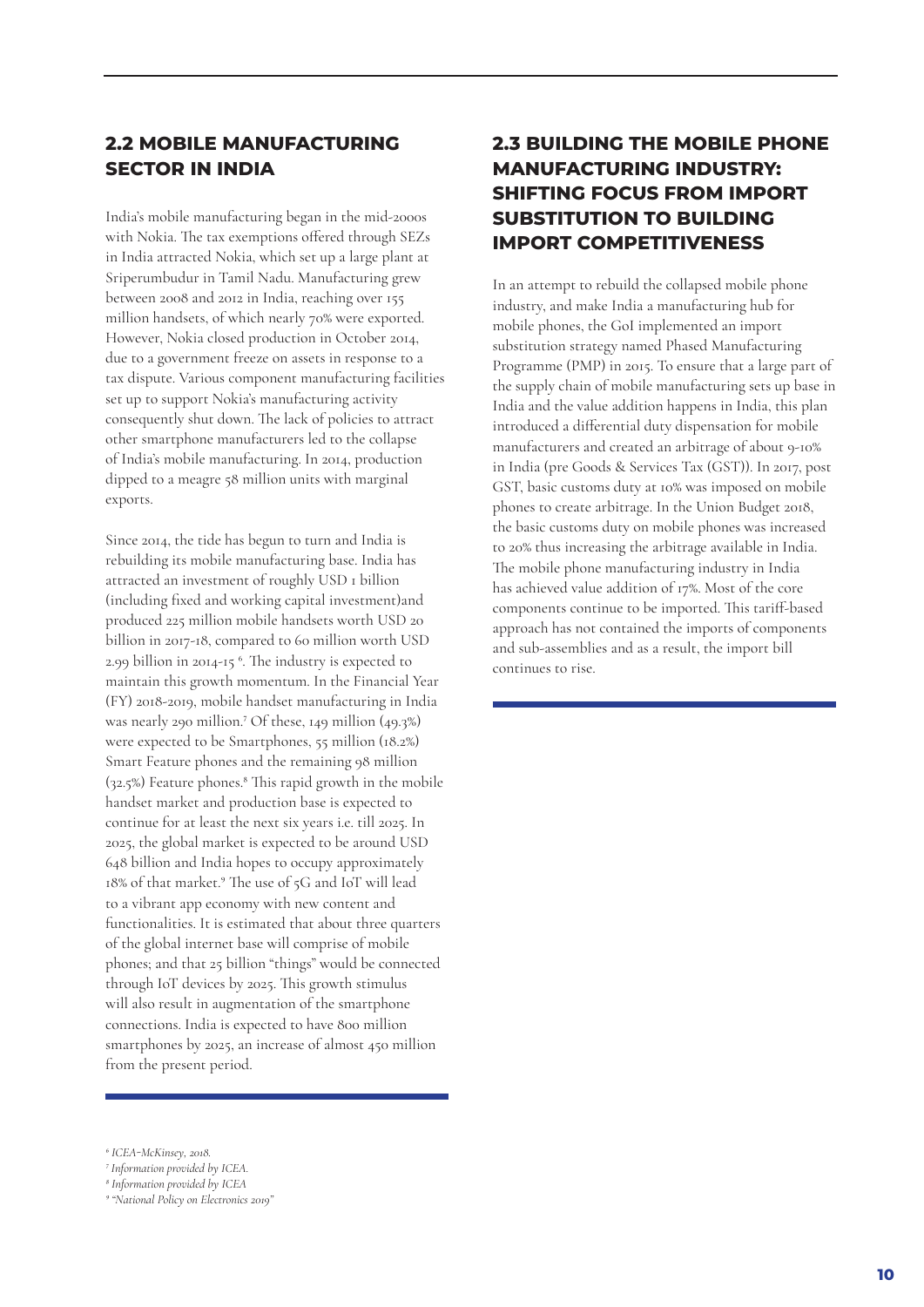### **FIGURE 2.2.**

INDIA'S SHARE IN GLOBAL MANUFACTURING AND EXPORTS



Figure 2.2 shows that in 2017-18, India exported mobile phones worth USD 1.1 billion, which was 0.4% share of the global exports. It is evident from the above that India's focus on import substitution has not only meant a small presence in the global mobile phone market, it will continue to require significant imports of parts and components. In effect, India has failed to build or sustain export competitiveness, especially with the problems evident in PMP. Thus, there has been nominal value addition in this sector. As explained earlier, changing this situation requires a major increase in the volume of production and investment in the sector, particularly by global lead firms which are also important for generating a large volume of exports from the country. This is essential for India to build a stable ecosystem for mobile manufacturing and a robust supply chain, given the vast share that mobile phones

occupy in the ESDM sector globally. Improving domestic capabilities which are essential for both sustained growth and climbing up the global value chains, need to be combined with investment, production and exports. This requires a change in policy-orientation and a reconfiguration of the support policies in India.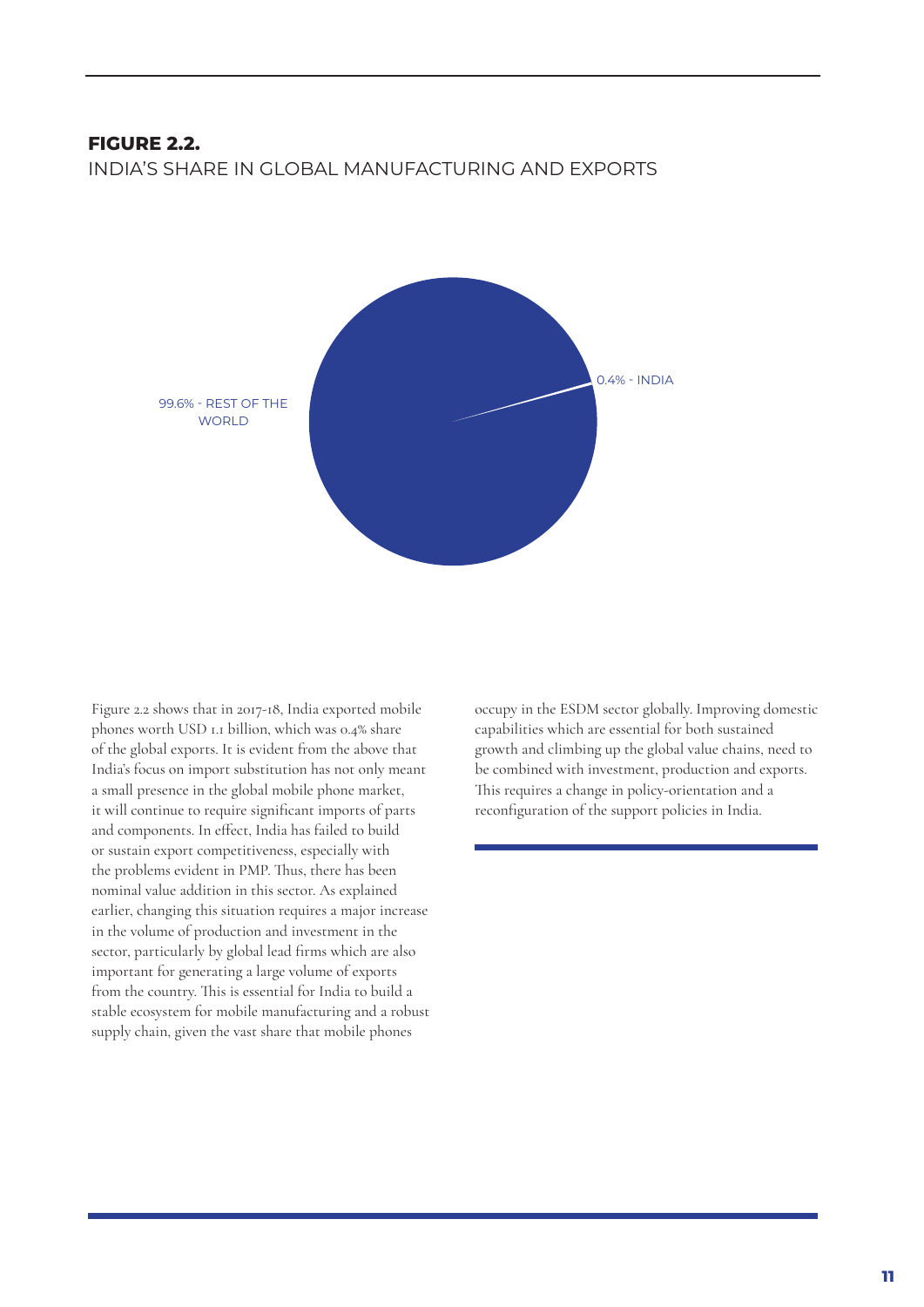# CHAPTER 3/ **SUPPORT SCHEMES PROVIDED BY INDIA**

*The GoI has provided for various policies, schemes and incentives to the industry in order to build the mobile manufacturing competitiveness of the country. The National Policy on Electronics 2012 and 2019 serve as vision documents for the entire ESDM sector with specific turnover and export targets. Some of the incentives address manufacturing from the production side, while there are others that specifically promote exports.*

### **3.1 POLICY SUPPORT**

- **1. National Policy on Electronics, 2012:** The "National Policy on Electronics 2012" envisioned creating a globally competitive ESDM industry. The "National Policy on Electronics 2012" focused on indigenous manufacturing along the entire value chain and development of high-quality products at affordable prices. The policy aimed at achieving a turnover of USD 400 billion with an investment of USD 100 billion and creation of employment to the extent of 28 million.10
- **2. National Policy on Electronics, 2019:** The "National Policy on Electronics 2019" set an objective to achieve a turnover of USD 400 billion by 2025 in ESDM sector. The policy envisaged a production of 1 billion (100 crore) mobile handsets worth USD 190 billion. The policy shifted its focus from import substitution to exports. It sets a target to export 600 million handsets worth USD 110 billion and to produce 400 million mobile handsets worth USD 80 billion for the domestic market.<sup>11</sup>

### **3.2 CENTRAL-LEVEL INCENTIVES PROVIDED BY THE GOI**

The central government has introduced numerous schemes/initiatives to promote manufacturing. Some of these schemes have tried to encourage investment in the electronics manufacturing sector, while others have tried to build the domestic capacity in the phased manner by levying duties on the imports. There are schemes that have focused on addressing infrastructural deficiencies by directing grants and subsidies specifically towards basic and essential service development.

#### **1. Modified Special Incentives Package Scheme (M-SIPS)**

- *• Summary:* Electronics industry requires high investment. In order to attract investments in the electronics sector, the GoI notified M-SIPS on 27th July 2012. The scheme was instituted to neutralise the loss in competitiveness for the Indian electronics industry due to high cost of power and capital, weak domestic supply chain links and low value addition. The scheme was made available for both new projects and expansion projects. It provided capital subsidy of 20% in SEZ and 25% in non-SEZ for units engaged in electronics manufacturing, and reimbursements of Countervailing Duty (CVD)/ excise for capital equipment for the non-SEZ units. For some of the high capital investment projects like fabs, it provided reimbursement of central taxes and duties. The investment threshold varied from Rs 1 Crore to Rs 5000 Crores depending upon the type of the project. The incentives were available for 10 years from the date of approval. The scheme was initially opened for 3 years and further extended till 31st December, 2018.
- *• Status:* The M-SIPS acted as a catalyst for investment. Industry can no longer avail the benefit as the tenure of the scheme got over on 31st December 2018. The M-SIPS received 412 applications, covering investment level of INR 1,10,424 crore. Of the total applications:

*<sup>10</sup> Refer to Section IV of "National Policy on Electronics 2012" 11 Refer to Section IV of "National Policy on Electronics 2019"*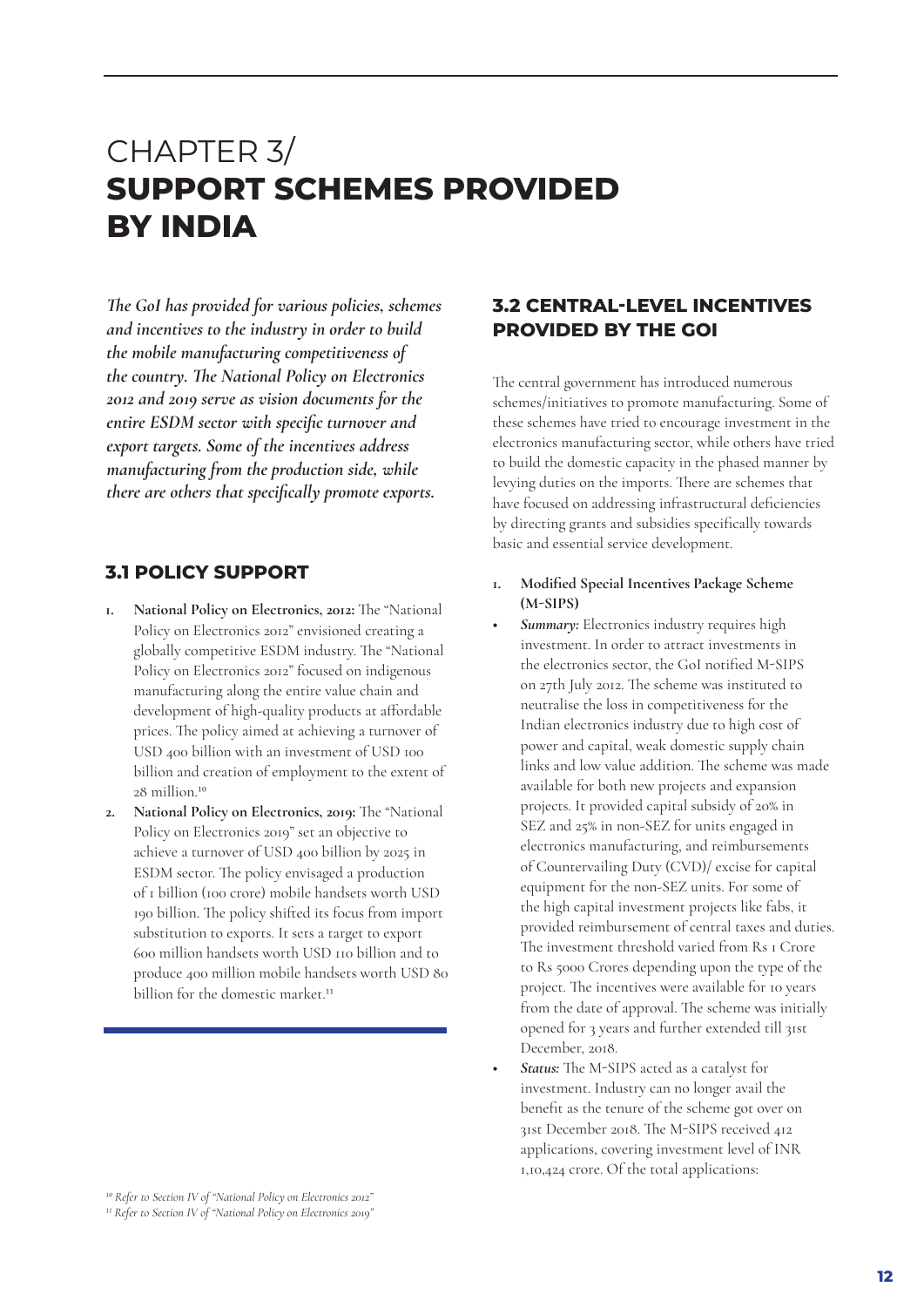- 50 applications did not meet the criteria
- 173 applications are still under appraisal
- 211 applications have been approved covering investment level of INR 55,069 crore
- 28 applications have been recommended, covering investment of INR 12,843 crore
- Among the approved applicants: - 161 applicants started incurring investments - 145 applicants commenced operations

#### **2. Electronics Manufacturing Cluster (EMC)**

- *• Summary:* EMC, notified on 22nd October 2012, provides support for the creation of world class infrastructure for attracting investments in the ESDM sector, through the creation of a Special Purpose Vehicle (SPV). It covers both Brownfield and Greenfield clusters. The scheme provides financial assistance as grant in aid for Basic Development (internal roads, storm water drains etc.), Essential Services (e.g., electricity sub-station & distribution, backup power plant, sewage lines, water treatment plant). Welfare Services (employee hostels & mess, hospitals etc.), Support Services such as R&D, incubation and consultancy services, IT infrastructure, and Manufacturing Support (e.g. Tool Room, CAD/CAM design house, testing and certification facility). For Greenfield and Brownfield clusters, the assistance is restricted to 50% and 75% of the project cost respectively, subject to a ceiling of Rs.50 crores for every 100 acres of land. Over and above the central government support, some state governments provide an additional subsidy of 25% for the scheme.
- *• Status:* As of February 2019, approvals had been given for 20 Greenfield clusters and Common Facility Centres in 3 Brownfield clusters in 15 states, which are expected to attract INR 54,800 crore of investments and generate 6.43 lakh jobs. While 121 units have booked land in the clusters, 16 units have started commercial production with an investment of INR 4,366 crores providing employment to 8,221 persons. The outlay of these approved projects is INR 3,898 crores, of which the government's contribution is INR 1,577 crores.

#### **3. Phased Manufacturing Programme (PMP)**

- *• Summary:* The GoI enhanced the differential tariff on Completely Built Units (CBUs) from 6% countervailing duty on imports and 1% excise duty on domestic manufacturing, to 12.5% and 1% respectively on March 1, 2015. Further, the government notified the PMP on 28th April, 2017. The PMP for mobile handsets and related sub-assemblies/ components manufacturing was implemented in a phased manner, with the objective of progressively increasing the domestic value addition and for establishment of a robust cellular mobile handsets manufacturing eco-system.
- *• Status:* The momentum of the PMP has begun to decline. In spite of tariff intervention, manufacturing operations of 5 assemblies/ components i.e. mechanics, die cut parts, mic and receiver, camera module, connectors could not be started. The PMP for the year 2019 for 2 assemblies i.e. display assembly, touch panel/cover glass assembly has been deferred at the request of the industry. After initially reaping the low hanging fruits such as chargers, battery pack manufacture, the PMP scheme is hitting bottlenecks (refer to Annexure A). Success of PMP would require domestic production of products covered by the subsequent parts of PMP. India is now in a phase that the more complex products selected for promotion under PMP are not easy to produce domestically. Production of the more complex verticals of the supply chain like display, PCB, core components etc. require much larger global volumes and import substitution mindset will not work. As India's export volumes move towards 600 million phones, as envisaged, the complex verticals will automatically become attractive for being produced here.
- The Basic Customs Duty imposed on CBUs has been challenged at the WTO by the EU.

#### **4. Deemed Exports**

Section 8.1 of "Foreign Trade Policy 2015-20" defines Deemed Exports as those transactions in which the goods supplied do not leave the country, and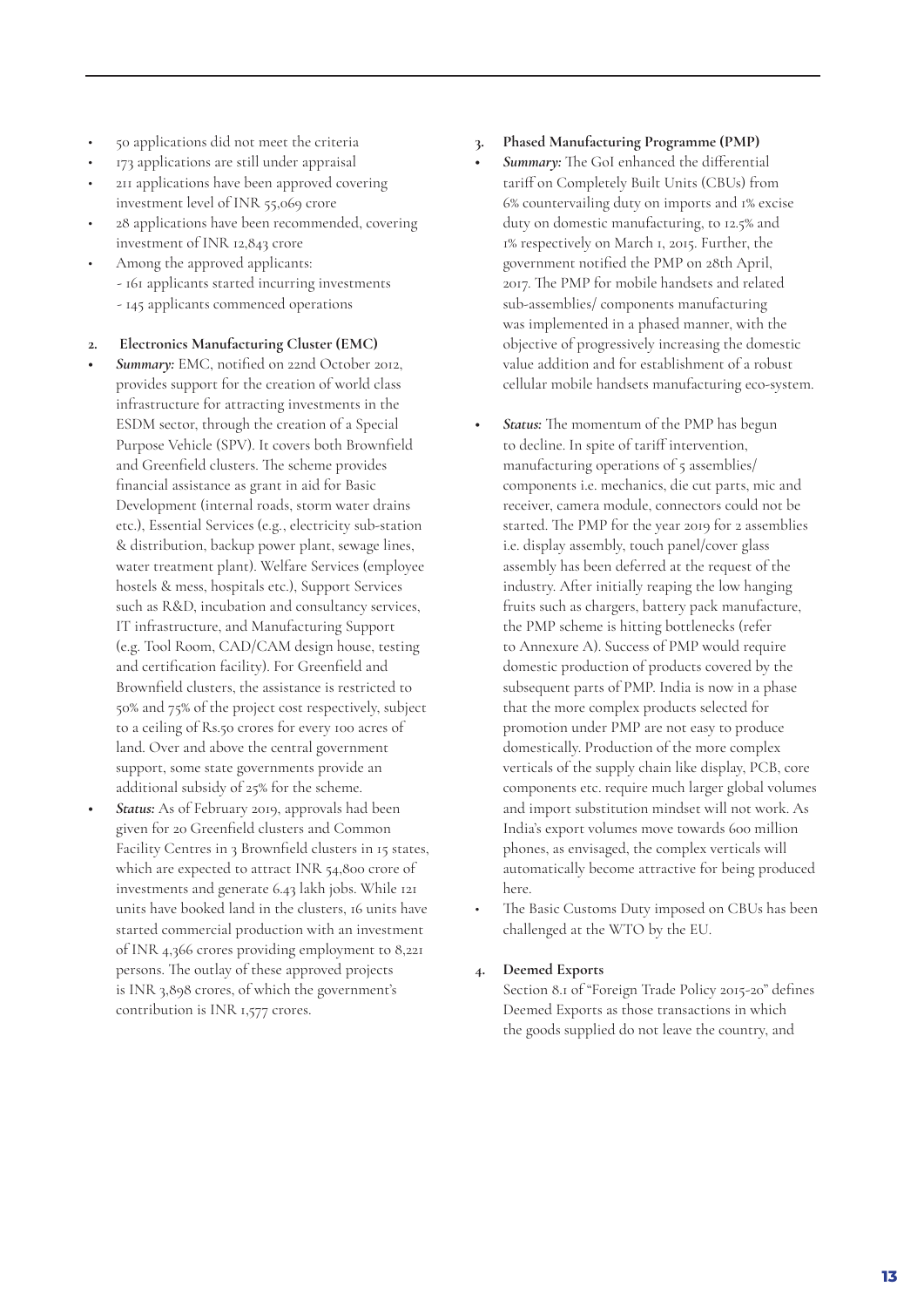the payment for such supplies is received either in Indian rupees or in free foreign exchange. Section 8.2(b) of "Foreign Trade Policy 2015-20" regards supply of goods to EOUs or STPs or EHTPs as deemed exports. Further Section 8.2(c) of "Foreign Trade Policy 2015-20" extends the benefits of deemed exports to license holders of EPCG Scheme to the extent of supply of capital goods. Section 8.3 (a–c) of "Foreign Trade Policy 2015-20" allow deemed exports to be eligible for benefits including advance license for intermediate supply, deemed export drawback and exemption from terminal excise duty where supplies are made against international competitive bidding. In other cases, refund of terminal excise duty will be given. 12

#### **5. Preference for Domestically Manufactured Goods (PMA)**

The government encourages public procurement of domestically manufactured electronics through its agencies. Ministry of Information Technology and Electronics (MeitY) is the Nodal Ministry for implementation of the Electronic Products. Government E-Market Place (GeM) and National Informatics Centre Services (NISCI), the two major procurement agencies of Government of India, are expected to ensure compliance of the Electronic Products Notification in their procurement. 13 The products notified for providing preference by MeitY include cellular mobile phones in addition to Desktop PCs; Laptop PCs; Tablet PCs; Dot Matrix Printers; Contact Smart Cards and Contactless Smart Cards; LED Products; Biometric Access Control/Authentication Devices; Biometric Finger Print Sensors; Biometric Iris Sensors; Servers.11 MeitY include cellular mobile phones in addition to Desktop PCs; Laptop PCs; Tablet PCs; Dot Matrix Printers; Contact Smart Cards and Contactless Smart Cards; LED Products; Biometric Access Control/Authentication Devices; Biometric Finger Print Sensors; Biometric Iris Sensors; Servers.14

### **3.3 STATE-LEVEL INCENTIVES**

A number of States such as Karnataka, Andhra Pradesh, Telangana etc. have established several policies to attract investment from electronics industry, including mobile phones. A number of these incentives are over and above the incentives being offered by the GoI, such as refund of VAT/SGST, concessional land, capital subsidy, skill development/training subsidy etc. However, many of these schemes are seen by the industry to be mere promises of support made by the Government which lacks in implementation of these schemes. Uttar Pradesh, Tamil Nadu and Andhra Pradesh, house the maximum number of ESDM enterprises, emerging as key investment destinations for the sector. While all states have industrial development policies, most of them also have Electronics Policies. The incentives and other support schemes provided by selected States are shown in Table 3.1.

<sup>13</sup> Refer to Order No. P-45021/2/2017-B.E.-II and Order No. 45021/2/2017-PP(BE-II). The orders were issued pursuant to Rule 153 (iii) of the General Financial Rules *2017 11Refer to Notification No. 33(1)/2017-IPHW dated 14.09.2017 and Notification No. (5)/2017-IPHW dated 01.08.2018 14 Refer to Section IV of "National Policy on Electronics 2012"*

*<sup>12</sup> Refer to Chapter 8 of "Foreign Trade Policy 2015-20", n.d.*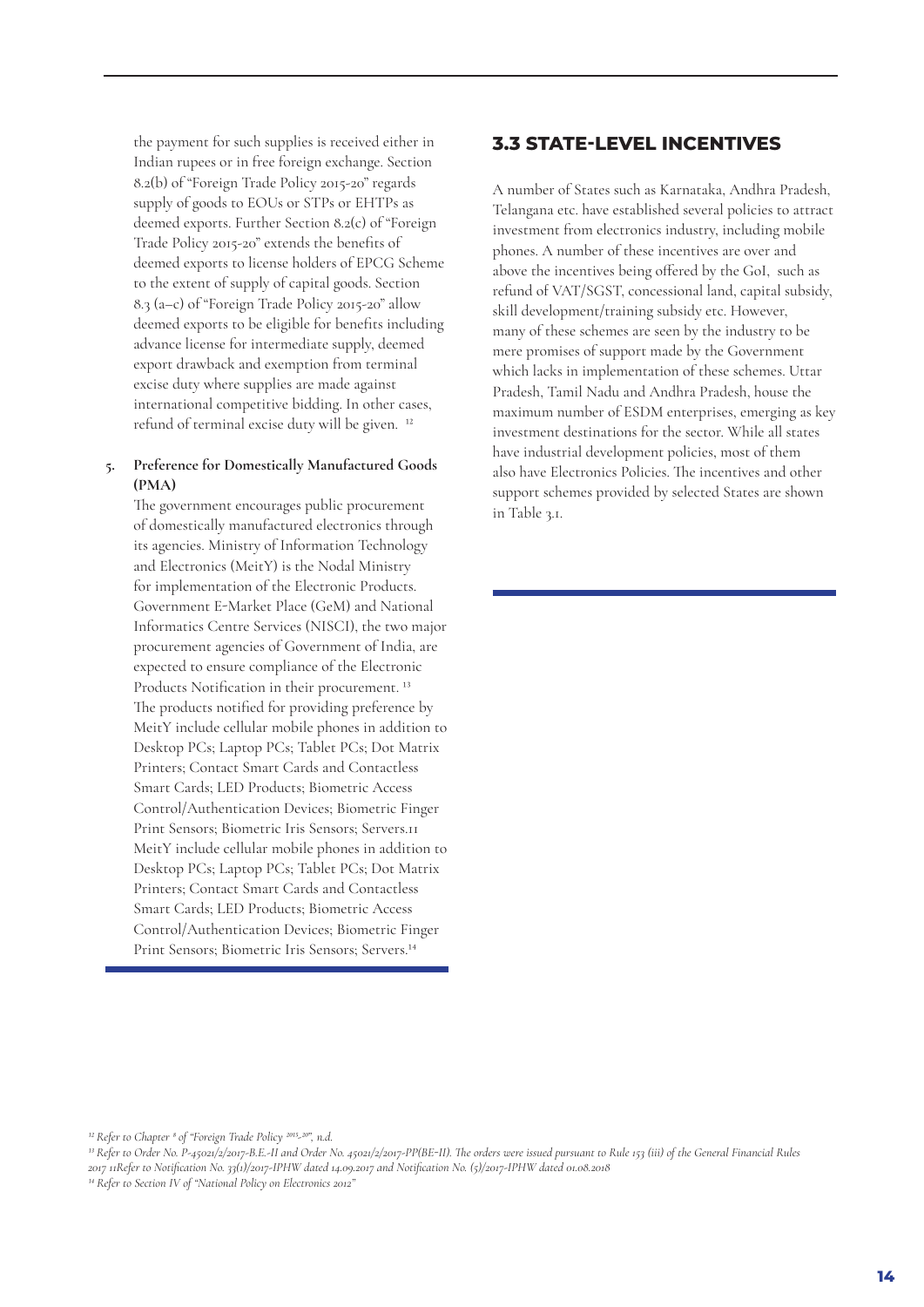# **TABLE 3.1.**

# INCENTIVE POLICIES IN SELECTED STATES IN INDIA

| <b>INCENTIVE</b> | <b>A.P.</b>                                                     | U.P.                                                                                | <b>TELANGANA</b>                                                                                                                                                                          | <b>MAHARASHTRA TAMIL NADU</b>                                                                                                                                                                                                                                                                                                                       |                                                                                                                                                                                                         | <b>KARNATAKA</b>                                                                                                             |
|------------------|-----------------------------------------------------------------|-------------------------------------------------------------------------------------|-------------------------------------------------------------------------------------------------------------------------------------------------------------------------------------------|-----------------------------------------------------------------------------------------------------------------------------------------------------------------------------------------------------------------------------------------------------------------------------------------------------------------------------------------------------|---------------------------------------------------------------------------------------------------------------------------------------------------------------------------------------------------------|------------------------------------------------------------------------------------------------------------------------------|
| Capital subsidy  | 25% or<br>INR 250 crore<br>maximum<br>(30% for Mega<br>Project) | 15% or INR<br>5 crore<br>maximum<br>(Customized<br>incentives for<br>Mega Projects) | 30% up to a<br>maximum of<br>250 Crores                                                                                                                                                   | 25% one-time<br>capital subsidy<br>on technology<br>up-gradation,<br>limited to<br>INR 25 lakhs<br>and on clean<br>production<br>methods<br>limited to INR<br>5 lakhs                                                                                                                                                                               | INR 0.3 crore<br>to 2.25 crore<br>basis the<br>investment<br>(INR $5$ crore<br>to 3000+ crore)                                                                                                          | 10% up to a<br>max of 10<br>crores to<br>registered<br><b>KESDM</b><br>companies                                             |
| Power subsidy    | 20% exemption<br>on electricity<br>cost                         |                                                                                     | Over 30%<br>subsidy<br>available.<br>Subsidy of<br>INR 2 per<br>unit (Present<br>rate INR<br>6.40 per unit)<br>Exemption<br>of 100% of<br>electricity duty<br>for a period of<br>to years | (a) Eligible<br>new ESDM<br>units exempt<br>from paying<br>the electricity<br>duty for 15<br>years<br>(b) Eligible<br>new ESDM<br>units will be<br>eligible for<br>power tariff<br>subsidy to<br>the tune of<br>Rs.I per unit<br>for a period<br>of 3 years<br>in category<br>A. and B.<br>areasand 5<br>years in others,<br>subject to<br>ceiling. | Electricity tax<br>exemption for<br>2, 3, 4 and 5<br>years for units<br>investing 5<br>crore-50 crores,<br>50 crores to<br>100 crores, 100<br>crores to 200<br>crores & 200+<br>crores,<br>respectively | Applicable to<br>registered<br><b>KESDM</b><br>companies<br>set up in<br>Karnataka and<br>other<br>associated<br>industries. |
| Land             | Rebate on land<br>Cost                                          | Rebate on land<br>cost(25%)                                                         | Rebate on land<br>cost                                                                                                                                                                    |                                                                                                                                                                                                                                                                                                                                                     |                                                                                                                                                                                                         | Rebate on land<br>cost                                                                                                       |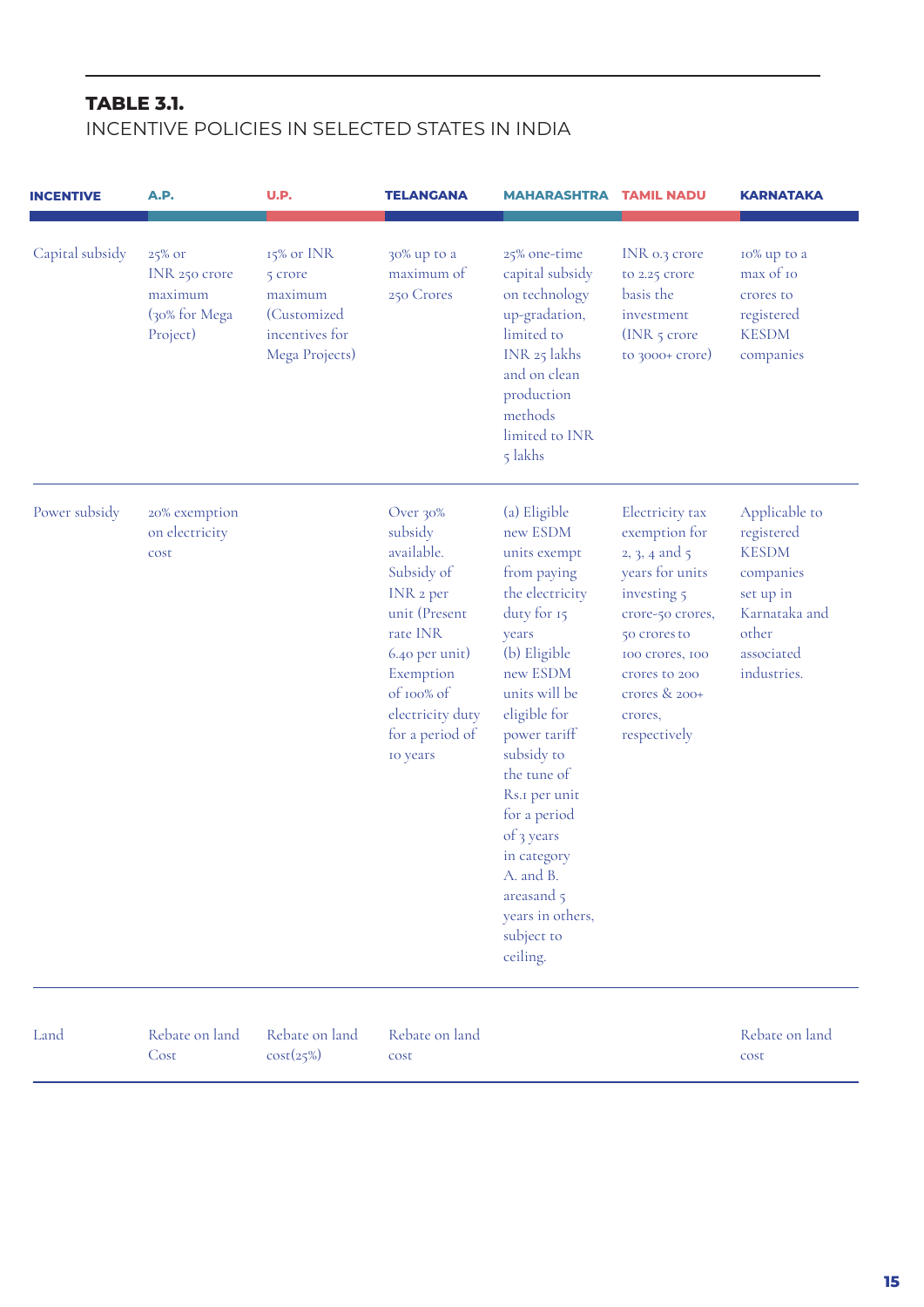| <b>INCENTIVE</b>               | A.P.                                                                                                 | U.P.                                                                                                      | <b>TELANGANA</b>                                                                                                                     | <b>MAHARASHTRA TAMIL NADU</b>                                                                                                                                                                                                                                        |                                                                                                                                                                                                                                                                      | <b>KARNATAKA</b>                                                                  |
|--------------------------------|------------------------------------------------------------------------------------------------------|-----------------------------------------------------------------------------------------------------------|--------------------------------------------------------------------------------------------------------------------------------------|----------------------------------------------------------------------------------------------------------------------------------------------------------------------------------------------------------------------------------------------------------------------|----------------------------------------------------------------------------------------------------------------------------------------------------------------------------------------------------------------------------------------------------------------------|-----------------------------------------------------------------------------------|
| Tax<br>reimbursement           | 100% tax<br>reimbursement<br>of SGST for<br>a period of 10<br>years                                  | 100% State<br><b>GST</b><br>reimbursement<br>up to max of<br>100% of FCI<br>(except land)<br>for royears  | 100% of Net<br>SGST15 Years<br><i>(Investments)</i><br>in Plant &<br>Machinery,<br>equipment,<br>Infra)                              | Reimbursement<br>for GST                                                                                                                                                                                                                                             |                                                                                                                                                                                                                                                                      |                                                                                   |
| Skill<br>upgradation           | Skill<br>upgradation<br>training 50%<br>reimbursement<br>with a cap                                  | <b>Skill</b><br>upgradation<br>training<br>up to 5% of<br>fixed capital<br>investment                     | <b>Skill</b><br>upgradation<br>by provision of<br>75 % of training<br>fee for training<br>courses                                    |                                                                                                                                                                                                                                                                      |                                                                                                                                                                                                                                                                      |                                                                                   |
| <b>Stamp Duty</b><br>exemption | Stamp duty is<br>waived off                                                                          | 100%<br>stamp duty<br>reimbursement                                                                       | 100% stamp<br>duty<br>reimbursement<br>on purchase<br>and lease                                                                      | Eligible units<br>exempted from<br>payment of<br>stamp duty, for<br>acquiring land<br>and for term<br>loan purposes                                                                                                                                                  | $50\%$ for<br>categories A<br>& $B*$                                                                                                                                                                                                                                 | 100% for<br>Start-ups and<br>MSMEs; 75%<br>for Large and<br>Mega Enter-<br>prises |
| Mega<br>investment             | Mega<br>investment,<br>i.e., investment<br>greater than<br>INR 250 crores<br>$(*35-40$ mil-<br>lion) | Mega<br>investment, i.e.<br>investment<br>greater than<br><b>INR</b> 200 crores<br>(\$30-35 mil-<br>lion) | Mega<br>investment,<br>i.e. greater<br>than INR 200<br>crores $(*30-35)$<br>million) or<br>employment<br>of more than<br>1000 people | Mega<br>investment-<br><b>ESDM</b> Units<br>A & B: Fixed<br>Capital;<br>Investment<br>greater than<br>INR 250 crores<br>or minimum<br>employment<br>of 500 people;<br>Rest of<br>the State:<br>Minimum<br>FCI of INR<br>100 crores or<br>employment of<br>250 people | CategoryA<br>(Chennai,<br>Tiruvallur,<br>Kanchee-<br>puram):<br><b>Between INR</b><br>500-1500<br>crores and<br>employment of<br>300 in 3 years;<br>Category B<br>(Other than<br>A&C): Greater<br>than 350-1000<br>crore creating<br>employment of<br>200 in 3 years | Investment of<br>more than 250<br>crores on fixed<br>assets                       |

*\*For a full description of the classification of Indian industry as Category A, B and C, see the Tamil Nadu Tariff Order 2019-20*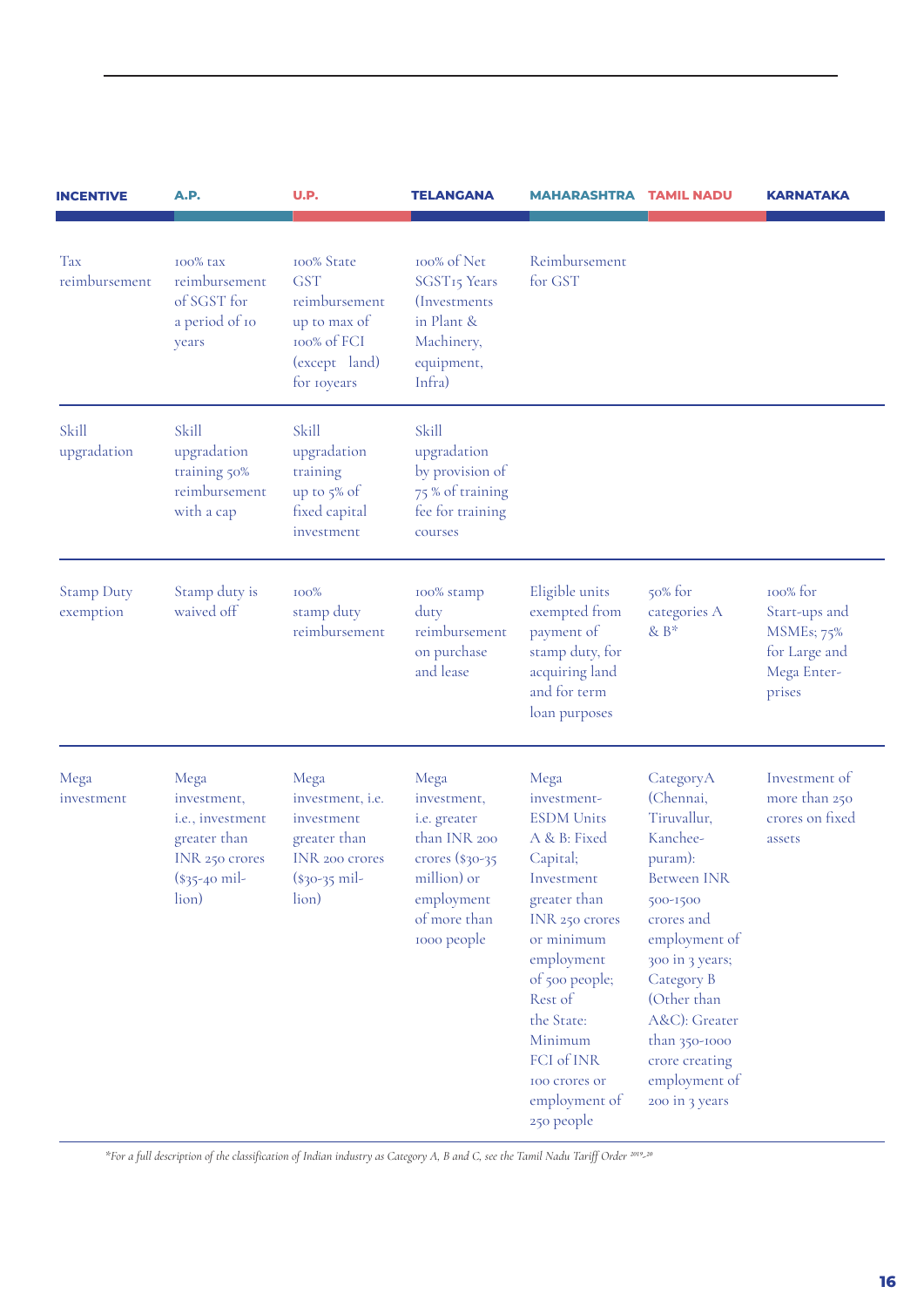# CHAPTER 4/ **THE WTO CHALLENGE**

The USA has challenged a number of subsidy schemes of India at the WTO. These subsidy schemes are:

- 1. EOU Scheme including EHTP
- 2. MEIS
- 3. EPCG Scheme
- 4. SEZ
- 5. Duty free imports for exporters program

USA's contention is that these schemes provide export subsidies which are prohibited under the WTO<sup>15</sup> regime.

The USA has claimed in its complaint that:

*"It appears that India provides export subsidies through: (1) the Export Oriented Units Scheme and sector specific schemes, including Electronics Hardware Technology Parks Scheme,1 (2) the Merchandise Exports from India Scheme, (3) the Export Promotion Capital Goods Scheme, (4) Special Economic Zones, and (5) a duty-free imports for exporters program"' "Consistent with Annex VII of the SCM Agreement, India is subject to the obligations of Article 3.1(a) of the SCM Agreement because India's gross national product per capita has reached \$1,000 per annum. Through each program, as reflected in the instruments listed above, India provides subsidies contingent upon export performance. The measures appear to be inconsistent with Article 3.1 (a) of the SCM Agreement, and India appears to have acted inconsistently with Article 3.2 of the SCM Agreement."*

The USA has referred to the notifications and relevant documents of the GoI to show the nature of schemes notified, and has claimed that they are inconsistent with Articles 3.1(a) and 3.2 of the WTO Agreement on Subsidies and Countervailing Measures Agreement (SCM Agreement).16 According to the USA, the

flexibility which India enjoyed earlier under WTO where it could provide export subsidies, is no longer available to the country.17

The WTO subsidy regime for goods such as mobile phones is specified under the SCM Agreement. Under this Agreement, subsidies are classified into the following three categories:

- *1. Prohibited subsidies:* Article 3 of "Agreement on subsidies and countervailing measures" (SCM Agreement) enlists two types of subsidies that are prohibited. Article 3.1(a) prohibits subsidies which are contingent or linked to export performance (export subsidy). Article 3.1(b) prohibits subsidies which are linked to use of domestic goods in comparison to imported goods (local content subsidy). Further, Article 3.2 of SCM Agreement, which together with Article 3.1(a) is a legal basis cited by the US in this case, states: "A Member shall neither grant nor maintain subsidies referred to in paragraph 1."
- *2. Actionable subsidies:* Most subsidies used by WTO members are actionable subsidies, i.e. subsidies which could be addressed by two types of actions if they cause "adverse effects". (Refer to Annex B for "adverse effects") One is to bring a dispute under the WTO Dispute Settlement System. The other is to conduct a countervailing investigation against the subsidized imports, and if they are found to cause "adverse effects", then impose a countervailing measure against them.
- *3. Non-actionable subsidies:* Non-actionable subsidies are those which are not provided specifically to any enterprise or industry or to a group of enterprises or industries. The concept of specificity is defined in Article 2 of the SCM Agreement which provides the basis of determining subsidies which are either actionable or prohibited. A non-actionable subsidy is not subject to the disciplines of WTO and is therefore not a basis for adverse effects on other WTO members. Thus, it cannot be found to be in violation of the SCM Agreement.

*<sup>15</sup> Refer to WTO document, "India - Export Related Measures: Request for consultations by the United States", 2018. Weblink: file:///D:/MY%20DATA/ Downloads/541-1%20(3).pdf*

*<sup>16</sup> Refer to WTO document, "India - Export Related Measures: Request for consultations by the United States", 2018.*

*<sup>17</sup> This exception was provided under Annex VII of the SCM Agreement.*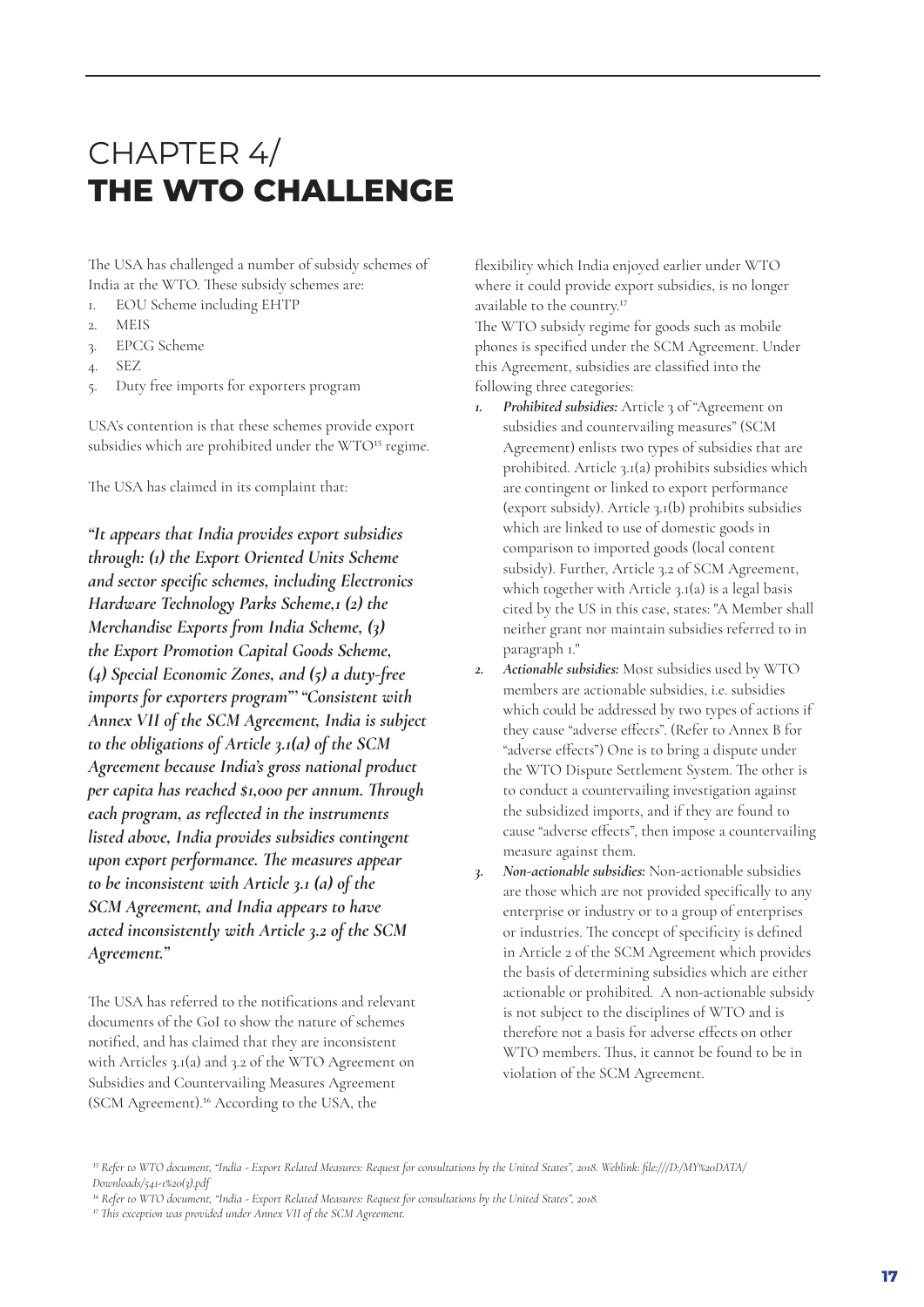Only prohibited subsidies are by definition inconsistent with WTO requirements. If any subsidy is found to be prohibited under WTO, it needs to be replaced by an actionable or a non- actionable subsidy. As long as the condition which results in the subsidy being prohibited is part of the conditions for providing the subsidy, the policy measure will always be prohibited under WTO rules. Non-actionable subsidies are WTO- consistent by definition, because the subsidy disciplines under the SCM Agreement do not apply to them. Actionable subsidies are WTO- consistent if they do not cause "adverse effects". If they are determined to be causing such effects, the subsidy can always be amended to make it WTO- consistent.

The WTO Panel has recommended that India withdraw the prohibited subsidies under DFIS within 90 days from adoption of the Report; that it withdraw the prohibited subsidies under the EOU/EHTP/BTP Schemes, EPCG Scheme, and MEIS, within 120 days from adoption of the Report; and that it withdraw the prohibited subsidies under the SEZ Scheme within 180 days from adoption of the Report.

The main characteristics of the five subsidy schemes challenged and the basis of the challenge are mentioned in the Table 4.1

### **TABLE 4.1**

### INDIA'S SUBSIDY SCHEMES CHALLENGED AT THE WTO BY THE US

| <b>GOVERNMENT</b><br>SCHEME | FEATURES                                                                                                                                                                                                                                                                                                                                                                                                                                                                                                                                                                                                                   | <b>COMMENT</b>                                                                                                                                                                                                                                                                                     |
|-----------------------------|----------------------------------------------------------------------------------------------------------------------------------------------------------------------------------------------------------------------------------------------------------------------------------------------------------------------------------------------------------------------------------------------------------------------------------------------------------------------------------------------------------------------------------------------------------------------------------------------------------------------------|----------------------------------------------------------------------------------------------------------------------------------------------------------------------------------------------------------------------------------------------------------------------------------------------------|
| <b>MEIS</b>                 | This is the flagship scheme of the government to<br>promote the exports of manufactured products<br>from India. The support under MEIS ranges<br>from 2 to 5% of FOB value of exports, depending<br>on the product and the country of exports.<br>Components/sub-assemblies/assemblies and<br>mobile handsets are entitled to receive direct<br>export support in the form of duty credit scrips.<br>The duty credit scrips can be used for payment<br>of basic customs duty and additional customs<br>duty on inputs or goods, including capital goods<br>and for GST payable on domestically sourced<br>inputs or goods. | The provision of duty scrips under MEIS is<br>contingent upon export performance and<br>therefore prohibited by Article 3.1(a) of the SCM<br>Agreement. This is also inconsistent with Article<br>3.2 of the SCM Agreement. <sup>18</sup>                                                          |
| <b>EPCG</b>                 | The EPCG Scheme is available to exporters<br>of electronic products. It allows import of<br>capital goods for pre-production, production<br>and post-production at 0% customs duty,<br>subject to an export obligation equivalent to 6<br>times of duty saved on capital goods imported<br>under EPCG Scheme, to be fulfilled in 6 years<br>reckoned from Authorisation issue date. The<br>export obligation can also be fulfilled by the<br>supply of Information Technology Agreement<br>(ITA)-I items to the Domestic Tariff Area<br>(DTA), provided the realisation is in free<br>foreign exchange.                    | The exemption from customs duties for the<br>importation of capital goods under the EPCG<br>Scheme is contingent upon export performance,<br>and therefore prohibited by Article 3.1(a) of the<br>SCM Agreement. This is also inconsistent with<br>Article 3.2 of the SCM Agreement. <sup>19</sup> |

<sup>18</sup> Refer to Section 7.542 of Chapter <sup>7</sup> titled "Findings" of the "Report of the Panel on India-Export Related Measures". World Trade Organization. October 31, 2019. *19 Refer to Section 7.512 of Chapter 7 titled "Findings" of the "Report of the Panel on India-Export Related Measures". World Trade Organization. October 31, 2019.*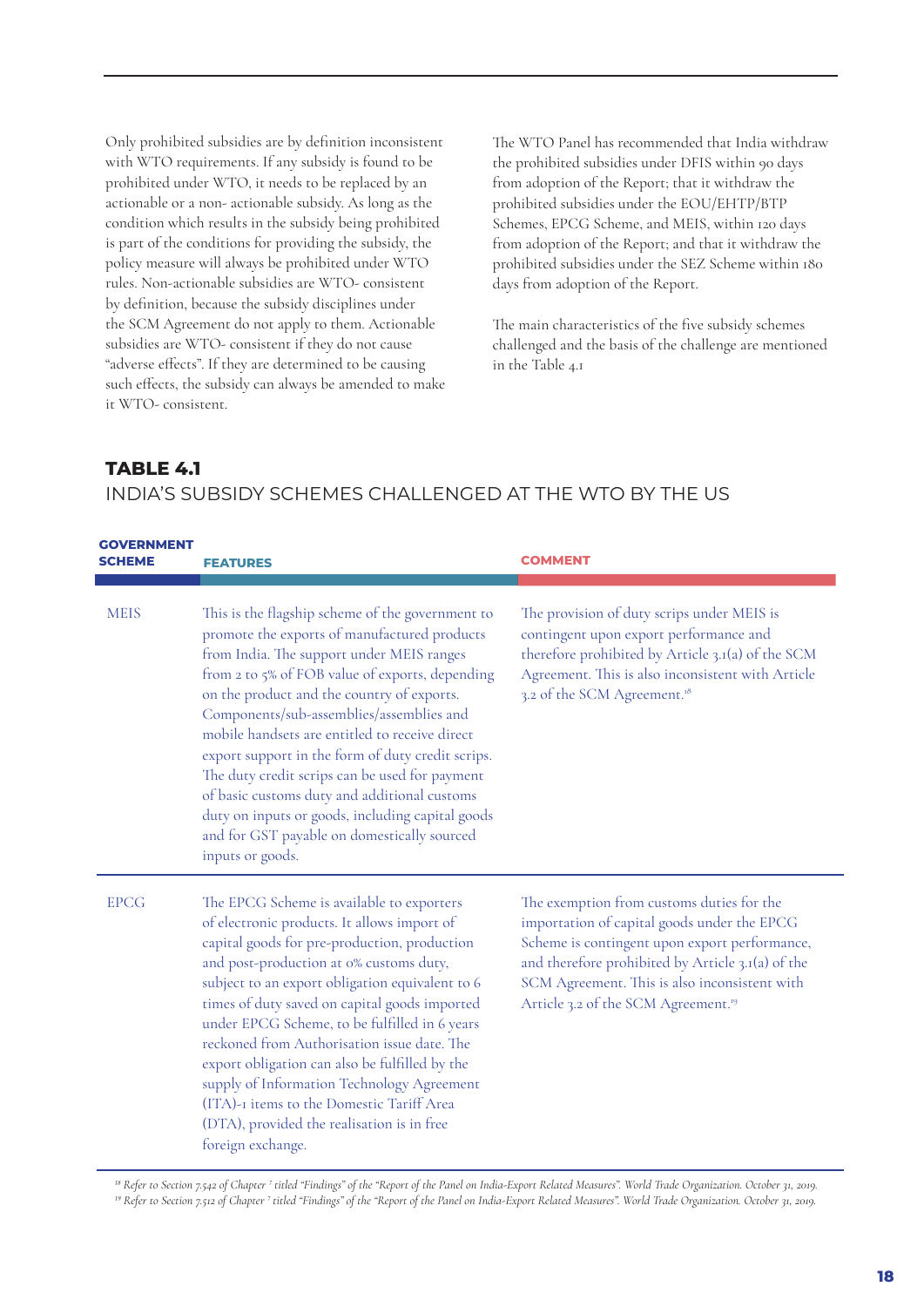#### **GOVERNMENT SCHEME FEATURES COMMENT**

Duty-free imports for exporters program

Under this programme, an exporter can import eligible goods - duty free. Past export performance entitles the enterprise to an import duty exemption. The extent of the import duty exemption is contingent upon the FOB value of exports of a given product during the previous year. In order to obtain an Export Performance Certificate, the exporter must submit an application

The exemptions from customs duties are subsidies that are contingent upon exports and therefore prohibited by Article 3.1(a) of the SCM Agreement. This is also inconsistent with Article 3.2 of the SCM Agreement. 20

**EOU** Scheme, and sector specific schemes

EOUs are allowed to procure raw material and capital goods duty free, either through import or through domestic sourcing; EOUs are eligible for reimbursement of GST; EOUs are eligible for reimbursement of duty paid on fuels procured from domestic oil companies; EOUs are eligible for claiming input tax credit on the goods and services and refund thereof; Fast track clearance facilities; Exemption from industrial licensing for manufacture of items reserved for the small scale sector

The challenged subsidies under the EOU/ EHTP/BTP Schemes are contingent upon export performance, and therefore prohbited by Article 3.1(a) of the SCM Agreement. This is also inconsistent with Article 3.2 of the SCM Agreement.<sup>21</sup>

*<sup>20</sup> Refer to Section 7.542 of Chapter 7 titled "Findings" of the "Report of the Panel on India-Export Related Measures". World Trade Organization. October 31, 2019.*

*<sup>21</sup> Refer to Section 7.498 of Chapter 7 titled "Findings" of the "Report of the Panel on India-Export Related Measures". World Trade Organization. October 31, 2019.*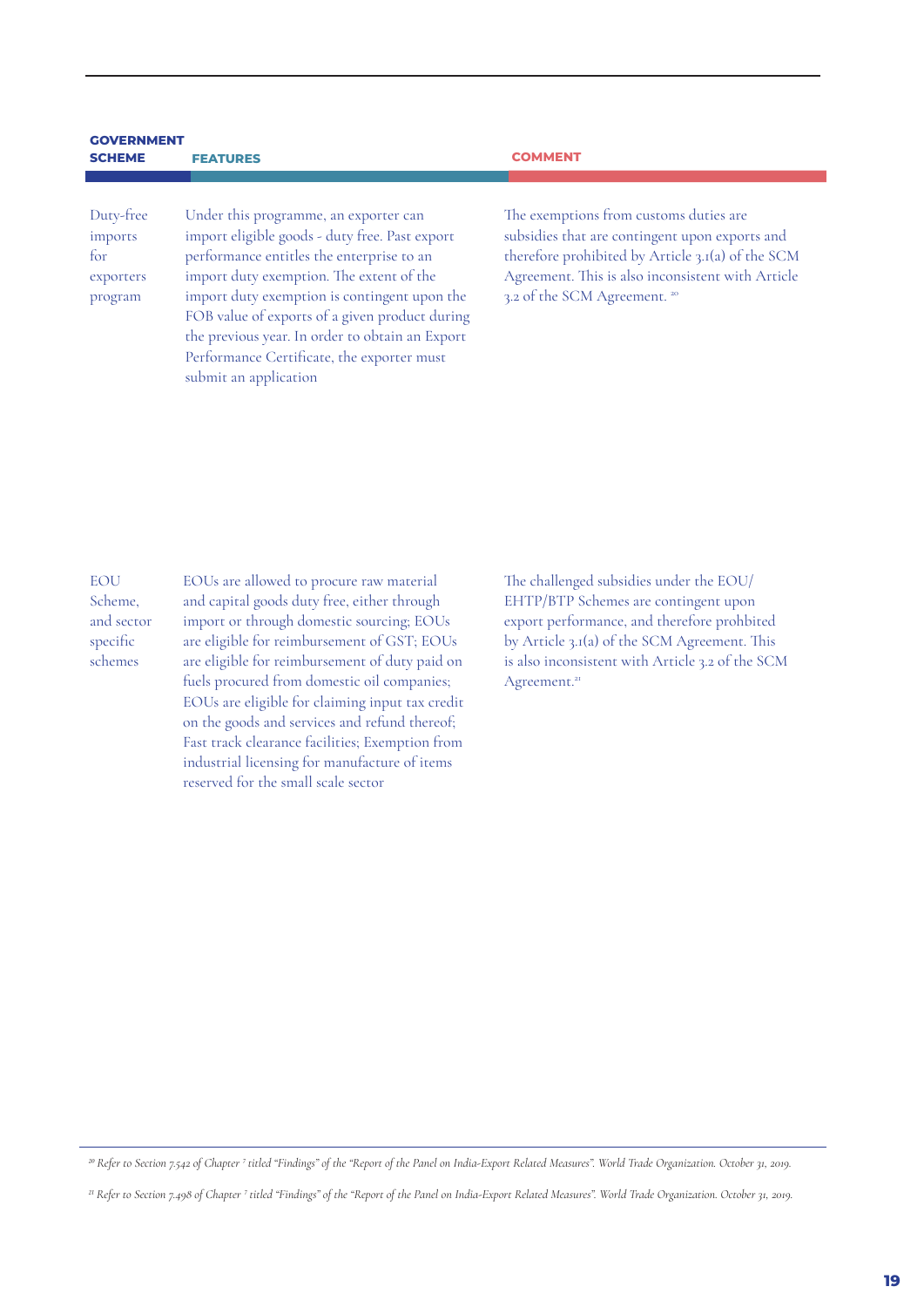| <b>SCHEME</b>     | <b>FEATURES</b>                                                                                                                                                                                                                                                                                                                                                                                                                                                                                                                                                                                                                                                                                         | <b>COMMENT</b>                                                                                                                                                                                                                |
|-------------------|---------------------------------------------------------------------------------------------------------------------------------------------------------------------------------------------------------------------------------------------------------------------------------------------------------------------------------------------------------------------------------------------------------------------------------------------------------------------------------------------------------------------------------------------------------------------------------------------------------------------------------------------------------------------------------------------------------|-------------------------------------------------------------------------------------------------------------------------------------------------------------------------------------------------------------------------------|
|                   |                                                                                                                                                                                                                                                                                                                                                                                                                                                                                                                                                                                                                                                                                                         |                                                                                                                                                                                                                               |
| <b>SEZ Policy</b> | Makes goods (including capital goods) and<br>services available free of taxes and duties<br>supported by integrated infrastructure for<br>export production; Simplified procedures for<br>development, operation, and maintenance<br>of the SEZs and for setting up units and<br>conducting business in SEZs; Single-window<br>clearance for setting up of SEZs; Single-<br>window clearance for setting up units in SEZ;<br>Single-window clearance on matters relating<br>to Central as well as state governments;<br>Simplified compliance procedures and<br>documentation with an emphasis on self-<br>certification; Supplies of goods and services<br>to SEZs to be treated zero rated under GST; | The challenged sul<br>namely, (a) the exe<br>on imports and ex<br>IGST on imports<br>profits from the in<br>of corporate incor<br>export performan<br>by Article 3.1(a) of<br>is also inconsisten<br>Agreement. <sup>22</sup> |

Income Tax exemptions on a sliding scale for a

total period of 15 years.

**GOVERNMENT** 

bsidies under the SEZ Scheme. emption from customsduties ports (b) the exemption from and (c) the deduction os export ncome of Units for purposes me tax, are contingent upon ce, and therefore prohibited f the SCM agreement . This it with Article 3.2 of the SCM

In view of these important incentive and support schemes being challenged at the WTO, alternative incentive and support schemes which are WTO compatible should be developed. For most effective and relevant alternative policies, it is essential to get the views of the industry on factors which they emphasise in this context.

*<sup>22</sup> Refer to Section 7.533 of Chapter 7 titled "Findings" of the "Report of the Panel on India-Export Related Measures". World Trade Organization. October 31, 2019.*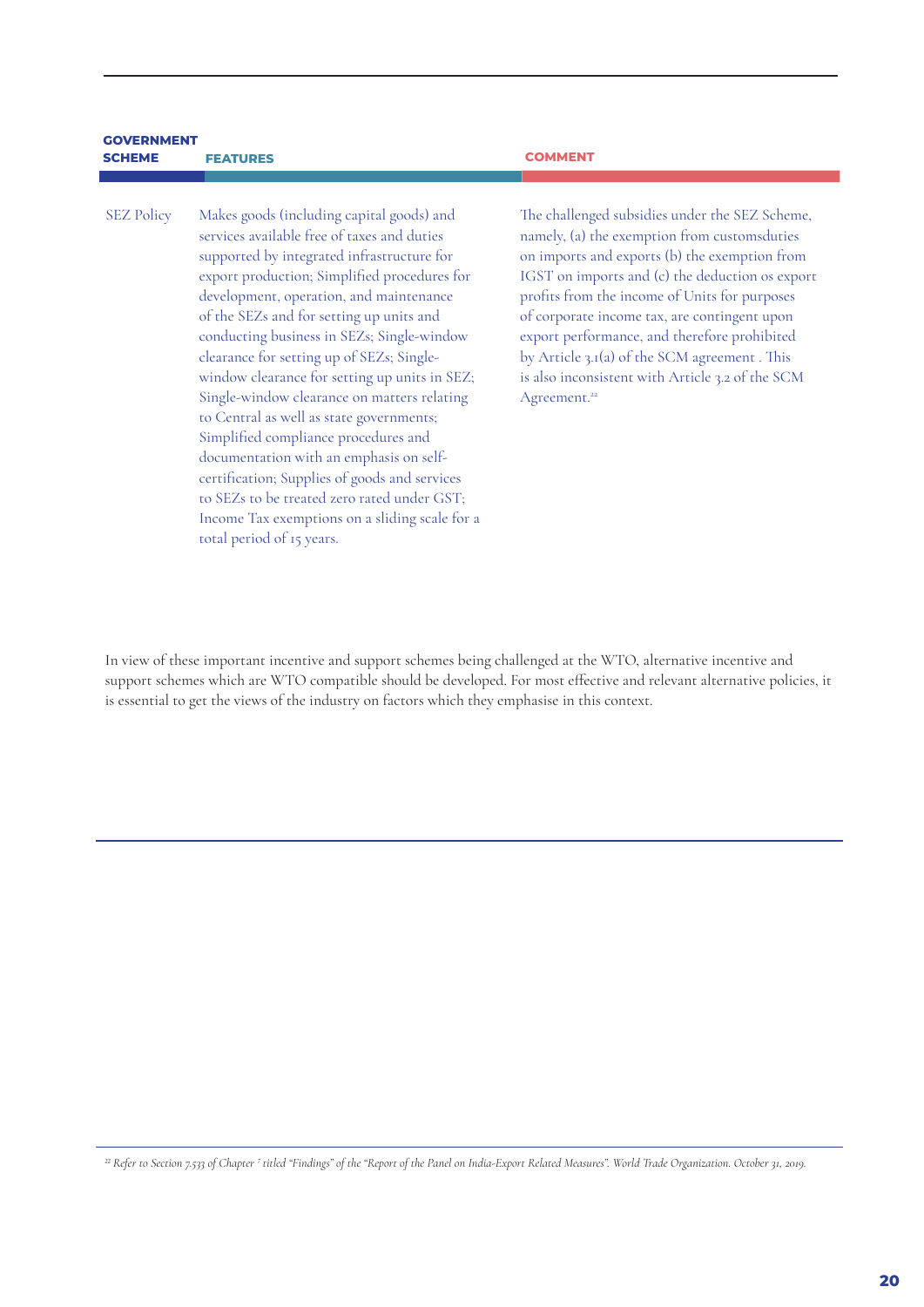# CHAPTER 5/ **SURVEY AND FINDINGS**

*The research for this report was done using both primary and secondary data sources. Extensive literature review was conducted to get deep insight into the domestic and global mobile manufacturing market, the global value chain of mobile manufacturing and mobile manufacturing process. The report also delved into relevant policy documents including "National Policy on Electronics 2019" and "National Policy on Electronics 2012" and other policies discussed in the foregoing chapters, e.g., the SEZ Policy. In addition, a primary survey was carried out to gather both qualitative and quantitative data on mobile manufacturing. Various instruments such as written questionnaires, face-to-face interviews and group interviews were implemented.*

### **5.1 DETAILS OF THE SURVEY**

- **1. Number of respondents**
- Number of firms surveyed: 12
- Number of individuals interviewed: 15
- Several discussions with Industry Association and firms that participated in the meetings of the Association
- **2. Locations visited**
- Domestic: Delhi, Noida, Sriperembudur, Chennai
- International: China & Vietnam

#### **3. Nature of business**

- Original Equipment Manufacturers (OEMs): 7
- Component manufacturers: 5
- Trade associations: 2

A structured written questionnaire was administered to the respondents. The questions focused on three aspects (Annexure C):

- 1. Understanding concerns regarding the costs and associated cost disabilities of the manufacturers;
- 2. Understanding concerns regarding government support schemes extended to mobile manufacturing industry and ease of availing the schemes;
- 3. Collating suggestions of the industry to inform recommendations pertaining to how to make the Indian mobile manufacturing globally competitive.

# **5.2 RESPONSE TO THE SURVEY**

- **1. Concerns regarding the costs and associated cost disabilities of the manufacturers**
- *(a) Bill of Materials*
	- *Smartphones:* When costs of manufacturing a smart phone are broken down, 75% of the cost is attributable to the Bill of Materials (BoM) and remaining 25% is distributed between freight, labour, power, taxes and depreciation etc. The Printed Computer Board Assembly (PCBA) accounts for 40% of the BoM (refer to Figure 5.1). The other substantial cost components in the BoM are touch panel assembly and Liquid Crystal Display (LCD) assembly which contribute to approximately 20% of the BoM.

• *Feature phones:* In comparison to smartphones, BoM comprises 65% of the total cost of manufacturing a feature phone. Some of the feature phones are designed in India. Designing cost contributes 6% to the manufacturing cost. Similar to smart phones, PCBA is a major cost over-head, accounting for around 50% of the BoM. (refer to Figure 5.1)

*(b) Cost of power:* Manufacturing electronics depends on the supply of continuous and high-quality power. For most firms in India, power supply is erratic and expensive. Despite availability of state power, companies have to install parallel power supply at considerable cost for back up. Some of the surveyed firms have built their own power supply through solar panels, in spite of which they find it impossible to connect the surplus power generated with the government grid.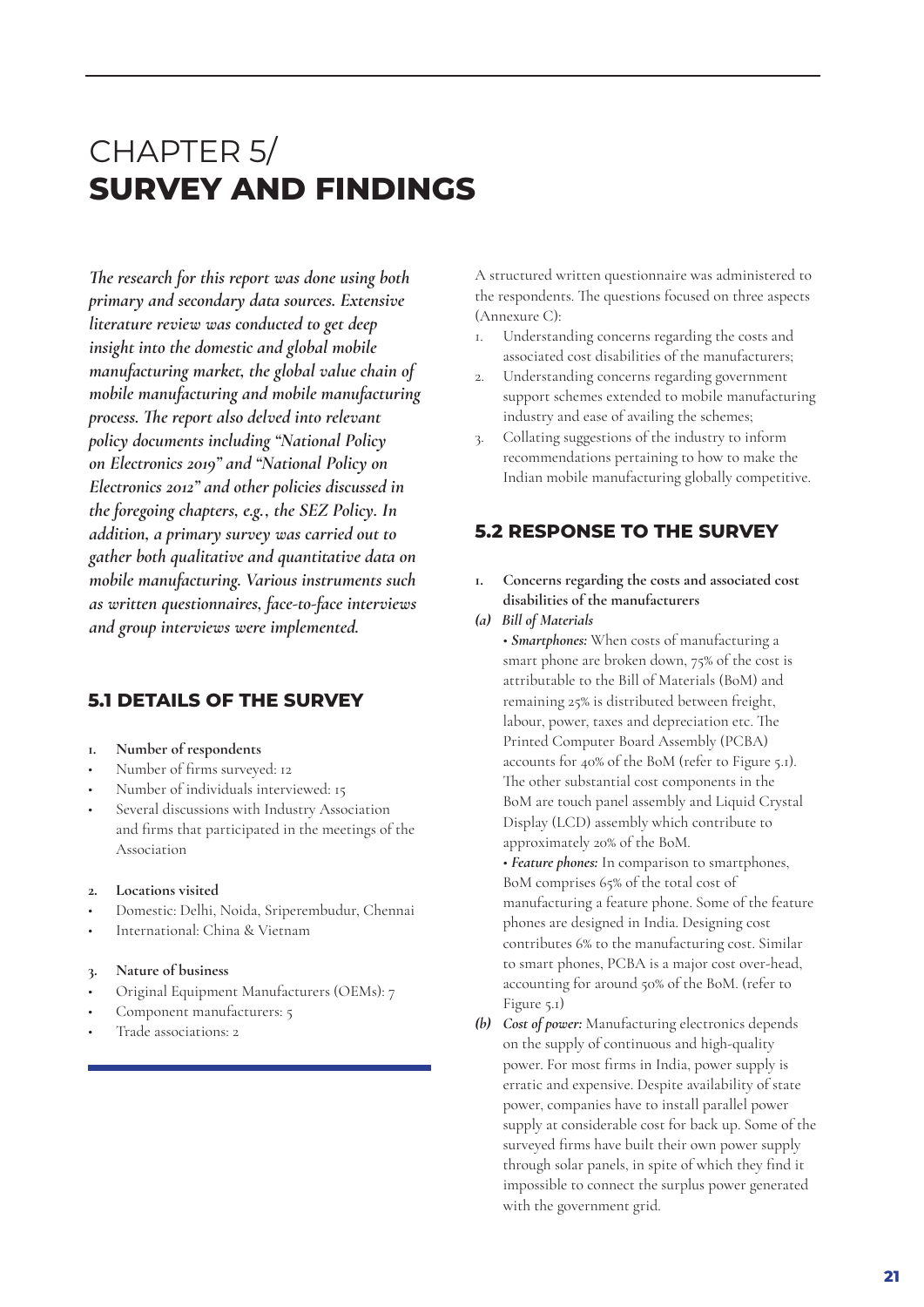#### **FIGURE 5.1**

BREAK-UP OF COST OF MANUFACTURING BOM FOR SMART PHONES AND FEATURE PHONES



- *(c) Cost of labour:* The cost of labour includes wages and other costs. For example, EPF, ESI, transportation costs also have to be added to the cost of labour. On an average around 50% of wage costs are required over and above their salaries as an estimate of cost to the company. In addition, companies have to spend money on training and reskilling the labour. Since the machines for producing different phones are specific to them and costly, such training has to be provided in-house in most cases.
- **(d)** *Cost of obsolescence*: Firms fear that their products may be outpaced with the rapidly dynamic nature of technology. In actual fact too, market conditions change every two to three years in this business.
- *(e) Cost of machinery and depreciation:* It takes a company a year and a half to set up a factory. The time is required to obtain permissions and then about six months to operationalise the factory. The machines used for manufacturing phones have to be imported. The depreciation period is roughly 7-8 years. This means that the investment made on machines is rendered obsolete in less than 10 years.
- **2. Concerns regarding government support schemes extended to mobile manufacturing industry and ease of availing the schemes**
- *(a) Lack of manufacturing ecosystem:* India currently does not have a full-fledged ecosystem for manufacturing mobile phones. While, the PMP successfully created some capacity in production of battery packs chargers, and PCBA, the programme could not foster manufacturing in more sophisticated

products. Companies involved in manufacturing mobile phones in India are limited to assembling phones and therefore continue to import mobile phone parts and components from outside India. The imposition of duties on components and assemblies under PMP has therefore increased cost of production and proven to be counterproductive. It renders Indian manufacturers uncompetitive on global stage.

*(b) Lack of adequate export subsidies:* India's focus has been on import substitution. In the process, it has not built its own manufacturing competitiveness. This has in turn made India an export pessimist. The current incentives or schemes by the government to promote exports do not adequately address a number of constraints faced by the industry. Certain schemes do not consider all opex, capex costs into account while devising incentives. When devising such schemes, a key factor that is not borne in mind is the subsidies and incentives offered to global manufacturers in other countries.

*(c) Lack of funds:* Indian manufacturers lack access to cheap capital. The cost of capital is high compared to countries such as Vietnam and China. India needs competitive cost of capital both for capital expenditure and operational expenditure. *(d) Lack of policy certainty and ease of business:*  Companies need policy certainty to make long-term investment decisions. This requires government to give comfort to the private sector that schemes that are announced will also be administered properly and for a reasonable long period.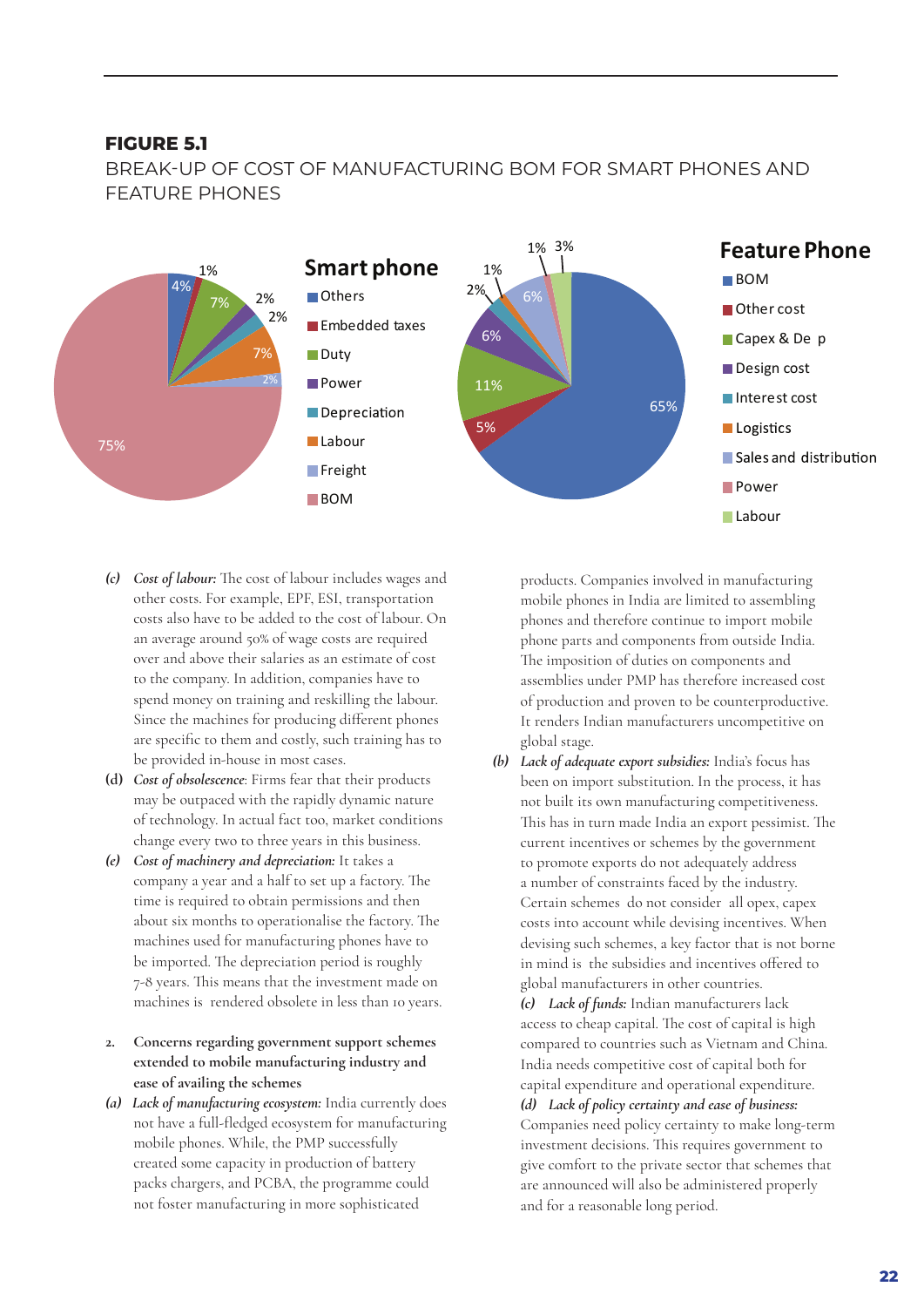The M-SIPS expired on December 31, 2018. The industry's demand is that a similar scheme free from the M-SIPS shortcomings needs to be introduced on priority. The approval and disbursement of the M-SIPS was cumbersome. M-SIPS had a braking effect on projects as expenses incurred on execution of projects were ineligible for the benefits under M-SIPS.

- **3. Suggestions to make Indian mobile manufacturing globally competitive**
- (a) *Create a holistic manufacturing ecosystem*: In order to become a base for manufacturing, India needs to have the entire ecosystem replete with parts, components and assemblies. This would require the government to build public infrastructure, industrial zones and labour policies that encourage manufacturing. For example, it is important that rules and regulations regarding women employees (as they are employed in large numbers on the assembly lines) are made friendlier for manufacturers to comply with. Similarly, townships that have well-equipped infrastructure for workers will give a boost to manufacturing. India should focus on developing design ecosystem to help improve design capacity.
- (b) *Encourage and incentivise exports*: Until now the focus of the mobile phone manufacturing was on import substitution. Only if India starts exporting would it be able to counter the import flow.
- (c) *Duties need to be harmonised on all parts and assemblies of the phone.* The inverted duty structure blocks valuable funds and makes the industry uncompetitive. In the event the inverted duties cannot be harmonised. The refund due to industry must be paid within 30 days automatically and should not require manual intervention.
- (d) *Incentivise large companies to set up export base in India*: The manufacturing space is dominated by 5 companies and 3 countries alone that account for 72% share by value. To build the manufacturing ecosystem ground-up, these large companies need to be incentivised to start exports from India. These large corporations or mothership companies have a large ecosystem of parts and component suppliers. Capital subsidy schemes like M-SIPS and export incentive schemes like MEIS are crucial for attracting big companies to set their base. In late 1980s and early 90s, Maruti-Suzuki became the fulcrum around which an entire ecosystem of cars, car components and assemblies was built. Similarly, in order to build the entire ecosystem of mobile manufacturing, the government will have to make it

attractive for large companies like Samsung, Apple, Huawei, Oppo, Vivo and others to export from India.

#### (e) *Improve policy environment and ease of doing business:*

India has improved its ranking on Ease of doing business (EoDB) index in the last couple of years. India ranked 77th in 2019 on EoDB index. However much remains to be done. There are several indicators on EoDB index where in India continues to lag. Issues related to granting of permits, enforcing contracts, registering property and starting business continue to be sore points. On several of these parameters India needs to make rampant progress.

Achieving competitiveness and export orientation requires improving the operational and support conditions both absolutely through appropriate policies, as well as in comparison to other economies that compete with India. The next Chapter addresses the latter point.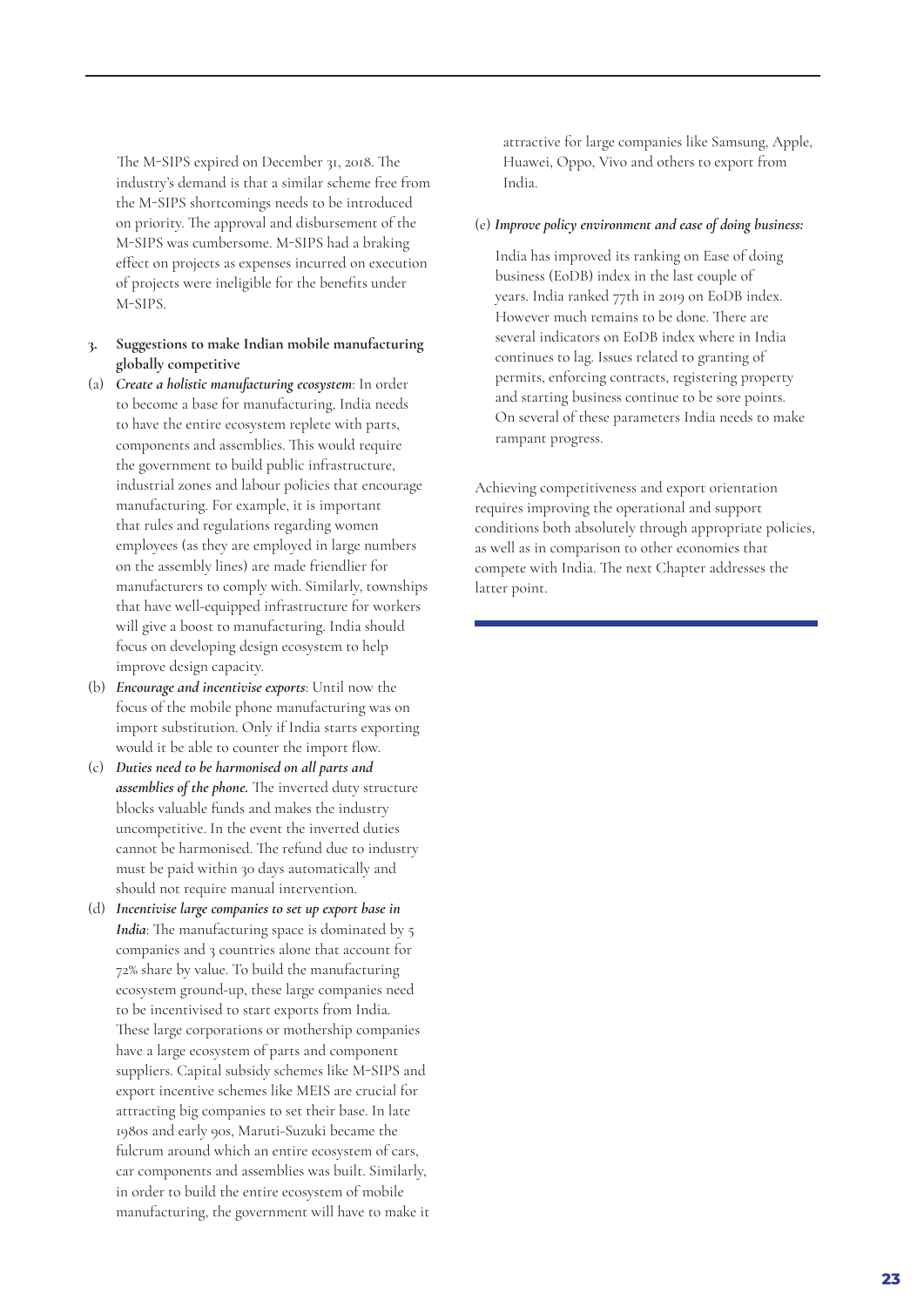# CHAPTER 6/ **INDIA VERSUS COMPETING COUNTRIES**

India wants to achieve a USD 5 trillion economy by 2025. Manufacturing alone is expected to contribute USD 1 trillion to the economy with another USD 1 trillion to come from agriculture and USD 3 trillion from services.<sup>23</sup>

In order for India to realise these targets, India will need to focus on augmenting its exports. The last few years has seen India's domestic consumption slowing down as the penetration of the mobile phone has increased. Therefore, it is essential that India focuses on addressing markets beyond India where there are opportunities to sell mobile phones, both in terms of increased value and volume. This is to say that India needs to focus on markets that not only provide it the opportunity to sell more volumes of phones with lower Average Selling Price (ASP) but also address markets that buy higher ASP phones.

Currently, India sells phones with an ASP of USD 86 to primarily domestic market and export markets in UAE, Africa and Middle East. However, there are western markets like USA and Europe where phones with an ASP of USD 200 are bought. Currently, these markets are being catered to by only two countries - China (including Taiwan) and Vietnam. Also, the 5 global brands that are servicing more than 80% of the global markets include Samsung, Apple, and Huawei as the top three.

If India wants to capture the export market, then a special focus by India is required primarily on two countries and three companies. This is to say, that in order to arrive on the global stage, India needs to compete with only China and Vietnam and attract the top global manufacturers to set up their base in India.

# **6.1 INCENTIVES AND COMPETITIVE ADVANTAGE**

China and Vietnam together accounted for about two-thirds of global exports of mobile handsets, with China alone accounting for more than half of world exports of these products. China is a much more developed economy with about 5 times the Gross Domestic Product (GDP) of India and a significantly greater ability to incentivise investment. It would be instructive to examine the support schemes in these two economies, which are acknowledged frontrunners in the area of mobile phone FDI, exports and policies adopted to establish new manufacturing operations. China and Vietnam provide their mobile phone industry several monetary, fiscal incentives and state support. This makes their mobile manufacturing industry more competitive compared to other countries including India. Both Vietnam and China have a strategic framework which is comprehensive in scope and covers all the key factors that impact investment.

- *1. Good quality infrastructure and skills:* The States ensure good quality infrastructure including ports, airports, land and building (plug and play), roads as well as soft resources like good quality of power and water. The government ensures that the infrastructure is made available at low prices or is totally exempt of charges (e.g. land).
- *2. Good quality labour:* The government ensures that the industry has access to high quality labour. In order for the industry to hire good quality labour, the government has invested in technical universities, provides for exemption or reduction or sharing the cost of labour training. This brings down the cost of labour and improves competitiveness of the industry.
- *3. Developing the supply chain and ecosystem:* The mobile manufacturing industry depends on supporting industries and both China and Vietnam provide subsidies and facilitate supporting industries which supply material to the main industry.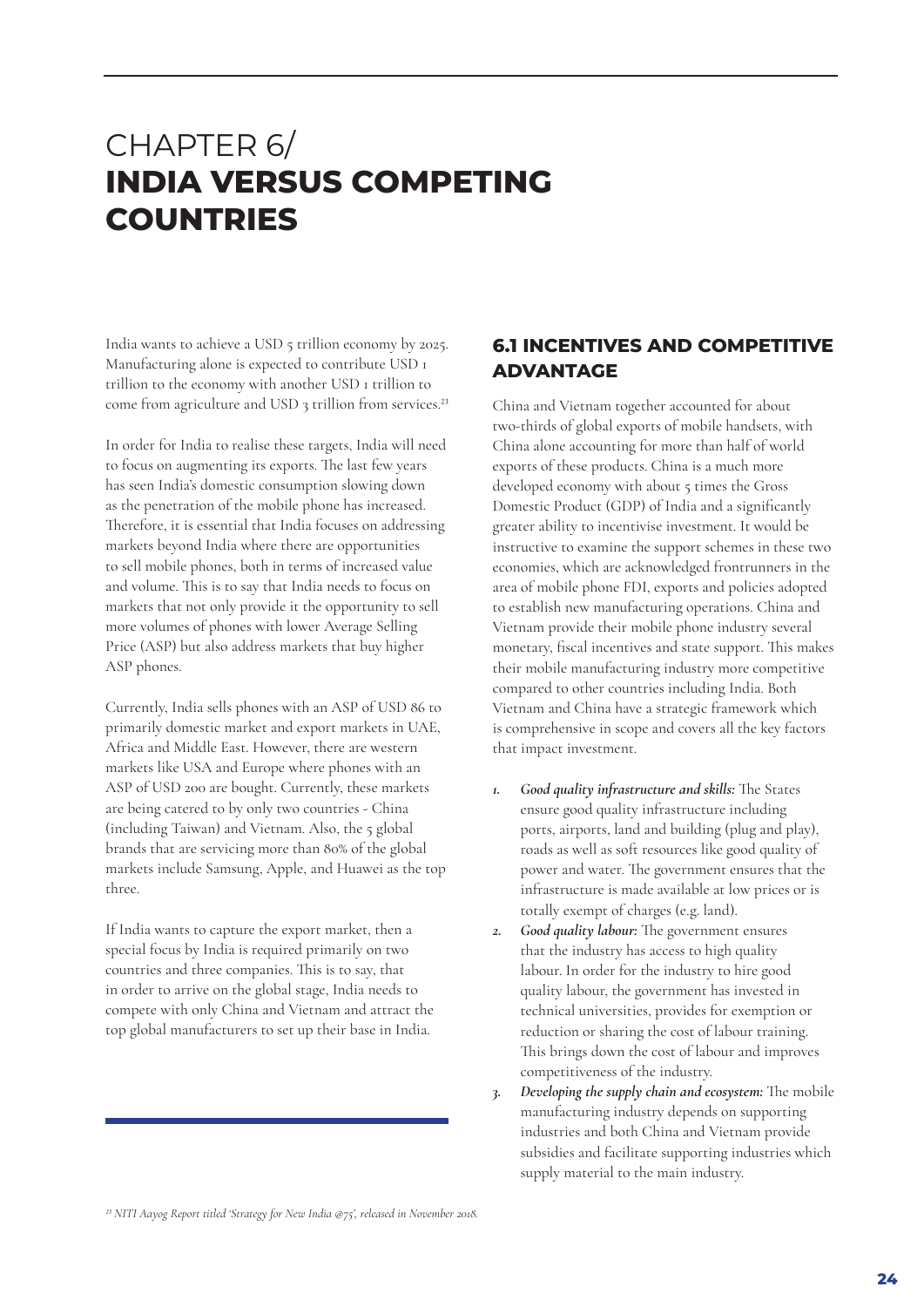- *4. Ease of doing business:* China ranks 46th in World Bank (WB)'s EoDB. On the other hand, Vietnam ranks 69th. Even though India has gained on the EoDB ranking in the last couple of years, it lags behind at the 77th position. China and Vietnam score over India in quick approvals for starting business, getting construction permits and registering property. Interestingly, China and Vietnam provide more focused and special ease of doing business conditions to their priority sectors and large global firms.
- *5. Stability of policy:* Policy certainty and stability is important for both medium and long term investments. In addition, it is important that Government officials have a healthy and proactive view to help the industry to take off. A helpful and facilitative approach, wherein the system and those implementing that system are keen to effectively implement the incentive and support policies creates credibility of the policy regime. The States also periodically review the incentives and facilitation schemes, as necessary. This may take place every five years, so as to combine stability of policy and change it if required.
- *6. Attracting lead firms in Global Value Chains:* Both China and Vietnam have focused on not only building their domestic production but also increasing their exports. Both the countries reached out to global lead firms and offered them lucrative incentives to get them to invest in these countries. The global lead firms are major global brands, which have the ability to place the products in most major markets of the world. Larger preferential and support policies are offered to such firms. The strategy to build local firms is also often linked to their business links with the large firms and the ecosystem generated from investment by large scale firms.

# **6.1.1 FACTORS THAT AFFECT INVESTMENT AND COMPETITIVENESS**

The India Cellular & Electronics Assosciation (ICEA) has identified 10 factors that affect the investment and competitiveness of a country on the basis of a survey. According to the survey, while taking investment decisions, investors carefully assess the nature and extent of the incentives available, ease of doing business, stability and credibility of policy. The implementation of those policies, size of the market, costs of operations (especially cost and skill of labour, power, transport and quality of infrastructure at reasonable cost), and industrial relations are also important.

Table 6.1 lists the 10 factors on the basis of which investors make decisions. Investors make two kinds of assessments:

- *1. Absolute evaluation:* These are the factors which, if not easily available or of good quality, makes investors averse to making investments (investment chill) or contribute to a reduction of their levels of investment (investment freeze).
- *2. Relative attractiveness:* These are factors that they weigh to make a comparison of relative attractiveness of different destinations for investment.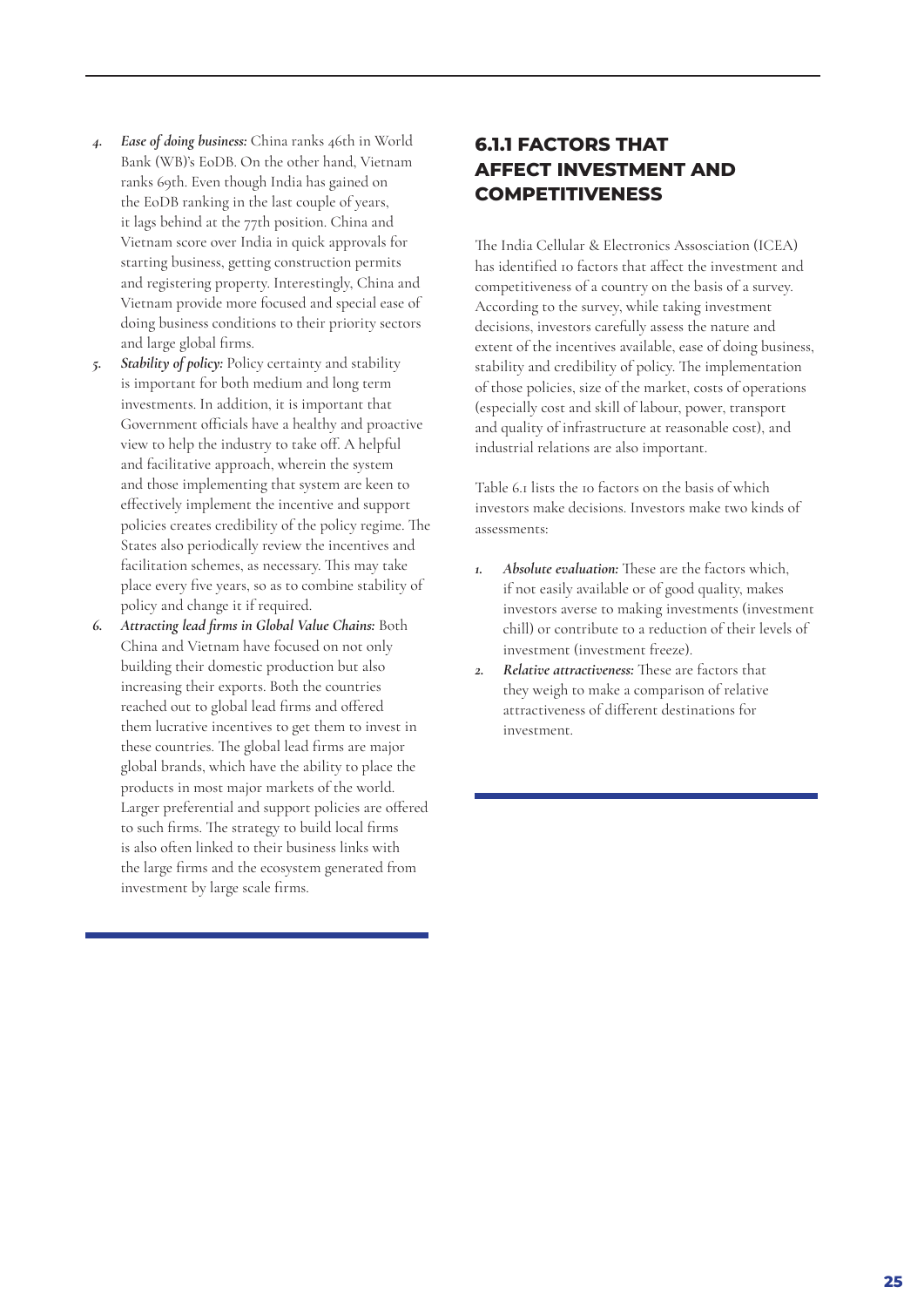### **TABLE 6.1**

FACTORS AFFECTING COMPETITIVENESS AND INVESTMENT

| <b>WEIGHTAGE</b><br>(% ) | <b>FACTOR</b>                                         | <b>AFFECTING</b><br><b>COMPETITIVENES</b> | <b>AFFECTING</b><br><b>INVESTMENT</b> |
|--------------------------|-------------------------------------------------------|-------------------------------------------|---------------------------------------|
| 15                       | TAX POLICIES AND ADMINISTRATION                       | Y                                         | Y                                     |
| 14                       | ATTRACTIVENESS AND CREDIBILITY<br>OF SPECIAL PACKAGE  | <b>Y</b>                                  |                                       |
| 14                       | <b>LOGISTICS</b>                                      | Y                                         |                                       |
| 10                       | <b>MANPOWER</b>                                       | Y                                         |                                       |
|                          | - COST OF LABOUR                                      | Y                                         |                                       |
|                          | - AVAILABILTY OF LABOUR                               | Y                                         |                                       |
| 10                       | LEADERSHIP AND STABILITY                              | Y                                         | Y                                     |
| 10                       | <b>STATE BUREAUCRACY AND</b><br><b>ADMINISTRATION</b> | Y                                         | Y                                     |
| 9                        | <b>INFRASTRUCTURE</b>                                 | Y                                         | Y                                     |
| 7                        | <b>LAND</b>                                           | Y                                         | Y                                     |
| 6                        | <b>INDUSTRIAL RELATIONS SCENARIO</b>                  | Y                                         |                                       |
| 5                        | <b>SOCIAL INFRASTRUCTURE</b>                          | Y                                         |                                       |

#### **NOTE: IN VIEW OF THE IMPORTANCE OF SKILLS AS WELL AS COST OF LABOUR, THESE TWO FACTORS ARE SHOWN SEPARATELY AS WELL AS FOR THE COMPREHENSIVE CATEGORY OF "MANPOWER".**

While any policy framework must keep all these factors in mind, however, those causing an investment chill/freeze are of particular importance. They include: Tax Policies and Administration, Leadership and Stability, State Bureaucracy and Administration, and Land availability. Any policy framework should give high importance to these factors, so that the investors are not dissuaded at the very beginning. In the subsequent phase of evaluation, the factors determining relative attractiveness become an important basis for policy consideration.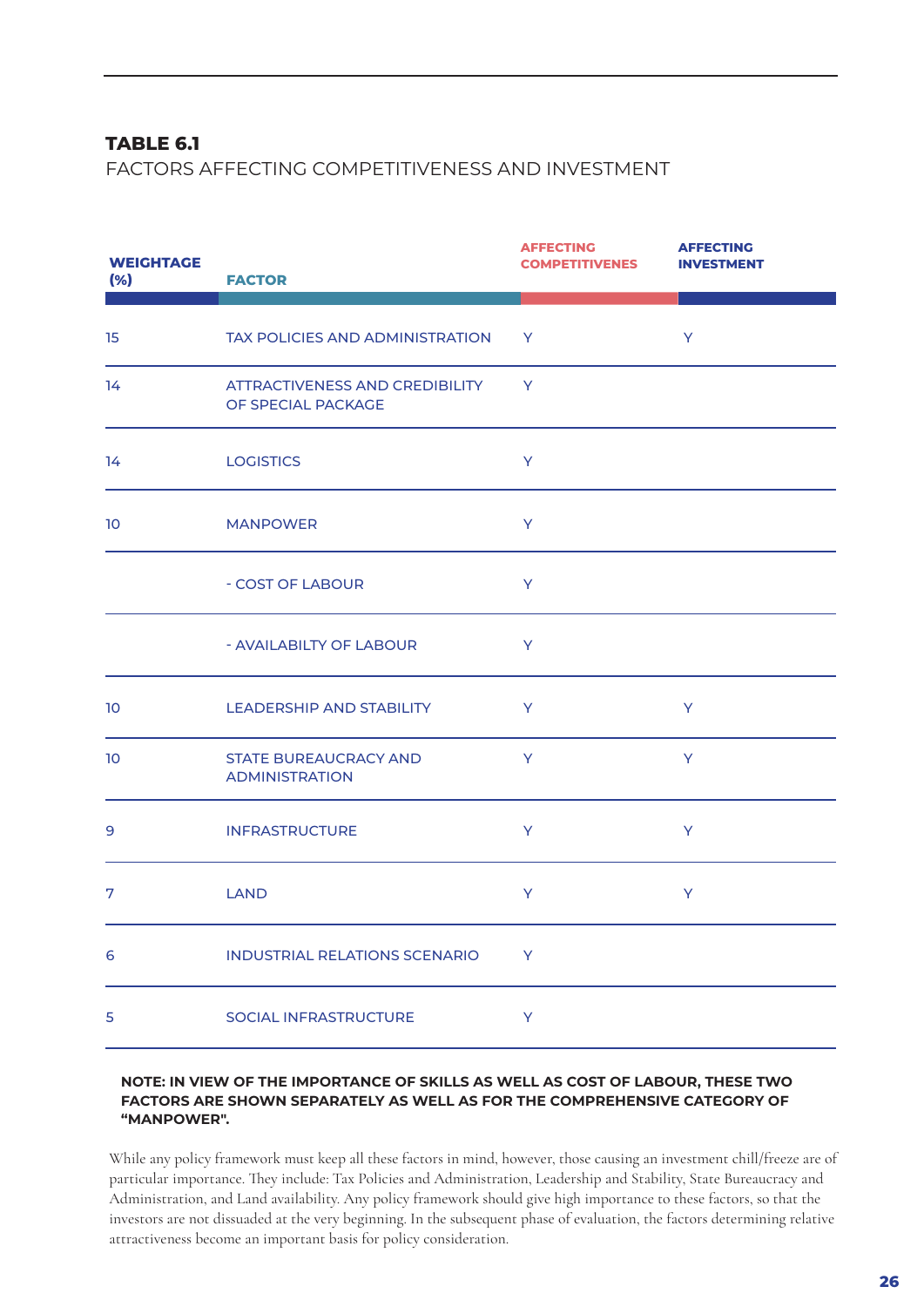ICEA's survey used both absolute evaluation and relative attractiveness to compare India with competing manufacturing and export destinations China and Vietnam. Table 6.2 gives a relative assessment of India, Vietnam and China. For investments, Vietnam appears to be 1.7 times more attractive and China is about twice as attractive compared to India.

### **TABLE 6.2**

COMPARISON OF LEVEL OF INVESTMENT ATTRACTIVENESS

| <b>WEIGHTAGE</b><br>(%) | <b>FACTOR</b>                                           | <b>INDIA</b> | <b>VIETNAM</b>      | <b>CHINA</b>        |
|-------------------------|---------------------------------------------------------|--------------|---------------------|---------------------|
| 100%                    | <b>COMBINED PERCEPTION OF EASE</b><br>OF DOING BUSINESS | п.           | 1.58<br>$(WA=1.78)$ | 2.01<br>$(WA=2.31)$ |
| 15%                     | TAX POLICIES AND ADMINISTRATION                         | $\Box$       | 1.6                 | $\overline{2}$      |
| 14%                     | ATTRACTIVENESS AND CREDIBILITY<br>OF SPECIAL PACKAGE    | -1           | 2.5                 | 4.5                 |
| 14%                     | <b>LOGISTICS</b>                                        | ı            | 1.5                 | 1.9                 |
| 10%                     | <b>MANPOWER</b>                                         | L.           | 0.9                 | 0.8                 |
|                         | - COST OF LABOUR                                        | T            | 0.9                 | 0.3                 |
|                         | - AVAILABILTY OF LABOUR                                 | ı            | 0.9                 | 0.3                 |
| 10%                     | <b>LEADERSHIP AND STABILITY</b>                         |              | 1.9                 | 1.9                 |
| 10%                     | <b>STATE BUREAUCRACY AND</b><br><b>ADMINISTRATION</b>   |              | $\overline{2}$      | 2.3                 |
| 9%                      | <b>INFRASTRUCTURE</b>                                   |              | 2.5                 | 3.2                 |
| 7%                      | LAND                                                    | $\mathbf{1}$ | 1.5                 | 1.7                 |
| 6%                      | <b>INDUSTRIAL RELATIONS SCENARIO</b>                    | ı            | 1.5                 | 1.9                 |
| 5%                      | SOCIAL INFRASTRUCTURE                                   | ı            | 1.5                 | 1.9                 |

**NOTE: THE NUMBERS IN BRACKETS ARE WEIGHTED AVERAGE. OTHER NUMBERS FOR VIETNAM AND CHINA ARE SIMPLE AVERAGES.**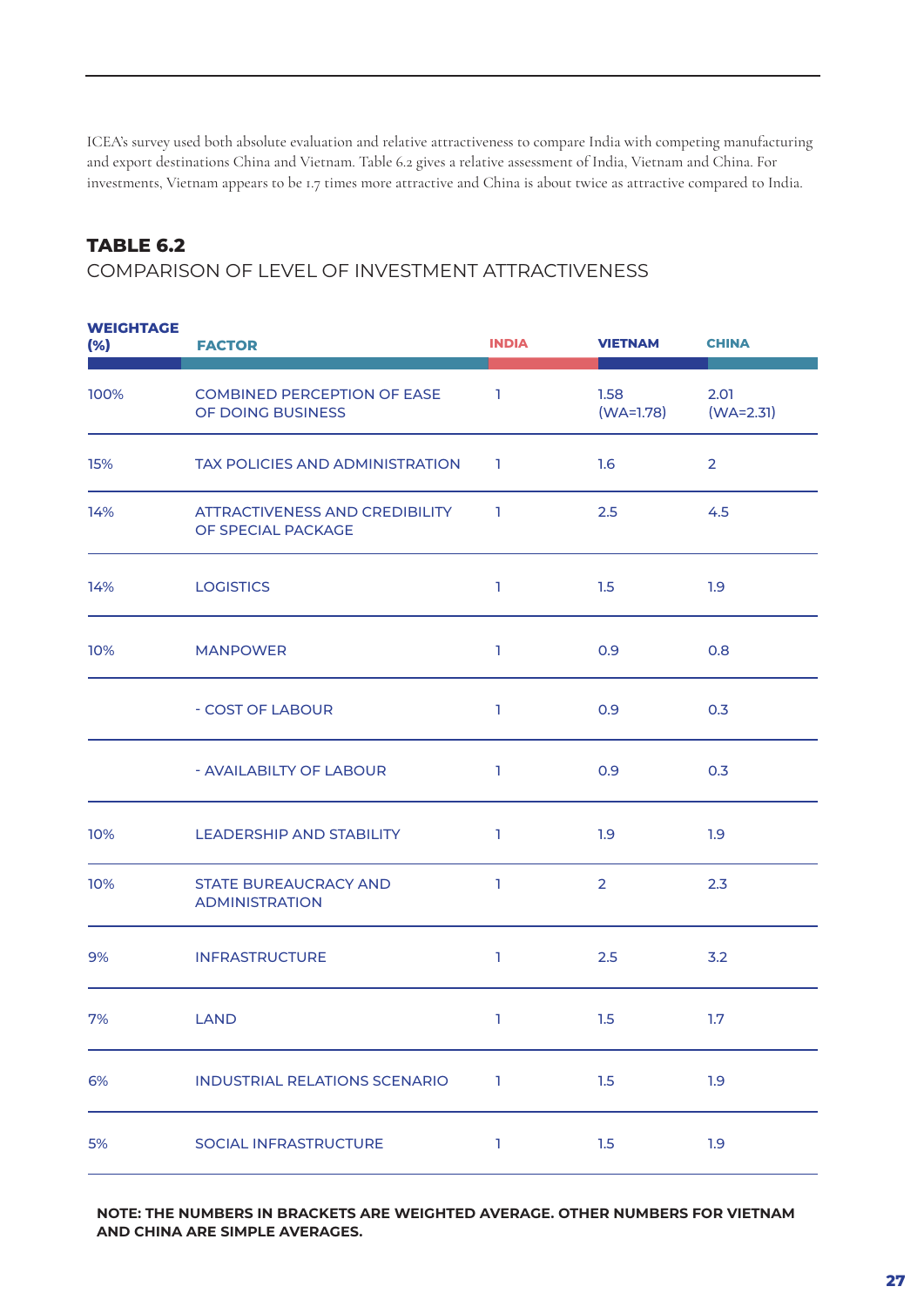In addition to China, Vietnam, and other competing countries have an important common policy. They provide fiscal incentives or tax concessions and tax breaks to promote the sector. Table 6.3 illustrates international examples wherein States have granted corporate income tax break to electronics sector to promote it.

# **TABLE 6.3**

INTERNATIONAL EXAMPLES OF CORPORATE INCOME TAX EXEMPTION

| <b>COUNTRY</b> | <b>DESCRIPTION OF INCOME TAX CONCESSION</b>                                                                                                                                                                                                                                            |
|----------------|----------------------------------------------------------------------------------------------------------------------------------------------------------------------------------------------------------------------------------------------------------------------------------------|
| Indonesia      | Tax holiday from 5 to 20 years for investors in industries such as electronics and<br>telecom.                                                                                                                                                                                         |
| Malaysia       | Full income tax exemption for 10 years for projects of strategic and national<br>importance (exemption for 5 years for high technology industry). Carry forward<br>of unabsorbed capital allowances as well as accumulated losses incurred during<br>the pioneer period.               |
| Singapore      | An approved company can be eligible for CIT exemption or concessionary tax<br>rate for 5 or 10 years, respectively, under the Pioneer Certificate or Development<br>and Expansion Incentive. Extension of the time period may be considered subject<br>to a company's expansion plans. |
| Thailand       | 10 to 13 years tax holiday for core technologies development project. Up to<br>8-years tax exemption for targeted industries. 15 years tax holiday for new<br>technologies and high impact investment.                                                                                 |
| Vietnam        | For high-tech industry, a 4-years tax exemption from first year of profit, 5% tax<br>rate for next 9 years, 10% tax for next 2 years, and 20% after that. Investors may<br>also be eligible for additional tax holidays based on negotiations.                                         |

# **6.1.2 INCENTIVES AND COMPETITIVE ADVANTAGE**

This report also examines disability for Indian mobile phone industry arising due to lack of incentives and other support policies. Disability is estimated as the reduction in cost for Indian manufacturers if the support policy in question were to be provided in India.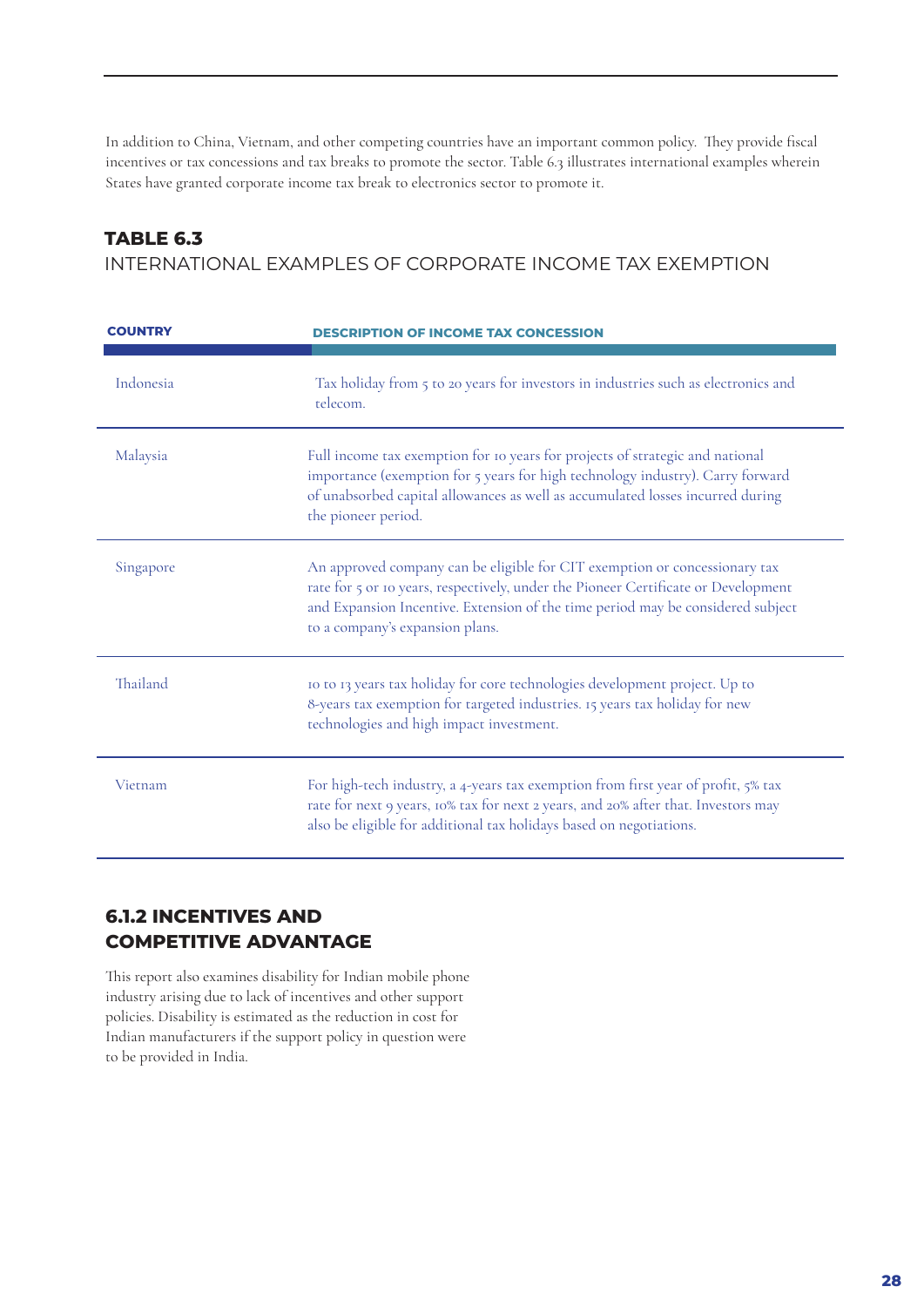# **TABLE 6.4**

DISABILITY OF INDIA VIS A VIS CHINA AND VIETNAM

| <b>FACTOR RESULTING IN</b><br><b>COST REDUCTION</b>  | <b>VIETNAM</b> | <b>CHINA</b> | <b>INDIA</b>                                            | <b>RECOMMENDATIONS</b>                                                                                                                                                                                                                |
|------------------------------------------------------|----------------|--------------|---------------------------------------------------------|---------------------------------------------------------------------------------------------------------------------------------------------------------------------------------------------------------------------------------------|
| Corporate Income Tax<br>Exemption/Reduction          | $1.5 - 2\%$    | 2%           | 0.73-0.95%                                              | Improve upon the Vietnam<br>model: Zero tax for 10 years,<br>and 50% CIT reduction for<br>next 5 years. Upper limit for<br>profit rate for CIT exemption/<br>reduction to be 8%.                                                      |
| Subsidy for Machinery<br>and Equipment               | 0.2%           | 3%           | NIL (It has 1%<br>impact on<br>total; M-SIPS<br>absent) | Two options, each to give<br>same cost impact. (1) Interest<br>subvention on cost of<br>machinery and equipment.<br>(2) For firms with investment<br>above INR 500 crore, benefits<br>covered under earlier M-SIPS<br>to be extended. |
| State subsidises in India for<br>capital investments | <b>NA</b>      | <b>NA</b>    | $0.6 - 1.2\%$                                           |                                                                                                                                                                                                                                       |
| Cost of power                                        | $1\%$          | $I\%$        | $O\%$                                                   | $(i)$ Ensure INR $5/KWH$<br>power tariff; quality of power<br>addressed through incentives.<br>(2) In addition, three possible<br>schemes to improve quality of<br>power                                                              |
| Interest subvention on<br>Working Capital            | $1.5 - 2\%$    | $3 - 3.5\%$  | $O\%$                                                   | Interest subvention with loan<br>of up to INR 100 crore without<br>collateral.                                                                                                                                                        |
| R&D subsidy                                          | $0.4 - 1\%$    | $2\%$        | 0.15%                                                   | $(i)$ Give 300% R&D cost<br>exemption from Incomes Tax.<br>(2) Include definition, cost<br>of designing new products<br>and of acquiring cutting edge<br>technologies in R&D.Allow use<br>of State research facilities.               |
| Incentive for Supporting<br>Industry                 | $0.5 - 1\%$    | $0\%$        | $O\%$                                                   | Give incentives to supporting<br>industries for building stronger<br>ecosystem.                                                                                                                                                       |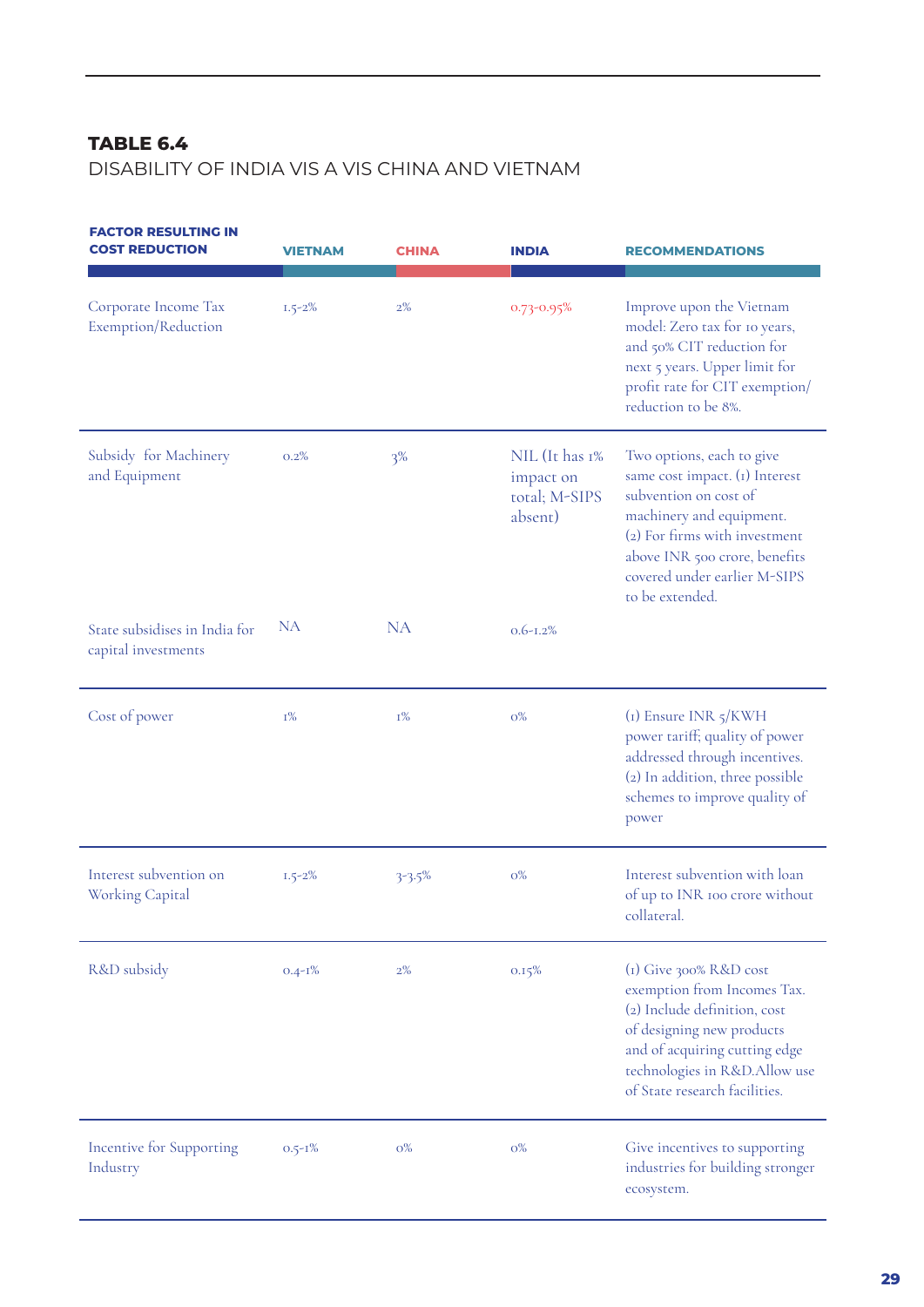| <b>FACTOR RESULTING IN</b><br><b>COST REDUCTION</b>                                              | VIETNAM        | CHINA          | <b>INDIA</b>                       | <b>RECOMMENDATIONS</b>                                                                                                                                                                                                                                                                                                                                   |
|--------------------------------------------------------------------------------------------------|----------------|----------------|------------------------------------|----------------------------------------------------------------------------------------------------------------------------------------------------------------------------------------------------------------------------------------------------------------------------------------------------------------------------------------------------------|
| Exemption/reduction of<br>land rental                                                            | 0.5%           | 0.6%           | $O\%$                              | Provide same incentive as<br>Vietnam/China.                                                                                                                                                                                                                                                                                                              |
| Industrial land development<br>support                                                           | 0.5%           | 0.6%           | 0.4%                               | Provide same incentive as<br>Vietnam/China (1) 50% of<br>Land development cost<br>was reimbursed by states<br>and an additional 25% was<br>reimbursed by the Centre in<br>the EMC scheme. Mobile phone<br>manufacturers are predominantly<br>placed in Domestic Tariff Areas,<br><b>EMC</b> applicability for Domestic's<br>Tariff Areas does not exist. |
| Building (or plug and play)                                                                      | 0.3%           | I%             | Negligible                         | Provide plug and play facility<br>in industrial zones.                                                                                                                                                                                                                                                                                                   |
| Labour subsidy                                                                                   | 0.5%           | 2%             | Negligible                         | Provide incentives like in<br>Vietnam.                                                                                                                                                                                                                                                                                                                   |
| Logistics                                                                                        | 0.5%           | I%             | $O\%$                              | Improve logistics to improve<br>ease of doing business.                                                                                                                                                                                                                                                                                                  |
| Factors affecting ease of doing 1.5-2.5%<br>business                                             |                | $2 - 3\%$      |                                    | More focused<br>ease of doing<br>business.                                                                                                                                                                                                                                                                                                               |
| Duty free imports for creating 0.5%<br>fixed assets, and of inputs not<br>available domestically |                |                | $0\%$                              |                                                                                                                                                                                                                                                                                                                                                          |
| MEIS type subsidy                                                                                | O%             | $I - 2\%$      | 4% of FOB<br>value of ex-<br>Ports | Replace MEIS with WTO<br>compatible subsidy of 7-8%                                                                                                                                                                                                                                                                                                      |
| Total of above                                                                                   | $9.4 - 12.5\%$ | $19.2 - 21.7%$ | 5.88-6.7% (with 4% MEIS)           |                                                                                                                                                                                                                                                                                                                                                          |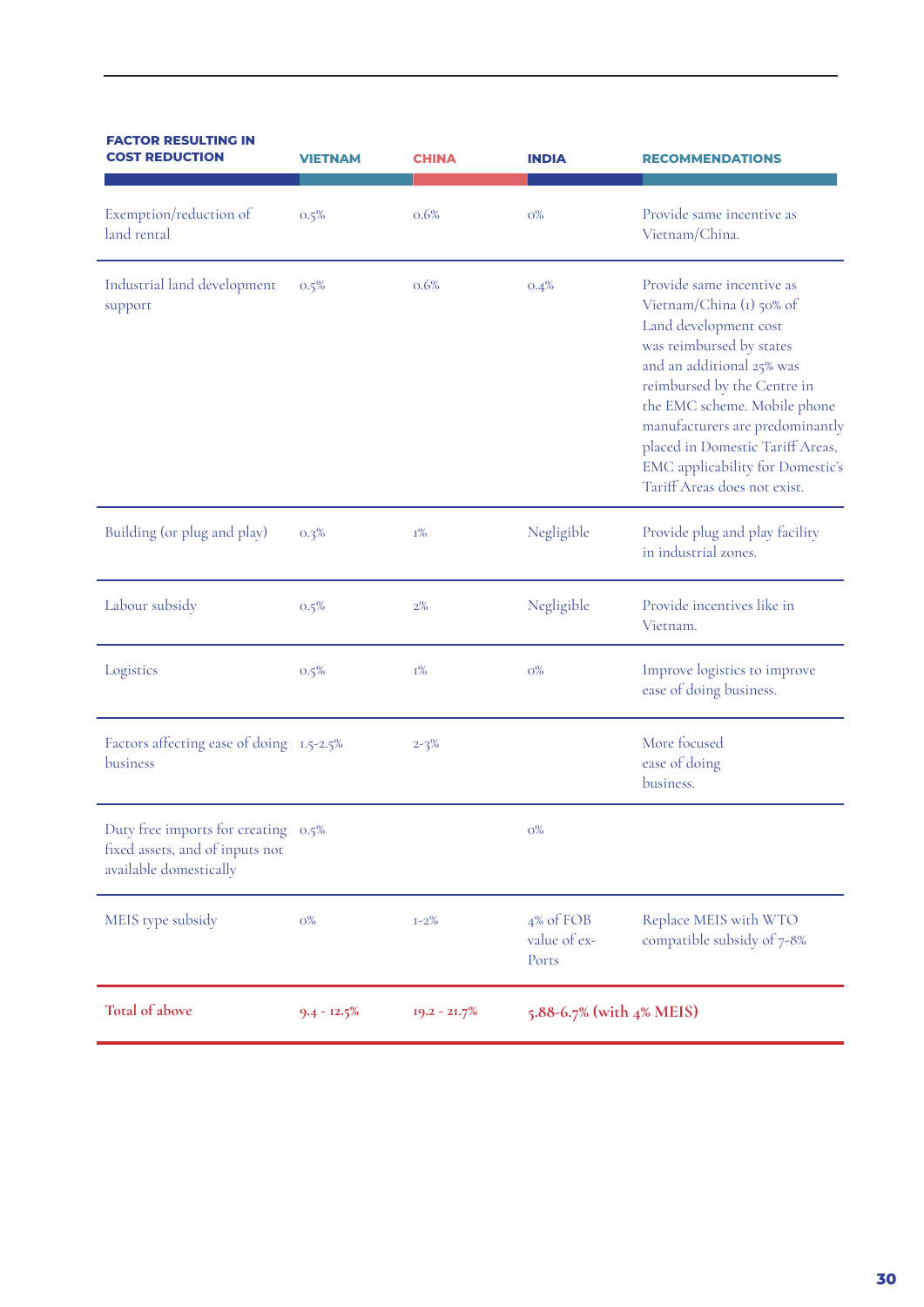# CHAPTER 7/ **RECOMMENDATIONS**

The mobile handset manufacturers in India suffer on account of costs as compared to Vietnam and China (15% and 25% respectively). Vietnam and China have also been assessed as 1.7 and 2 times more attractive as investment destinations compared to India. In view of these disabilities, the following recommendations may be proposed.

- 1. Continuing with or modifying existing policies that are considered beneficial
- 2. New schemes or initiatives to offset disabilities
- Schemes for enhancing competitiveness and ease of doing business

# **7.1 CONTINUING WITH/MODIFYING EXISTING POLICIES**

# **7.1.1 NEED FOR A PRODUCTION INCENTIVE - GLOBAL FIRMS AND INDIAN CHAMPIONS**

Production linked incentives to "high performers" can prove to be one of the most important and effective sources of policy intervention. Parameters can be drawn out to support firms that meet India's national policy objectives – both global investors and Indian champions - who will build manufacturing base from India to meet domestic and global demand. Towards this end, a list of parameters which are WTO-consistent, and yet help channelize the incentives to high performing global firms are listed below:

1. Top (number of) Global firms by global sales revenue of mobile phones, avg. of 3 FY (2016-19).

2. Top (number of) Global firms by global exports revenue of mobile phones, avg. of 3 FY (2016-19). 3. Revenue benchmark for certain number of Indian

firms of Indian entity of the global brand avg. of 3 years  $(2016-19)$ .

4. Price benchmark for handsets FoB/ex-factory.

5. Number of employees per 100,000 phones produced in India.

6. Incremental turnover over base year (Productionlinked). Will be over and above current USD 25 bn. 7. Investment criteria (only if it can be structured simply for contract manufacturers and OEMs). Investment guaranteed incase incremental turnover is a criteria.

8. All incentives to be given to manufacturers, just as MEIS. Preferably via DGFT. The government may provide these incentives for multiple businesses which includes Original Equipment Manufacturers and contract manufacturers. It must also engage with the industry to reach a simple, workable and easy to assess formulation for distribution of incentives. These parameters will have to be appropriately adjusted to suit the selection of global firms and domestic champions.

For Indian champions, the following proposals are placed for consideration:

- Incentives for domestic firms should be provided on the entire range of mobile phones.
- In addition to the incentive, select domestic companies should be provided access to capital through credit guarantee mechanisms and interest subvention of 5% on loan amount.
- Process of selection should be top two-three firms by market share in mobile business.
- A national R&D and design centre of excellence for mobile design should be created in partnership and leadership of the industry and an interest free capital of INR 200 crore should be provided on returnable basis in the seven years.
- Companies with R&D should lead the Centre of Excellence for mobile design.
- Additional incentive should be given for design led manufacturing in India.

# **7.1.2 REPLACEMENT FOR MERCHANDISE EXPORTS FROM INDIA SCHEME**

The Government has announced a policy to provide remission of duties and taxeson exports (RoDTEP). This would replace ROSCTL. The Directorate General of Foreign Trade (DGFT) had begun to refund central and state indirect taxes and levies on exports of textiles and clothing (ROSCTL), other than those already covered under GST and Duty Drawback or similar schemes. The recent announcement by the Government claims that the amount is likely to be more than that for MEIS. In this context, it is noteworthy that with ROSCTL, all indirect taxes would have been refunded to exports. MEIS is provided over and above the refund of indirect taxes; refund of direct tax on exports would be WTOinconsistent. Further, the estimated ROSCTL levels for textiles and clothing are less than the MEIS for madeups and garments. Therefore, for RoDTEP to result in an overall support level which exceeds the present situation, additional incentive schemes may be required, to help achieve the objectives specified in NPE 2019.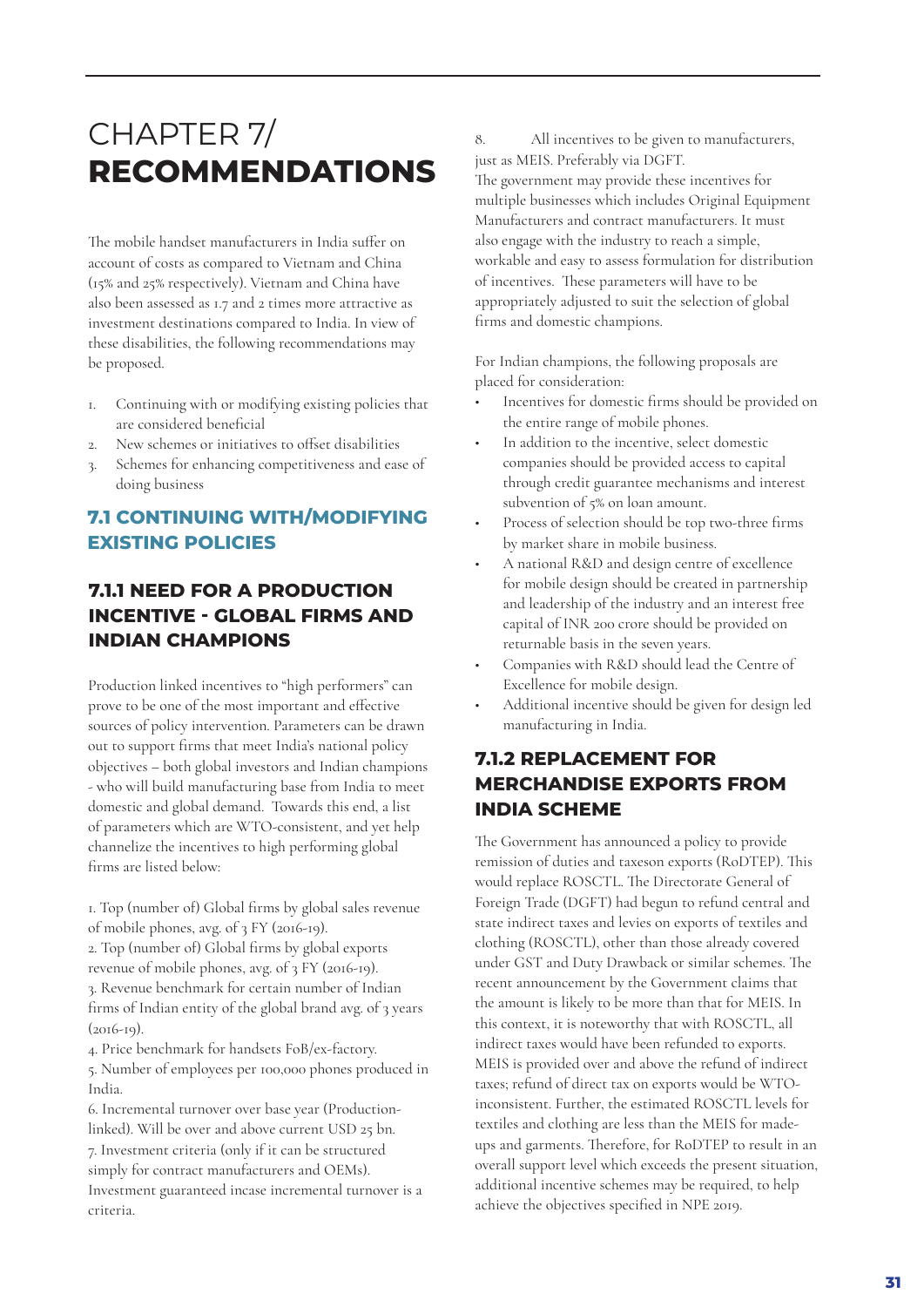# **7.1.3 NEED FOR A REVISED M-SIPS SCHEME**

In keeping with the practice followed by India's major competitors, India must continue with a revised M-SIPS. A revised version of M-SIPS may be along the following lines:

- 1. Apart from capital subsidies, an alternative channel of interest subvention could be used to bring down the cost of capital for small units.
- 2. Firms investing in the sector can avail themselves either of capital subsidy or interest subvention, subject to the conditions mentioned below.
- 3. The interest subvention scheme should be restricted to firms, which are raising a major part of their capital from domestic sources and should be applicable to the interest being paid to domestic financial institutions.
- 1. The capital subsidy should be available to firms, making an investment of more than Rs. 500 crores at X% of investment. X% should not exceed the equivalent benefit obtained through the use of the interest subvention scheme.
- 2. The date from which a project becomes eligible, if approved, would be the date of acknowledgement of the receipt of an application.
- 3. There should be closer coordination between MeitY and the Ministry of Finance (MoF) for the allocation of sufficient funds, so that there is no standstill in the disbursement of subsidies at any stage.
- 4. Approval and disbursement of the subsidies should be done, at arms length from MeitY by reputed firms/banks.

### **7.1.4 REVAMP ELECTRONICS MANUFACTURING CLUSTERS**

A revamped EMC has the potential to provide land with fully developed infrastructure to investors provided the central government and the concerned state government take fast track action to build the infrastructure and provide the necessary clearances for setting up a manufacturing unit in a time bound manner. It can prove to be extremely useful if a certain percentage of the land is also built up so as to provide plug and play facilities to investors. However, this would require a strong pro-active approach and intensive two-way interaction with potential investors so that financial closure can be achieved for preparing the land for factories, or to build the plug and play facilities quickly. In this context, the States could decide the extent to which they would subsidise the provision of land, announcing their policies in advance and covering

a period of at least 10 to 15 years. Thus, the central government needs to get the state governments to buy into the EMC in a much more committed manner so as to get the clusters off the ground much faster. Further, since proximity to the port or airport is very important part of ease of doing business, it would be useful to combine such clusters with ongoing schemes such as the Sagarmala Project or the Costal Economic Zones. Alternatively, they could also be linked with nodal points near a port/airport on one of the Freight Corridors. The unutilised land available in private SEZs could be utilised for this purpose after following an accelerated debonding process on the lines suggested by the Baba Kalyani Committee.

NITI Aayog has succesfully built a draft Lithium Ion policy, India should swiftly move on building similar incentive policies for Open Cell and Semi conductor ATMP. These incentive schemes along with higher exports needs to replace PMP. This strategy is only suggested for mobile phones since domestic manufacturing has now exceeded domestic demand. For other verticals in the electronics sector, the government may wish to pursue a sector appropriate policy.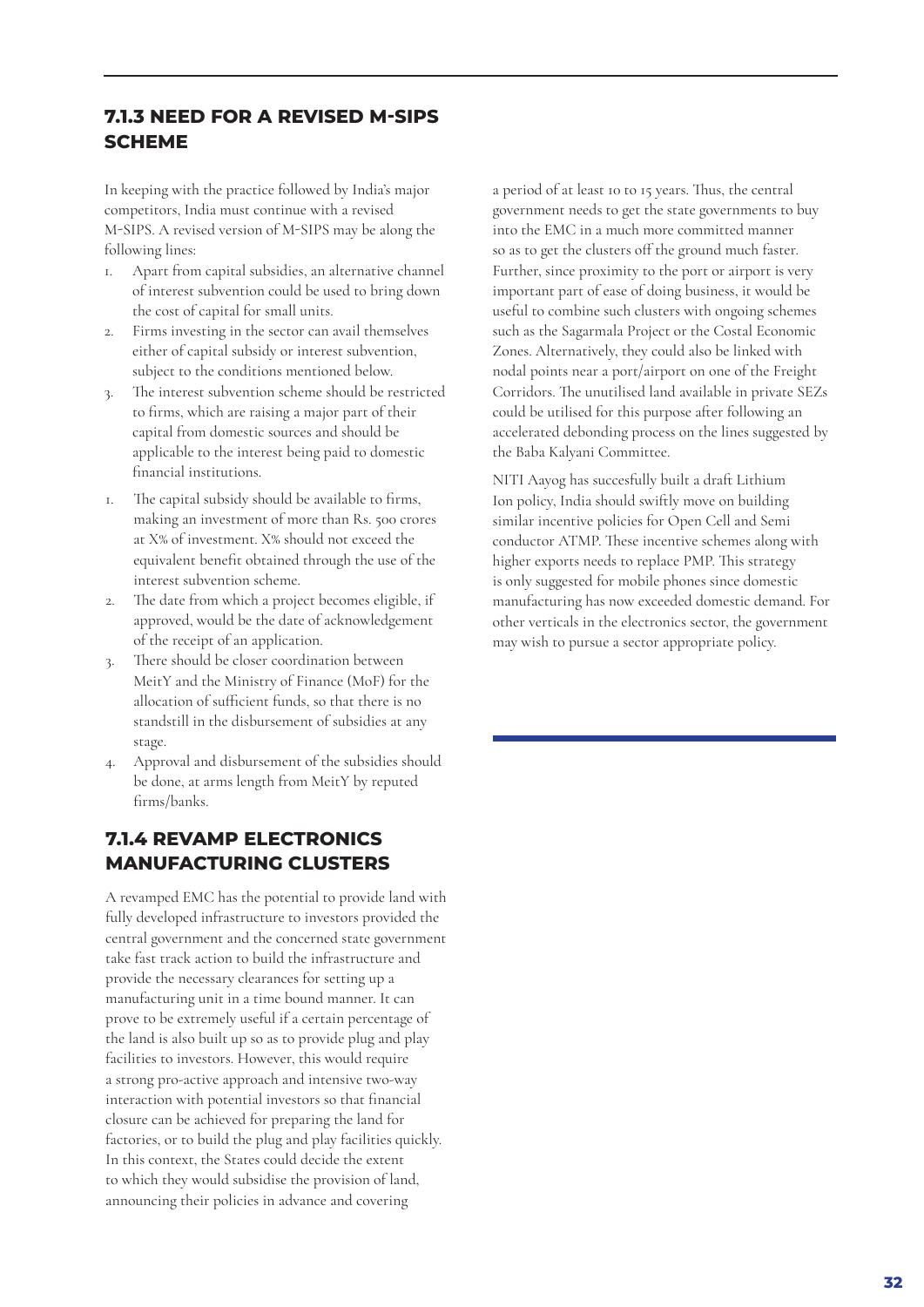# **7.1.5 RECALIBRATE THE PHASED MANUFACTURING PROGRAMME**

Industry feedback suggests that instead of tariffs, the Government should use incentives to promote indigenisation over a period longer than currently envisaged under the PMP. This would enable production to move to sophisticated sub-assemblies/assemblies, by attracting large investments and scale of operations through global lead firms. These firms would function as coordinators of the different parts of the value chain, bring large parts of their own ecosystem, and have the ability to place the products manufactured in India in most of the large affluent markets of the world.

# **FOR THE INDUSTRY**

# **7.2.1 EXEMPT/REDUCE CORPORATE INCOME TAX**

India's high tax rates, including its effective tax on corporate profits, has hindered the attraction of investment in India. The Government has recently reduced the tax rate applicable to industry, with a significant reduction for new investment. This is a welcome step. It should incentivise investment and production.

For certain priority areas where the Government has major ambition for investment and exports, the Government could consider providing additional incentives, taking account of the corporate tax exemption/reduction scheme for high technology firms in Vietnam. Based on that, the following tax incentives could be considered for mega-firms which bring in large investments (say above INR 500 crore or 1,000 crore):

- 1. Zero tax for the first 10 years (after the commencement of operations or till the firm starts making profits)
- 2. 50% of the applicable tax for the next 5 years
- 3. Carry forward the losses till the firm starts making profits, to be set off against the profits made subsequently, for purposes of tax calculation. (existing clause, losses can be carried forward for 8 years).
- 4. The date from which investment flows will be reckoned as being eligible for the benefit could be set say as 1 April 2016/2017/2018, so that firms which have already started investing, get treated the same as new investors.
- 5. The suppliers/vendors, who are part of the ecosystem developed by the lead firm, may also get the same corporate income tax benefits as the former, provided these suppliers/vendors supply a major part (50% or above) of their output to the mega-firm.

# **7.2.2 REFUND OF STATE AND CENTRAL TAXES AND LEVIES 7.2 NEW SCHEMES/INITIATIVES**

Under WTO's SCM Agreement, indirect taxes and levies on inputs into exports can be refunded, and these will not be treated as a subsidy. While there is a duty drawback scheme to provide such refunds, this does not include all the relevant taxes and levies at the State and the Central level. These refunds can be provided, based on the calculations made by the Committee established to ascertain duty drawback rates. Refund of such indirect taxes has begun for textiles and clothing (i.e. made-ups and garments). A similar refund scheme could be implemented also for electronics, including mobile handsets. Estimates suggest that this may be around 1% of cost.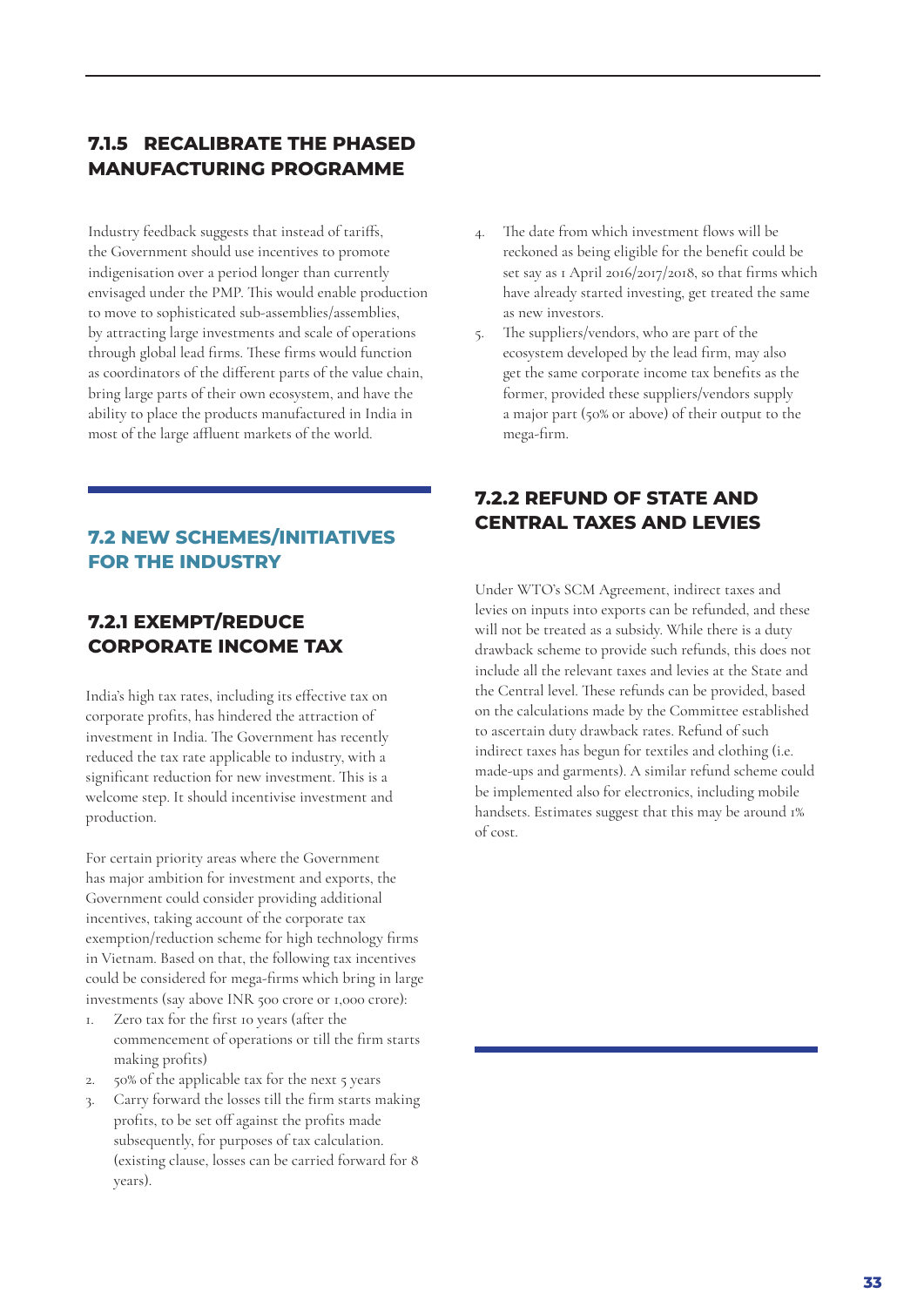### **7.2.3 CREDIT GUARANTEE SCHEME**

these. MeitY has sucessfully spearheaded a credit guarantee scheme for credit upto INR 100 crore. This would enable SMEs and MSMEs. However, to build Indian champions, an enhanced scheme for select 3-4 companies upto INR 2,000 crore in a graded manner should be built on top of

Further, there should be duty free import of machinery and equipment and other inputs (not domestically available) for making fixed assets of factory (Including second hand machinery and equipment). This proposal mirrors Vietnam's position of duty free imports. It is also recommended that in view of the constant upgradation of technology and design of new machinery, we need to keep upgrading our list of capital goods, which are eligible for zero duty treatment. The Annual Budget for 2019-20 has extended the zero duty facility to more capital goods required by the industry.

# **7.3 SCHEMES FOR ENHANCING COMPETITIVENESS AND EASE OF DOING BUSINESS**

# **7.3.1 EASIER ALLOTMENT OF LAND AND BUILT UP PLUG AND PLAY FACILITIES**

In India, land allotment can be speeded up enormously by utilising vacant plots/factories in many of the Private and State SEZs (estimated at over 22,000 hectares) / State Industrial Parks. In this context the recommendations of the Baba Kalyani Committee to convert the manufacturing SEZs into Employment and Economic Enclaves, which will free up a lot of unutilised land in the private/state SEZs and enable all categories of investors, not just exporters, to utilise world class infrastructure and to leverage the domestic demand leading to employment generation and eventually to increased exports, deserves to be taken up on priority basis by the government. Though many state governments are exempting land registration deeds from payment of stamp duty, if this practice is adopted by all states, it could reduce the costs for investors to a certain extent.

# **7.3.2 SUPPLY OF UNINTERRUPTED, HIGH QUALITY, COST COMPETITIVE POWER**

It is recommended that there should be provision of uninterrupted and high quality power to manufacturing units located in a cluster, by seeking an appropriate and

cost-effective technical solutions.

- 1. Option 1: To draw a dedicated line from a high tension transmission line (33 KVA or 132 KVA generally) to a substation in a manufacturing cluster and to supply power to the units from this substation. The cost of drawing the line and building of the substation should be part of the infrastructure of the EMC/Industrial Park/SPV and should not be passed on to the consuming units. It is also essential to ensure that requisite permissions are granted in a time bound manner to use captive solar power and allow the surplus power to be supplied in the grid when it is not required by the unit.
- 2. Option 2: The state governments can help by putting in place a mechanism for time bound disposal of permissions to use Open Access power (as long as it is >1 MW for a cluster) from any power supplier and charging surcharge at discounted rates. At present, the full surcharge can make this option expensive, and close the option for using this solution.
- 3. Option 3: The state government can allow the EMC/Industrial Park/SPV to take a Distribution Company licence and supply power directly to the manufacturing units.

# **7.3.3 EASE OF DOING BUSINESS AND SINGLE WINDOW CLEARANCE**

There must be special focus must be on the following:

- 1. Resolution of local issues through a single window mechanism in order to prevent any running around by an investor to various agencies to seek necessary clearances before commencing operations.
- 2. Reduce the delay in getting approvals including environmental clearances for starting operations.
- 3. Simplifying the documentation and information requirements.
- 4. Fast track Customs clearance of imports and exports
- 5. Ensuring there is no delay in transportation (poor roads, port facilities, hold ups at checkpoints etc.)
- 6. Guaranteed water supply
- 7. Speedy resolution of commercial and labour related disputes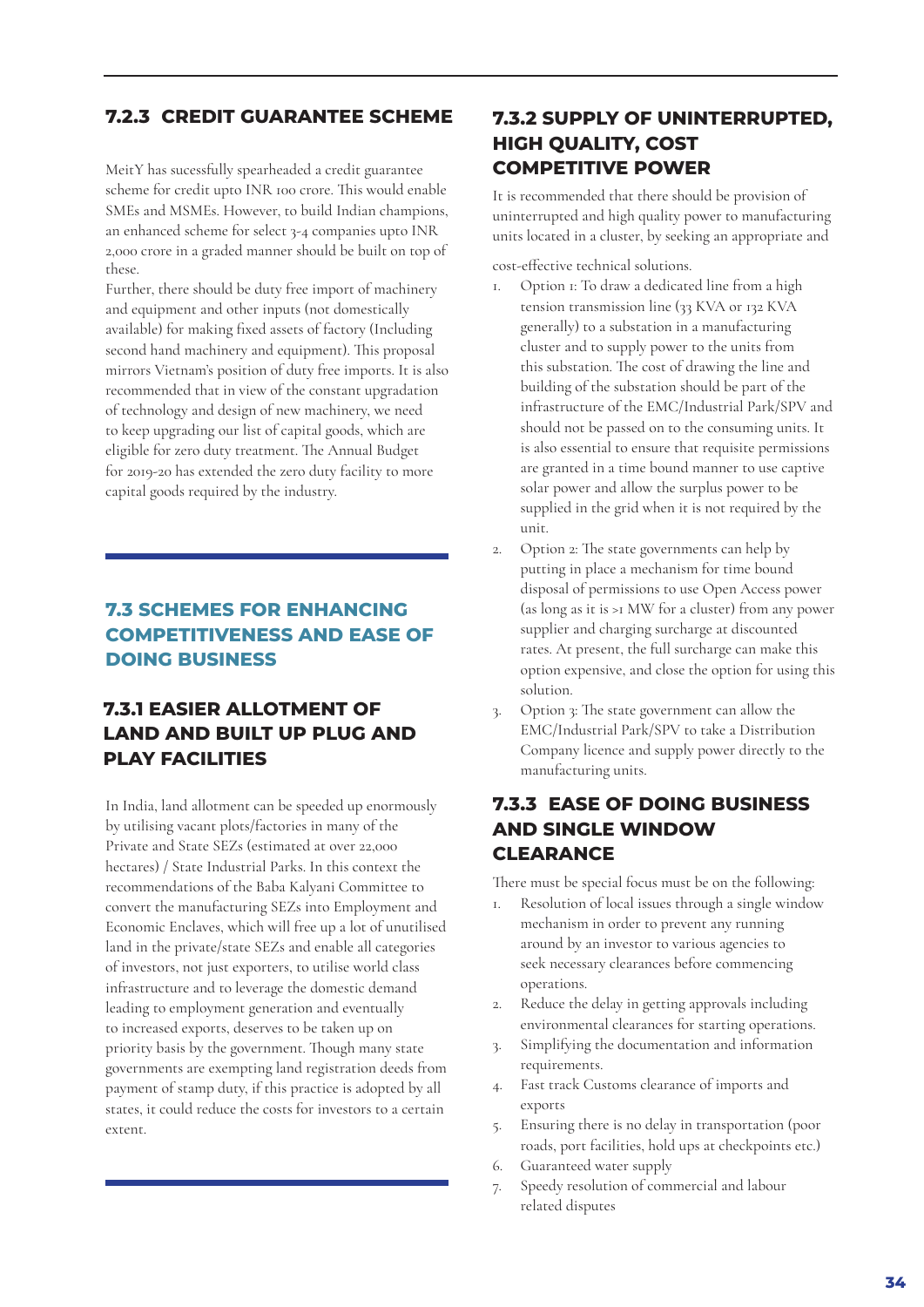# **7.3.4 SUPPORT PROVIDED FOR TRAINING, HOUSING, R&D**

The following recommendations are proposed:

- 1. The training of potential workers in a cluster should be dovetailed with the Skill India Mission institutions as closely as possible. Ideally the training institution catering to the needs of a cluster should have curricula designed by the industry itself so that the on-the-job training period could be reduced.
- 2. Government should subsidise the training costs incurred on a worker by providing one and a half month's wages to a manufacturer in the form of an Employee Provident Fund (EPFO) scrip linked to the worker.
- 3. To construct dormitories for the workers as a part of the infrastructure development in the cluster, which could then be managed by an association of employers.
- 4. To facilitate bank finance to landowners in nearby villages to build dormitory style accommodation, for instance like those prevalent in Tirupur for the knitwear industry workers.
- 5. 300% of Design, innovation and R&D costs should together be eligible for exemption from corporate tax. Revised definition of scientific activity should also include the cost of prototypes and introduction of new products.
- 6. Policies should be implemented in consultation with industry to help create common facilities, and develop schemes and opportunities to share research facilities.
- 7. To develop design capabilities through training, information portals, platforms for interaction between design specialists and others, and developing information base on employment opportunities for design specialists.

# **7.3.5 CHALLENGES RELATED TO GST**

- 1. Inverted Duty structure anomaly needs to be corrected - GST of 12% recommended on the entire list of Parts Universe as per the PMP roadmap. The GST applicable on inputs/ components/ subassemblies/ accessories of mobile handsets should not be more than that of the GST applicable on the final/ end product, which is the mobile handset.
- 2. Time Consuming and Tedious Refund Mechanism needs to be addressed - Time limits on refunds should be reduced and deadlines should be adhered to with firmness, as has been the case for exports. Ideally refunds should be granted immediately or at most within seven days. Auto-reconciliation should be allowed so that the refunds can be processed seamlessly without manual intervention.
- 3. Refunds of accumulated ITC on Capital goods and services, should be allowed. This will help remove the cash flow blockage in the industry.

# **7.3.6 STANDARD ESSENTIAL PATENTS**

The concerned officials in the Controller General of Patents, Designs and Trademarks, Department for Promotion of Industry and Internal Trade (DPIIT), Ministry of Commerce and Industry (MoCI) need to be sensitised about the legal nuances of Section 3(k) of the Patents Act. An important reform to ensure that royalty is rightly paid on the Smallest Saleabale Patentable Unit (SSPU) on which the technology applies and not on the final product, should be implemented immediately.

# **7.3.7 IMPROVING TIMELINESS AND CREDIBILITY OF POLICY REGIME, USING A FACILITATIVE APPROACH**

Mechanisms will have to be developed within the system which allow monitoring the implementation of policies (through an MIS system) and addressing the issues which are delayed, through a combination of two institutions. One, a High-Level Co-ordination Committee to address any problems arising due to lack of co-ordination of two or more agencies, including for administrative or procedural issues. Second, an Appeal Board or a Tribunal with the power to take fast-track decisions to pronounce on issues which are delayed due to lack of legal clarity, or inconsistent decisions taken by two branches of the administration.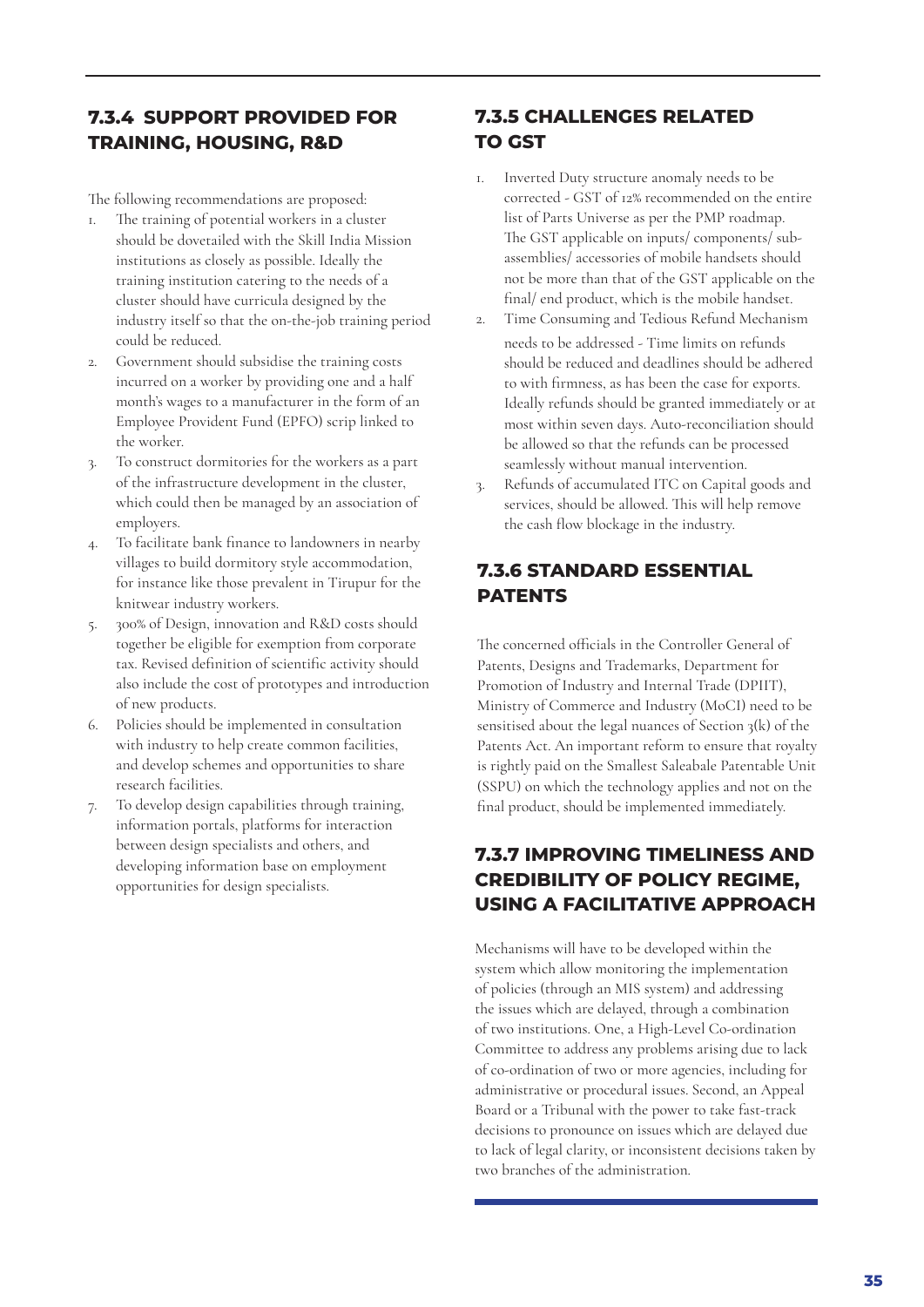# **CONCLUSION**

India's domestic mobile market is currently to the tune of USD 25 billion with exports amounting to USD 1.6 billion. This translates to a mere 0.5% share of the global exports market of USD 283 billion. The mobile export market is currently being served by two countries namely China and Vietnam. The trade issues between China and USA have created an opportunity for some of the largest mobile manufacturing companies and their ecosystems to consider shifting their manufacturing out of China. India should aim to increase scale and tap the export market. Increased exports will lead to increase in foreign exchange flow into the country. This would ensure a significant contribution to India's GDP.

Even though India has the potential to serve the export market but due to various disabilities including cost of production, lack of matching incentives, logistics, infrastructural and procedural deficiencies, mobile manufacturing companies consider India as less attractive compared to Vietnam and China. Vietnam is considered 1.7 times and China twice more attractive than India.

In order for India to compete with Vietnam and China, India needs to address these disabilities. However, this will take time, therefore India will need to provide incentives to offset these disabilities. These incentives cannot merely equal what Vietnam and China are offering. These incentives have to be better than the incentives provided by both countries or at least those that are being provided by Vietnam. Setting up manufacturing in a country is a long-term decision which involves huge capital infusion, therefore, unless there is a significant cost advantage, the manufacturing companies will not have any incentive to shift their manufacturing facilities to India. It may also be noted that the facilities in India will be a combination of small number of new facilities and large number of facilities that will shift from existing destinations. The shifting process and consideration is even more difficult. Shifting requires a very detailed calculation of cost, incentives and long term policy stability which will safeguard the investment. Finally, countries like China are acutely aware of such pressures and therefore they are willing to do more than earlier to retain high tech investments which are labour intensive, high value and

have massive future growth potential. The threat to these companies from the trade fight between US and China is from US tariffs, not from the Chinese or Vietnamese administration which is why the comparison will always be made to the operating environment in Vietnam or China. In fact, China and Vietnam will make a deeper effort to retain these companies both by improving the environment and striking special deals.

Currently, by comparison it is not attractive to manufacture in India primarily because there are disabilities on one hand and on the other there are no matching incentives to export from the country. Earlier, large manufacturing companies which committed to investing Rs. 1 crore to Rs. 5,000 crore were entitled to 20-25% capital subsidy under M-SIPs. However, this scheme ended on December 31, 2018 and has not been replaced by any equivalent scheme. On one hand, M-SIPs has ended, on the other, export-linked incentives like MEIS are under WTO contention. MEIS provided 4 percent incentive to mobile exporters and component manufacturers such as manufacturers of chargers, batteries and headsets received an incentive of 2 percent. In light of the WTO dispute, it is likely that MEIS will be phased out soon.

This report has calculated the disabilities of India vis a vis Vietnam and China. Disability is a quantitative estimation of reduction in cost for Indian manufacturers if a comparable policy support were provided in India. This report estimated that the policy support in Vietnam renders India uncompetitive by 10-12% and the disability of India compared to China lies between 19-23%. It is important to note that this disability is not on account of industry or any aspect relating to machinery, equipment or technology. The disability is purely on account of infrastructure, policy and fiscal incentives - factors that are entirely in the control of the government and significantly the central government. In fact, the private sector is equally efficient regardless of the destination in terms of factors of production.

The government has constituted a committee under the chairmanship of CEO, NITI Aayog to create an enabling policy framework 'to identify disability vis-à-vis other potential investment destinations, opportunity arising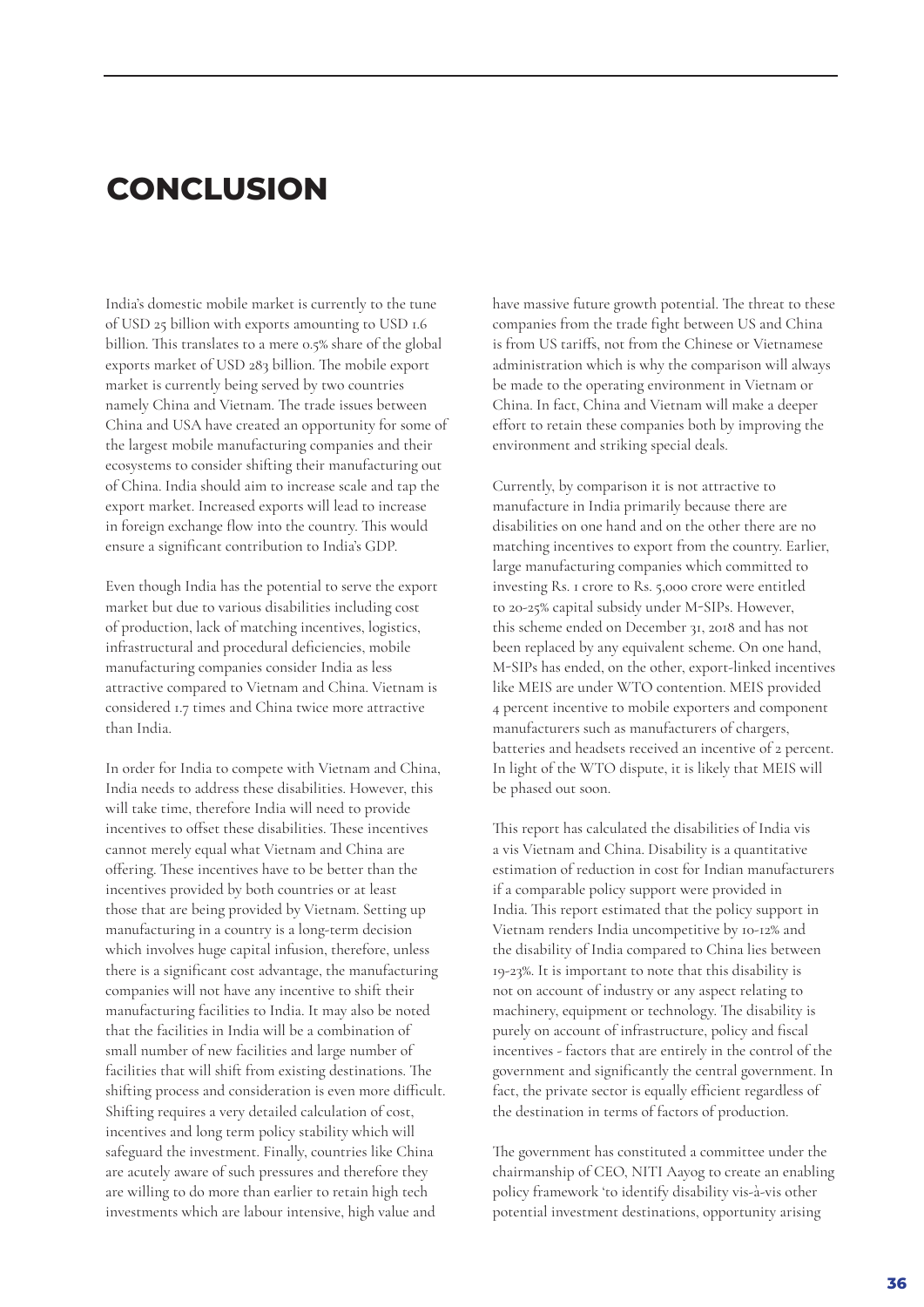out of trade dispute and possible fiscal and non-fiscal interventions compliant with the WTO mandate'. Recently, the Ministry of Finance (MoF) has taken some measures to address some of the disabilities. The Honourable Finance Minister Nirmala Sitharaman recently reduced the Corporate Income Tax for new manufacturing companies to 25.17%. Moreover, the impact of reduction in corporate income tax will be to the tune of mere 1% in general terms. However, where China and Vietnam are concerned, there are sufficient examples that they are willing to offer "negotiated" CIT or "zero" CIT for multiple years since they are looking to negotiate with only two or three companies in this space. Therefore, the impact of this announcement in effect in the handset and component sector will be in the range of 0.3-0.5 percent at best.

In addition to the corporate income tax, MEIS has been replaced by another scheme called Remission of Duties and Taxes on Exports (RODTEP). The MoF has allocated a sum of Rs. 50,000 crore towards RoDTEP. 24 The handset industry will have a legitimate claim to this, however it remains to be seen whether RoDTEP will be in the same range as MEIS for handsets and component manufacturers.

These measures are not sufficient to address the disabilities of India's manufacturing. In light of the existing disabilities coupled with withdrawal of both M-SIPs and MEIS, the government must consider an incentive which is a combination of:

Corporate Income Tax + RODTEP + Production Subsidy + Others 25

In order for the incentive to be consistent with the WTO, the government must ensure that the incentive neither subsidises export nor promotes localisation of content. The export incentive can however be linked to:

i) production/turnover over a fixed base year; or ii) FoB price of the mobile phone; or iii) jobs created per 100,000 phones

Factors such as investments were considered but not included in the recommendation for the following three reasons:

i) The definition of investments is difficult to establish and varies from OEM producers to contract manufacturers.

ii) It becomes difficult to assess especially in the case of large factories that sometimes manufacture for more than one brand.

iii) If production/turnover linked incentive is established with a minimum price of the mobile phone, it will automatically lead to new investments.

The government must provide these incentives for multiple business which includes OEMs and contract manufacturers. It must also engage with the industry to reach a simple, workable and easy to assess formulation for distribution of incentives.

Finally, the government must ensure that the incentive formulation is expedited. It is crucial that MEIS support is not discontinued under any circumstance before introduction of an alternative. A seamless transition from MEIS regime to the new regime will ensure that investment decisions are taken without policy uncertainty. There is clear evidence that the mobile handset sector has performed exceedingly well (800% growth in exports) after the increase of MEIS from 2 to 4%. If the policy support of both the M-SIPs and MEIS are taken away, exports are sure to collapse. The much touted "Make in India" story needs the government to step up and provide incentives to the mobile manufacturing sector to leverage the manufacturing and trade global winds without any disruption.

*24 Presentation on Measures to Boost Economic Growth. Ministry of Finance, Government of India. September 14, 2019. 25 Others can include reimbursement of costs on account of logistics, creating plug and play facilities, improving ease of doing business and providing single window clearance.*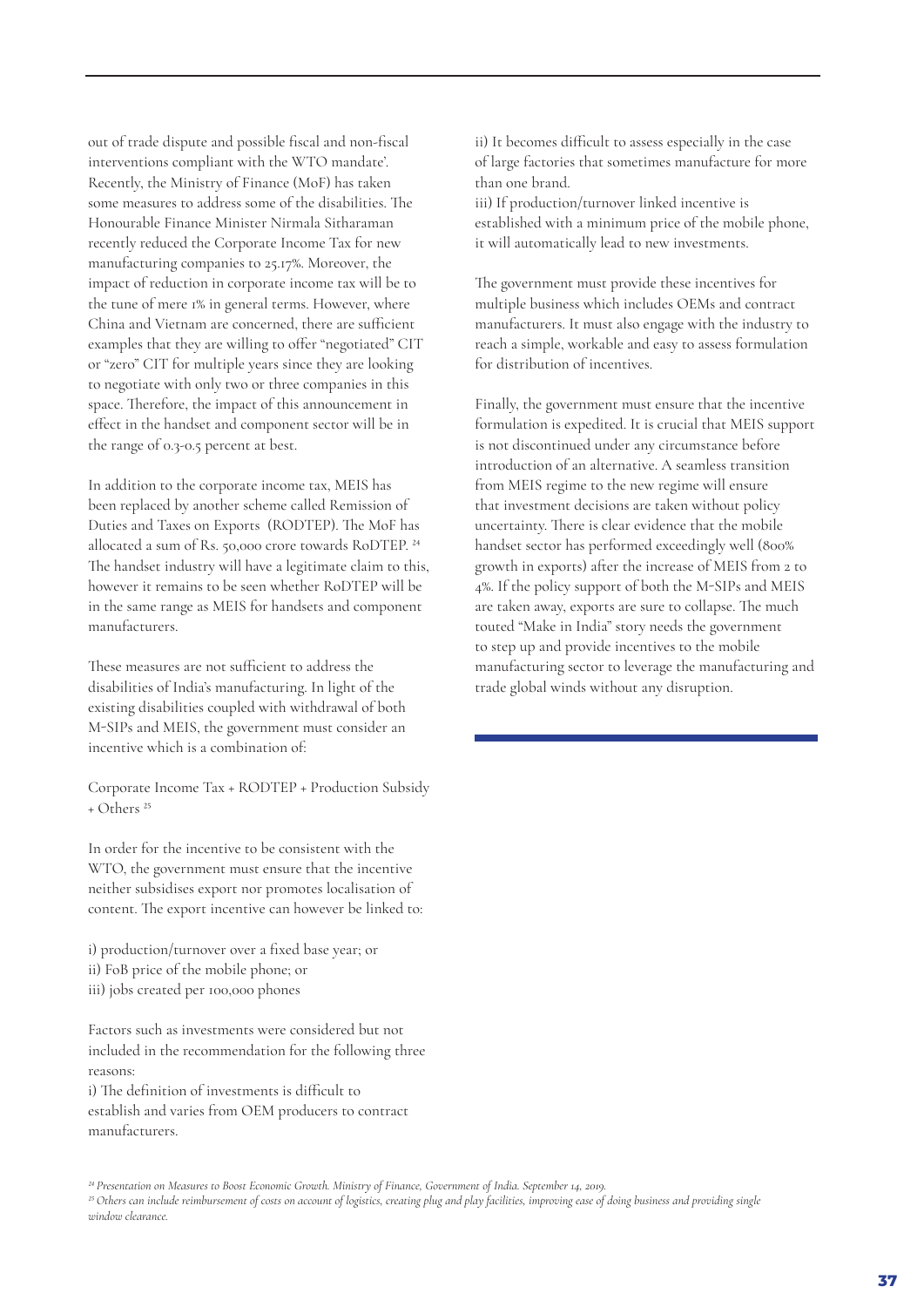# **ANNEXURES**

# **A) PHASED MANUFACTURING PROGRAM (PMP) ON MOBILE PHONES – PROGRESS AND CHALLENGES**

| <b>YEAR/ PRODUCTS</b> | <b>INTERNAL</b><br><b>RATINGS*</b> | <b>REMARKS</b>                                                                 |
|-----------------------|------------------------------------|--------------------------------------------------------------------------------|
| 2015                  |                                    |                                                                                |
| <b>APTP</b>           | 9                                  | CBU import is drastically down. Grey market has<br>kicked-in in the higher end |
| Gift Box              | IO                                 | Almost complete localization                                                   |
| 2016                  |                                    |                                                                                |
| Charger/Adaptor       | 7                                  | Many brands still import; more aggressive outreach<br>required                 |
| <b>Battery Pack</b>   | 5                                  | Progressing rapidly                                                            |
| Wired Headset         | $\overline{4}$                     | Substantial work yet to be done                                                |
| 2017                  |                                    |                                                                                |
| Die Cut parts         | $\mathbf O$                        | Many factors                                                                   |
| Mic and Receiver      | $\mathbf I$                        | ASEAN imports major threat                                                     |
| Mechanics             | $\overline{2}$                     | Many factors                                                                   |
| Keypad                | 3                                  | Many factors                                                                   |
| <b>USB</b> Cable      | 7                                  | Good progress                                                                  |
| 2018                  |                                    |                                                                                |
| <b>PCBA</b>           | 5                                  | Good progress except in case of Feature phone                                  |
| Camera Module         | $\mathbf I$                        | One plant is coming up; long way to go.                                        |
| Connectors            | $\mathbf I$                        | Long way to go                                                                 |
| 2019                  |                                    |                                                                                |
| <b>LCD</b> Assembly   | $\mathbf I$                        | Work-in-Progress                                                               |
| Vibrator Motor        | $\overline{O}$                     | Work-in-Progress                                                               |
| Touch Panel           | $\mathbf{O}$                       | Work-in-Progress                                                               |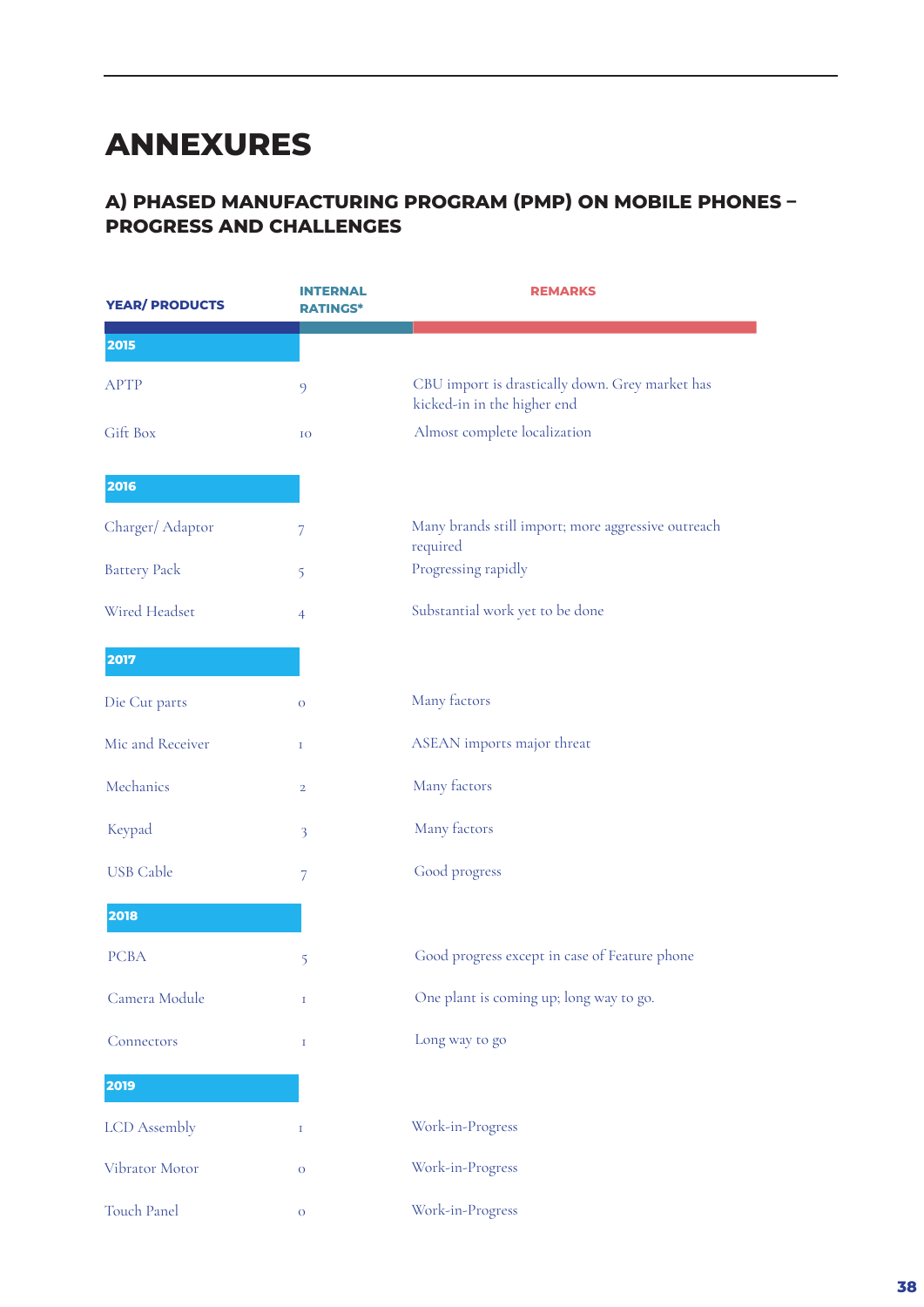| <b>YEAR/ PRODUCTS</b>                                                                                                               | TERNAL<br><b>RATINGS*</b> | <b>REMARKS</b>                                                       |
|-------------------------------------------------------------------------------------------------------------------------------------|---------------------------|----------------------------------------------------------------------|
| <b>2020 ONWARDS</b>                                                                                                                 |                           |                                                                      |
| PCB-Mobile phone                                                                                                                    |                           |                                                                      |
| Semiconductor ATMP                                                                                                                  |                           |                                                                      |
| <b>Active Components</b><br>(Diodes, Transistors, LEDs<br>etc.)<br>Passive Components<br>(Capacitors, Resistors,<br>Inductors etc.) |                           | There is NIL progress in this and there is no strategy for the same. |
|                                                                                                                                     |                           |                                                                      |

*Source: ICEA \* Ratings on a scale of 0-10*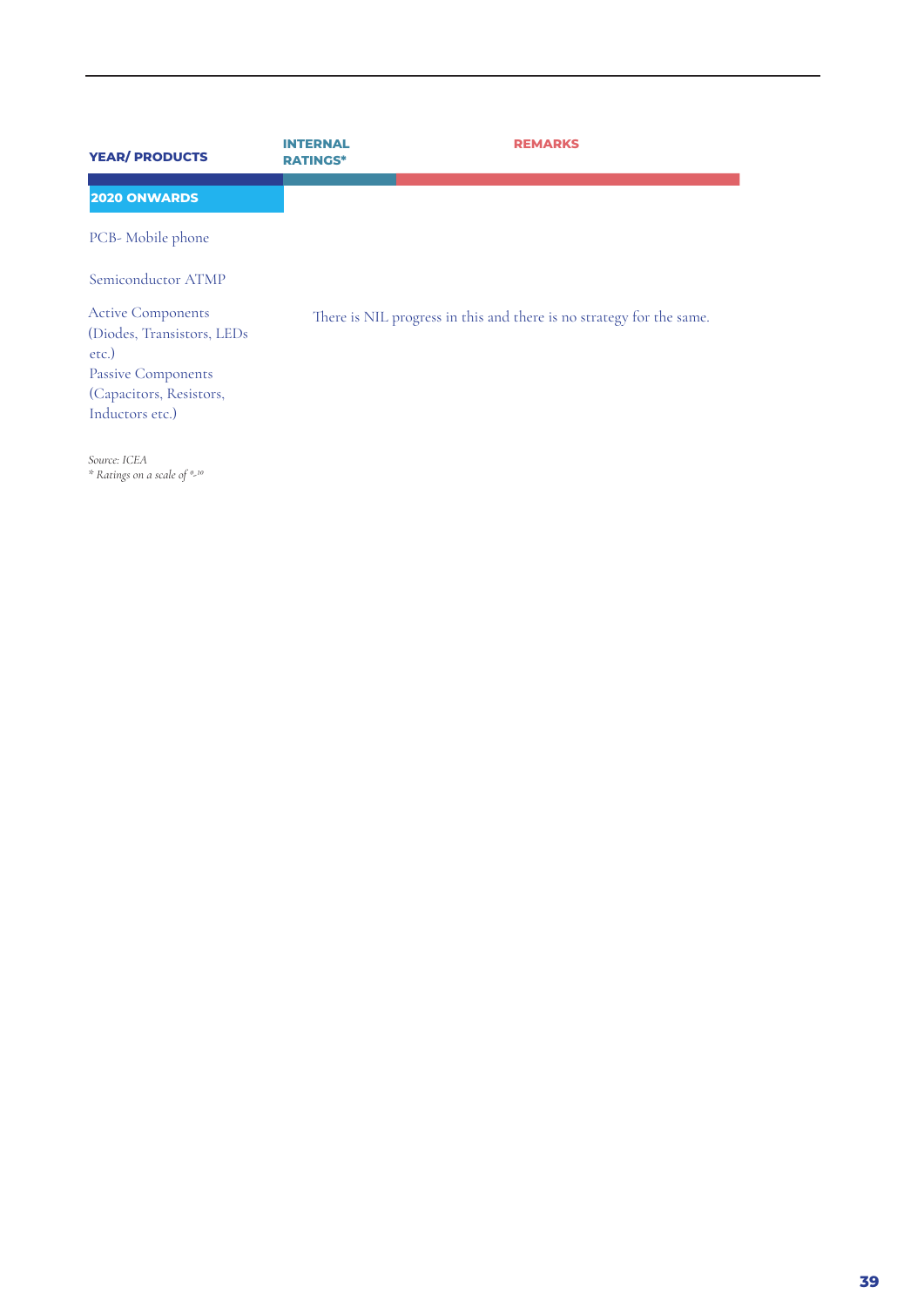# **B/ ARTICLE 5 OF SCM AGREEMENT**

According to Article 5 of "Agreement on subsidies and countervailing measures"

No Member should cause, through the use of any subsidy referred to in paragraphs 1 and 2 of Article 1 of "Agreement on subsidies and countervailing measures", adverse effects to the interests of other Members, i.e.:

- 1. injury to the domestic industry of another Member;<sup>26</sup>
- 2. nullification or impairment of benefits accruing directly or indirectly to other Members under GATT 1994 in particular the benefits of concessions bound under Article II of GATT 1994; 27
- 3. serious prejudice to the interests of another Member.<sup>28</sup>

This Article does not apply to subsidies maintained on agricultural products as provided in Article 13 of the Agreement on Agriculture. 29

# **C/ SURVEY QUESTIONNAIRE**

- 1. What is your firm's turnover and employment?
- 2. What is the proportion of exports in your total output?
- 3. What is the breakdown of main items of costs in terms of percentages, e.g. raw materials, labour, power, and other costs? Of this how much is embedded taxes?
- 4. What are the subsidies available to you in addition to the duty drawback scheme?
- 5. What is the breakdown of the total subsidy disbursed under various schemes to you in the last year:
- (a) Subsidy disbursed under MEIS;
- (b) Subsidy disbursed under the EHTP Scheme;
- (c) Subsidy disbursed under the EPCG Scheme;
- (d) Subsidy disbursed under the SEZ;
- (e) Subsidy disbursed to electronics under duty-free imports for exporters program;
- (f) Any other?
- 6. What is the level of employment both direct and indirect in your firm? Would it be possible for you to give me the number of females-males, fixed terms, overtime etc.
- 7. What are the wages paid, regular and over time? Apart from wages what are the extra costs?
- 8. What is the Capital and interest cost that you incur annually?
- 9. What is the depreciation period of your machines?
- 10. What is the payoff period of your machines?
- 11. How do you feel you are disadvantaged vis a vis other competiting countries?
- 12. What do you think will improve your competitiveness?
- 13. What are the major areas where you think you need government support?
- 14. What are the forms of government subsidies that you have found easiest to access? Which available subsidies do you not use? Are they difficult to use?
- 15. What are the problems that you have encountered in claiming various subsidies.

Other questions will arise in the course of our interaction with the exporting firms.

*<sup>26</sup> The term "injury to the domestic industry" is used here in the same sense as it is used in Part V of the SCM Agreement.*

*<sup>27</sup> The term "nullification or impairment" is used in this Agreement in the same sense as it is used in the relevant provisions of GATT 1994, and the existence of such nullification or impairment shall be established in accordance with the practice of application of these provisions.*

*<sup>28</sup> The term "serious prejudice to the interests of another Member" is used in this Agreement in the same sense as it is used in paragraph 1 of Article XVI of GATT 1994, and includes threat of serious prejudice.*

*<sup>29</sup> Article 5 of "Agreement on subsidies and countervailing measures", n.d.*